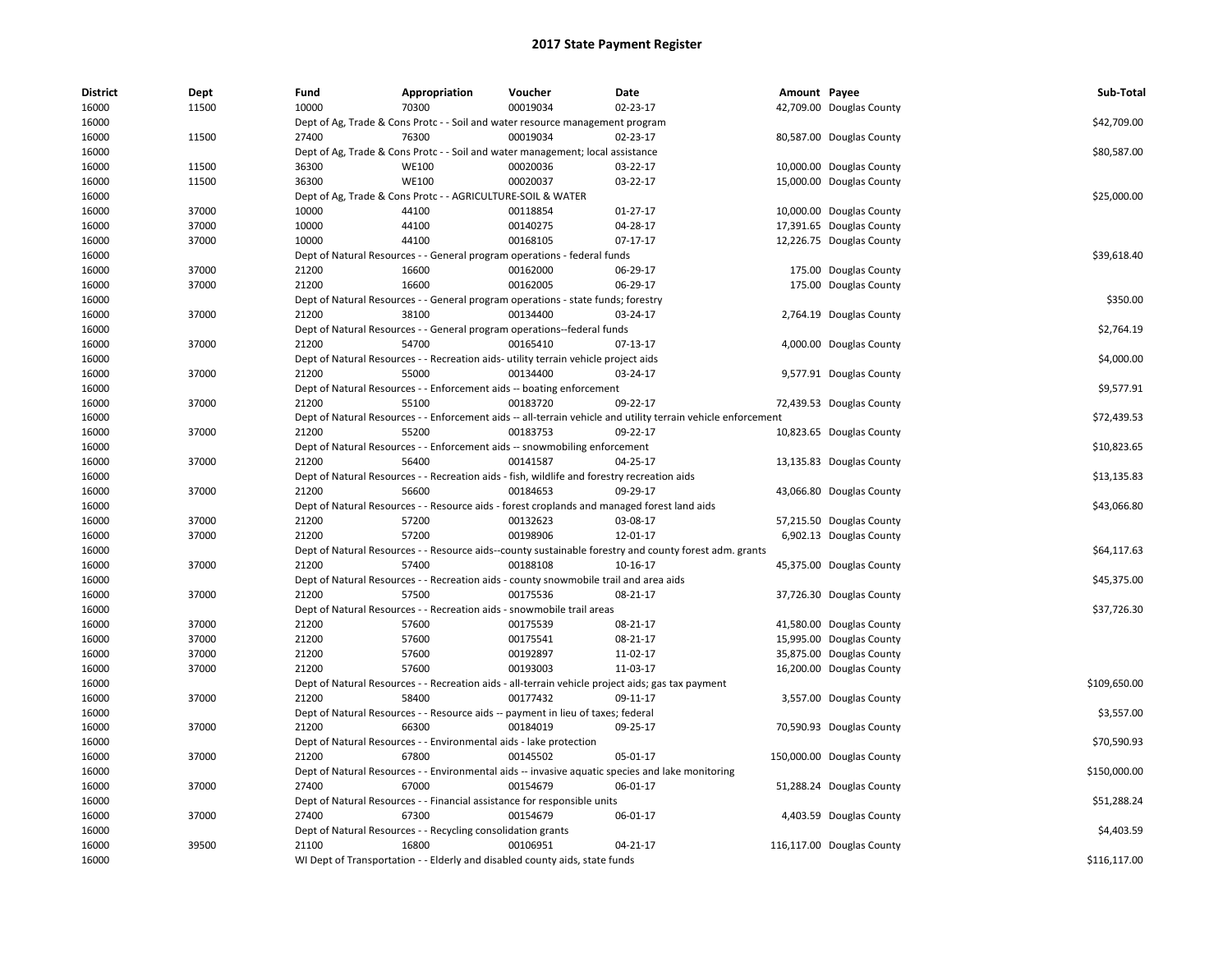| District       | Dept           | Fund           | Appropriation                                                                       | Voucher              | Date                                                                                            | Amount Payee |                                                       | Sub-Total      |
|----------------|----------------|----------------|-------------------------------------------------------------------------------------|----------------------|-------------------------------------------------------------------------------------------------|--------------|-------------------------------------------------------|----------------|
| 16000          | 39500          | 21100          | 17000                                                                               | 00088031             | 02-24-17                                                                                        |              | 30,609.15 Douglas County                              |                |
| 16000          |                |                | WI Dept of Transportation - - County forest road aids, state funds                  |                      |                                                                                                 |              |                                                       | \$30,609.15    |
| 16000          | 39500          | 21100          | 17400                                                                               | 00144767             | 07-25-17                                                                                        |              | 1,204,535.13 Douglas County                           |                |
| 16000          |                |                | WI Dept of Transportation - - Disaster damage aids, state funds                     |                      |                                                                                                 |              |                                                       | \$1,204,535.13 |
| 16000          | 39500          | 21100          | 19000                                                                               | 00065412             | 01-03-17                                                                                        |              | 229,961.75 Douglas County                             |                |
| 16000          | 39500          | 21100          | 19000                                                                               | 00133961             | 07-03-17                                                                                        |              | 459,923.50 Douglas County                             |                |
| 16000          | 39500          | 21100          | 19000                                                                               | 00169227             | 10-02-17                                                                                        |              | 229,961.78 Douglas County                             |                |
| 16000          |                |                | WI Dept of Transportation - - Transportation aids to counties, state funds          |                      |                                                                                                 |              |                                                       | \$919,847.03   |
| 16000          | 39500          | 21100          | 27800                                                                               | 00072185             | 01-10-17                                                                                        |              | 158,380.26 Douglas County                             |                |
| 16000          | 39500          | 21100          | 27800                                                                               | 00200743             | 12-13-17                                                                                        |              | 5,725.93 Douglas County                               |                |
| 16000          |                |                | WI Dept of Transportation - - Local roads improvement program, state funds          |                      |                                                                                                 |              |                                                       | \$164,106.19   |
| 16000          | 39500          | 21100          | 36300                                                                               | 00142532             | 06-30-17                                                                                        | 6.00         | Douglas County                                        |                |
| 16000          | 39500          | 21100          | 36300                                                                               | 00192276             | 11-14-17                                                                                        | 7.00         | Douglas County                                        |                |
| 16000          | 39500          | 21100          | 36300                                                                               | 00065098             | 12-20-16                                                                                        | 16.50        | Douglas County                                        |                |
| 16000          | 39500          | 21100          | 36300                                                                               | 00094625             | 03-14-17                                                                                        |              | 30.00 Douglas County                                  |                |
| 16000          | 39500          | 21100          | 36300                                                                               | 00130320             | 06-20-17                                                                                        |              | 8.00 Douglas County                                   |                |
| 16000          | 39500          | 21100          | 36300                                                                               | 00133287             | 06-26-17                                                                                        | 275.00       | Douglas County                                        |                |
| 16000          | 39500          | 21100          | 36300                                                                               | 00148663             | 08-01-17                                                                                        | 31.00        | Douglas County                                        |                |
| 16000          | 39500          | 21100          | 36300                                                                               | 00148685             | 08-01-17                                                                                        | 10.00        | Douglas County                                        |                |
| 16000          | 39500          | 21100          | 36300                                                                               | 00173726             | 10-03-17                                                                                        |              | 7.00 Douglas County                                   |                |
| 16000          | 39500          | 21100          | 36300                                                                               | 00179036             | 10-13-17                                                                                        |              | 190.00 Douglas County                                 |                |
| 16000          |                |                | WI Dept of Transportation - - State highway rehabilitation, state funds             |                      |                                                                                                 |              |                                                       | \$580.50       |
| 16000          | 39500          | 21100          | 36500                                                                               | 00080555             | 01-31-17                                                                                        |              | 190.24 Douglas County                                 |                |
| 16000          | 39500          | 21100          | 36500                                                                               | 00096389             | 03-20-17                                                                                        |              | 89.81 Douglas County                                  |                |
| 16000          | 39500          | 21100          | 36500                                                                               | 00111907             | 05-01-17                                                                                        |              | 267.86 Douglas County                                 |                |
| 16000          | 39500          | 21100          | 36500                                                                               | 00139061             | 06-30-17                                                                                        |              | 17,074.50 Douglas County                              |                |
| 16000          | 39500          | 21100          | 36500                                                                               | 00151975             | 08-07-17                                                                                        |              | 50,957.33 Douglas County                              |                |
| 16000          | 39500          | 21100          | 36500                                                                               | 00166541             | 09-19-17                                                                                        |              | 1,125.14 Douglas County                               |                |
| 16000          | 39500          | 21100          | 36500                                                                               | 00178347             | 10-12-17                                                                                        |              | 1,384.85 Douglas County                               |                |
| 16000          | 39500          | 21100          | 36500                                                                               | 00193508             | 11-16-17                                                                                        |              | 1,410.88 Douglas County                               |                |
| 16000          | 39500          | 21100          | 36500                                                                               | 00201338             | 12-14-17                                                                                        |              | 1,125.14 Douglas County                               |                |
| 16000          |                |                | WI Dept of Transportation - - Highway system management and operations, state funds |                      |                                                                                                 |              |                                                       | \$73,625.75    |
| 16000          | 39500          | 21100          | 36800                                                                               | 00080555             | 01-31-17                                                                                        |              | 227,459.87 Douglas County                             |                |
| 16000          | 39500          | 21100          | 36800                                                                               | 00085064             | 02-13-17                                                                                        | 296,027.00   | Douglas County                                        |                |
| 16000          | 39500          | 21100          | 36800                                                                               | 00096389             | 03-20-17                                                                                        |              | 253,032.61 Douglas County                             |                |
| 16000          | 39500          | 21100          | 36800                                                                               | 00105307             | 04-12-17                                                                                        |              | 136,022.89 Douglas County                             |                |
| 16000          | 39500          | 21100          | 36800                                                                               | 00094657             | 03-14-17                                                                                        |              | 26,106.17 Douglas County                              |                |
| 16000          | 39500          | 21100          | 36800                                                                               | 00111907             | 05-01-17                                                                                        |              | 123,521.29 Douglas County                             |                |
| 16000          | 39500          | 21100          | 36800                                                                               | 00124281             | 06-05-17                                                                                        | 213,862.29   | Douglas County                                        |                |
| 16000          | 39500          | 21100          | 36800                                                                               | 00128494             | 06-15-17                                                                                        |              | 3,855.78 Douglas County                               |                |
| 16000          | 39500          | 21100          | 36800                                                                               | 00139061             | 06-30-17                                                                                        |              | 88,463.40 Douglas County                              |                |
| 16000          | 39500          | 21100          | 36800                                                                               | 00151975             | 08-07-17                                                                                        |              | 103,369.91 Douglas County                             |                |
| 16000          | 39500          | 21100          | 36800                                                                               | 00166541             | 09-19-17                                                                                        |              | 119,556.09 Douglas County                             |                |
| 16000          | 39500          | 21100          | 36800                                                                               | 00173811             | 10-03-17                                                                                        | 122,129.83   | Douglas County                                        |                |
|                |                |                |                                                                                     |                      |                                                                                                 |              |                                                       |                |
| 16000<br>16000 | 39500<br>39500 | 21100<br>21100 | 36800<br>36800                                                                      | 00174768<br>00178347 | 10-05-17<br>10-12-17                                                                            |              | 1,726.66 Douglas County                               |                |
| 16000          | 39500          | 21100          | 36800                                                                               | 00193508             | 11-16-17                                                                                        |              | 121,198.06 Douglas County<br>69,089.20 Douglas County |                |
|                |                | 21100          |                                                                                     |                      |                                                                                                 |              |                                                       |                |
| 16000          | 39500          |                | 36800                                                                               | 00201338             | 12-14-17                                                                                        |              | 86,519.53 Douglas County                              | \$1.991.940.58 |
| 16000          |                |                | WI Dept of Transportation - - Routine maintenance activities, state funds           |                      |                                                                                                 |              |                                                       |                |
| 16000          | 39500          | 21100          | 27600                                                                               | 00096389             | 03-20-17                                                                                        |              | 786.21 Douglas County                                 |                |
| 16000          |                |                |                                                                                     |                      | WI Dept of Transportation - - Local transportation facility improvement assistance, local funds |              |                                                       | \$786.21       |
| 16000          | 39500          | 21100          | 37300                                                                               | 00065098             | 12-20-16                                                                                        |              | 13.50 Douglas County                                  |                |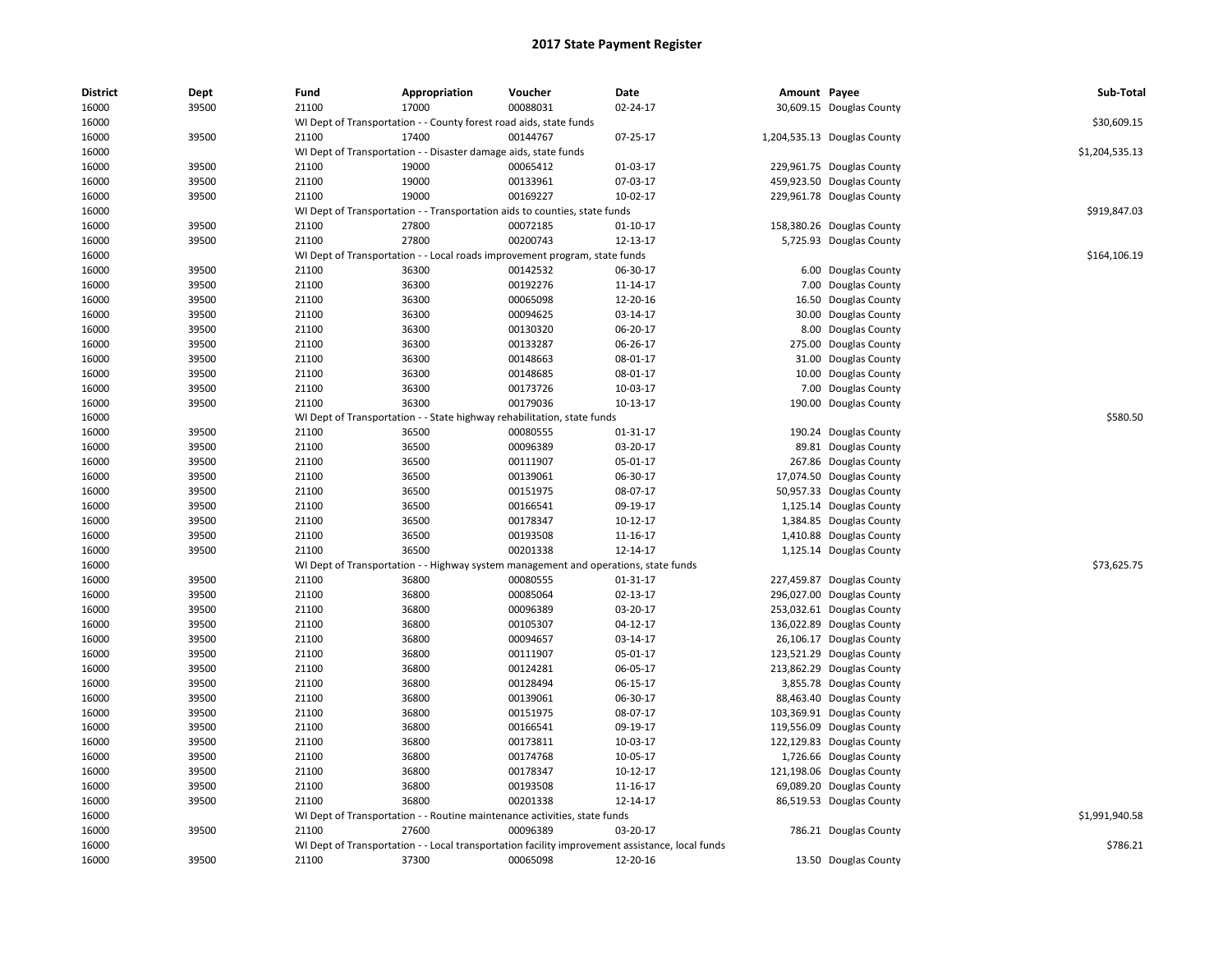| <b>District</b><br>16000 | Dept  | Fund                          | Appropriation<br>WI Dept of Transportation - - State highway rehabilitation, local funds                | Voucher                                | Date                 | Amount Payee |                           | Sub-Total<br>\$13.50 |
|--------------------------|-------|-------------------------------|---------------------------------------------------------------------------------------------------------|----------------------------------------|----------------------|--------------|---------------------------|----------------------|
| 16000                    | 39500 | 21100                         | 27000                                                                                                   | 00203170                               | 12-19-17             |              | 225,000.00 Douglas County |                      |
| 16000                    |       |                               | WI Dept of Transportation - - Local roads improvement program. discretionary grants, state funds        |                                        |                      |              |                           | \$225,000.00         |
| 16000                    | 41000 | 10000                         | 11600                                                                                                   | 00167977                               | 11-07-17             |              | 94,964.78 Douglas County  |                      |
| 16000                    |       |                               | Department of Corrections - - Reimbursing counties for probation, extended supervision and parole holds |                                        |                      |              |                           | \$94,964.78          |
| 16000                    | 43500 | 10000                         | 10700                                                                                                   | 00097860                               | 01-04-17             |              | 379.07 Douglas County     |                      |
| 16000                    | 43500 | 10000                         | 10700                                                                                                   | 00102685                               | 02-10-17             |              | 43.44 Douglas County      |                      |
| 16000                    | 43500 | 10000                         | 10700                                                                                                   | 00129526                               | 06-02-17             |              | 75.13 Douglas County      |                      |
| 16000                    |       | Department of Health Services |                                                                                                         | - Public health dispensaries and drugs |                      |              |                           | \$497.64             |
| 16000                    | 43500 | 10000                         | 14900                                                                                                   | 00140367                               | 07-07-17             |              | 327.29 Douglas County     |                      |
| 16000                    | 43500 | 10000                         | 14900                                                                                                   | 00151488                               | 09-13-17             |              | 1,256.56 Douglas County   |                      |
| 16000                    | 43500 | 10000                         | 14900                                                                                                   | 00151489                               | 08-28-17             |              | 637.88 Douglas County     |                      |
|                          |       | 10000                         | 14900                                                                                                   | 00166733                               |                      |              |                           |                      |
| 16000                    | 43500 |                               |                                                                                                         |                                        | 11-03-17             |              | 1,778.27 Douglas County   | \$4,000.00           |
| 16000                    |       | Department of Health Services |                                                                                                         | - Federal project operations           |                      |              |                           |                      |
| 16000                    | 43500 | 10000                         | 00000                                                                                                   | 90708                                  | $01-02-17$           |              | 2,538.00 Douglas County   |                      |
| 16000                    | 43500 | 10000                         | 00000                                                                                                   | 90710                                  | 02-01-17             |              | 1,940.00 Douglas County   |                      |
| 16000                    | 43500 | 10000                         | 00000                                                                                                   | 90711                                  | 03-01-17             |              | 45,660.00 Douglas County  |                      |
| 16000                    | 43500 | 10000                         | 00000                                                                                                   | 90715                                  | 05-01-17             |              | 210,839.00 Douglas County |                      |
| 16000                    | 43500 | 10000                         | 00000                                                                                                   | 90716                                  | 06-01-17             |              | 42,609.00 Douglas County  |                      |
| 16000                    | 43500 | 10000                         | 00000                                                                                                   | 90717                                  | 06-15-17             |              | 84,276.00 Douglas County  |                      |
| 16000                    | 43500 | 10000                         | 00000                                                                                                   | 90800                                  | 07-01-17             |              | 70,424.00 Douglas County  |                      |
| 16000                    | 43500 | 10000                         | 00000                                                                                                   | 90801                                  | 08-01-17             |              | 664,837.00 Douglas County |                      |
| 16000                    | 43500 | 10000                         | 00000                                                                                                   | 90802                                  | 09-01-17             |              | 382,623.00 Douglas County |                      |
| 16000                    | 43500 | 10000                         | 00000                                                                                                   | 90805                                  | 10-02-17             |              | 190,133.00 Douglas County |                      |
| 16000                    | 43500 | 10000                         | 00000                                                                                                   | 90806                                  | 11-01-17             |              | 249,487.00 Douglas County |                      |
| 16000                    | 43500 | 10000                         | 00000                                                                                                   | 90807                                  | 12-01-17             |              | 208,635.00 Douglas County |                      |
| 16000                    | 43500 | 10000                         | 00000                                                                                                   | 90713                                  | 04-01-17             |              | 142,970.00 Douglas County |                      |
| 16000                    |       |                               | Department of Health Services - - State/Federal Aids                                                    |                                        |                      |              |                           | \$2,296,971.00       |
| 16000                    | 45500 | 10000                         | 22100                                                                                                   | 00035893                               | 10-13-17             |              | 4,180.00 Douglas County   |                      |
| 16000                    |       |                               | Department of Justice - - Crime laboratories; deoxyribonucleic acid analysis                            |                                        |                      |              |                           | \$4,180.00           |
| 16000                    | 45500 | 10000                         | 22500                                                                                                   | 00024811                               | 03-02-17             |              | 16,806.00 Douglas County  |                      |
| 16000                    | 45500 | 10000                         | 22500                                                                                                   | 00039379                               | 12-21-17             |              | 16,806.00 Douglas County  |                      |
| 16000                    |       |                               | Department of Justice - - Drug crimes enforcement; local grants                                         |                                        |                      |              |                           | \$33,612.00          |
| 16000                    | 45500 | 10000                         | 23100                                                                                                   | 00033857                               | 08-31-17             |              | 9,523.05 Douglas County   |                      |
| 16000                    | 45500 | 10000                         | 23100                                                                                                   | 00039128                               | 12-26-17             |              | 10,080.00 Douglas County  |                      |
| 16000                    |       |                               | Department of Justice - - Law enforcement training fund, local assistance                               |                                        |                      |              |                           | \$19,603.05          |
| 16000                    | 45500 | 10000                         | 24100                                                                                                   | 00029043                               | 05-31-17             |              | 6,237.02 Douglas County   |                      |
| 16000                    |       |                               | Department of Justice - - Federal aid, state operations                                                 |                                        |                      |              |                           | \$6,237.02           |
| 16000                    | 45500 | 10000                         | 25100                                                                                                   | 00023234                               | 02-06-17             |              | 2,029.05 Douglas County   |                      |
| 16000                    | 45500 | 10000                         | 25100                                                                                                   | 00023290                               | 02-06-17             |              | 3,932.16 Douglas County   |                      |
|                          | 45500 |                               |                                                                                                         |                                        |                      |              |                           |                      |
| 16000                    | 45500 | 10000<br>10000                | 25100<br>25100                                                                                          | 00026402<br>00028063                   | 04-07-17<br>05-12-17 |              | 5,703.00 Douglas County   |                      |
| 16000                    |       |                               |                                                                                                         |                                        |                      |              | 11,604.00 Douglas County  |                      |
| 16000                    | 45500 | 10000                         | 25100                                                                                                   | 00028725                               | 05-25-17             |              | 6,243.44 Douglas County   |                      |
| 16000                    | 45500 | 10000                         | 25100                                                                                                   | 00030965                               | 07-03-17             |              | 2,070.07 Douglas County   |                      |
| 16000                    | 45500 | 10000                         | 25100                                                                                                   | 00032276                               | 07-28-17             |              | 4,534.18 Douglas County   |                      |
| 16000                    | 45500 | 10000                         | 25100                                                                                                   | 00035566                               | 10-06-17             |              | 4,400.31 Douglas County   |                      |
| 16000                    | 45500 | 10000                         | 25100                                                                                                   | 00037100                               | 11-09-17             |              | 10,490.00 Douglas County  |                      |
| 16000                    | 45500 | 10000                         | 25100                                                                                                   | 00037190                               | 11-09-17             |              | 1,110.04 Douglas County   |                      |
| 16000                    | 45500 | 10000                         | 25100                                                                                                   | 00037743                               | 11-20-17             |              | 4,510.32 Douglas County   |                      |
| 16000                    |       |                               | Department of Justice - - Federal aid, local assistance                                                 |                                        |                      |              |                           | \$56,626.57          |
| 16000                    | 45500 | 10000                         | 28400                                                                                                   | 00023740                               | 02-10-17             |              | 965.92 Douglas County     |                      |
| 16000                    |       |                               | Department of Justice - - Internet Crimes Against Childr                                                |                                        |                      |              |                           | \$965.92             |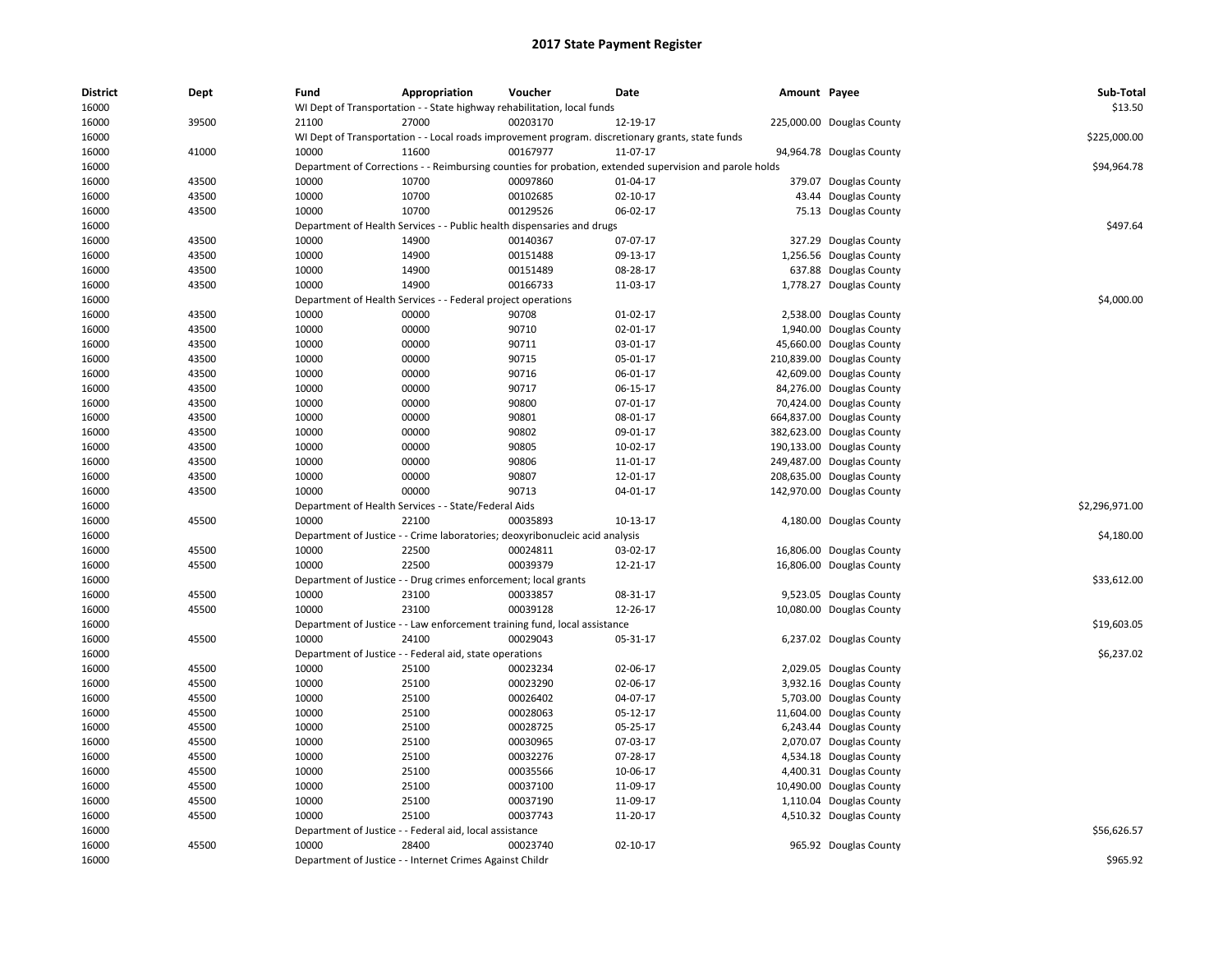| <b>District</b> | Dept           | Fund  | Appropriation                                                                             | Voucher  | Date                                                                                                             | Amount Payee |                          | Sub-Total   |
|-----------------|----------------|-------|-------------------------------------------------------------------------------------------|----------|------------------------------------------------------------------------------------------------------------------|--------------|--------------------------|-------------|
| 16000           | 45500          | 10000 | 53200                                                                                     | 00031694 | 07-20-17                                                                                                         |              | 31,309.76 Douglas County |             |
| 16000           |                |       | Department of Justice - - Crime victim and witness assistance surcharge, general services |          |                                                                                                                  |              |                          | \$31,309.76 |
| 16000           | 45500          | 10000 | 53900                                                                                     | 00024950 | 03-03-17                                                                                                         |              | 32,257.37 Douglas County |             |
| 16000           |                |       | Department of Justice - - Reimbursement to counties for victim-witness services           |          |                                                                                                                  |              |                          | \$32,257.37 |
| 16000           | 45500          | 10000 | 54300                                                                                     | 00033964 | 08-30-17                                                                                                         |              | 11,141.95 Douglas County |             |
| 16000           |                |       | Department of Justice - - Federal aid, state operations relating to crime victim services |          |                                                                                                                  |              |                          | \$11,141.95 |
| 16000           | 46500          | 10000 | 30500                                                                                     | 00022465 | $02 - 17 - 17$                                                                                                   |              | 1,440.33 Douglas County  |             |
| 16000           | 46500          | 10000 | 30500                                                                                     | 00025644 | 05-04-17                                                                                                         |              | 1,350.22 Douglas County  |             |
| 16000           | 46500          | 10000 | 30500                                                                                     | 00025654 | 05-04-17                                                                                                         |              | 474.07 Douglas County    |             |
| 16000           | 46500          | 10000 | 30500                                                                                     | 00028931 | 07-11-17                                                                                                         |              | 1,579.77 Douglas County  |             |
| 16000           |                |       |                                                                                           |          | Department of Military Affairs - - Disaster recovery aid; public health emergency quarantine costs               |              |                          | \$4,844.39  |
| 16000           | 46500          | 10000 | 30800                                                                                     | 00033541 | $10-25-17$                                                                                                       |              | 7,923.41 Douglas County  |             |
| 16000           |                |       | Department of Military Affairs - - Emergency response equipment                           |          |                                                                                                                  |              |                          | \$7,923.41  |
| 16000           | 46500          | 10000 | 34200                                                                                     | 00021490 | 01-31-17                                                                                                         |              | 7,250.75 Douglas County  |             |
| 16000           | 46500          | 10000 | 34200                                                                                     | 00022465 | 02-17-17                                                                                                         |              | 8,641.98 Douglas County  |             |
| 16000           | 46500          | 10000 | 34200                                                                                     | 00025644 | 05-04-17                                                                                                         |              | 8,101.29 Douglas County  |             |
| 16000           | 46500          | 10000 | 34200                                                                                     | 00025654 | 05-04-17                                                                                                         |              | 2,844.38 Douglas County  |             |
| 16000           | 46500          | 10000 | 34200                                                                                     | 00028931 | 07-11-17                                                                                                         |              | 9,478.58 Douglas County  |             |
| 16000           | 46500          | 10000 | 34200                                                                                     | 00030308 | 08-11-17                                                                                                         |              | 25,065.60 Douglas County |             |
| 16000           | 46500          | 10000 | 34200                                                                                     | 00030711 | 08-23-17                                                                                                         |              | 25,123.91 Douglas County |             |
| 16000           |                |       | Department of Military Affairs - - Federal aid, local assistance                          |          |                                                                                                                  |              |                          | \$86,506.49 |
| 16000           | 46500          | 27200 | 36400                                                                                     | 00027669 | 06-14-17                                                                                                         |              | 5,314.95 Douglas County  |             |
|                 |                |       |                                                                                           |          |                                                                                                                  |              |                          | \$5,314.95  |
| 16000           |                | 15200 | 12700                                                                                     | 00024184 | Department of Military Affairs - - Division of emergency management; petroleum inspection fund<br>$01 - 24 - 17$ |              |                          |             |
| 16000           | 48500<br>48500 | 15200 | 12700                                                                                     | 00031944 | 06-29-17                                                                                                         |              | 500.00 Douglas County    |             |
| 16000           |                |       |                                                                                           |          |                                                                                                                  |              | 500.00 Douglas County    |             |
| 16000           |                |       | Department of Veterans Affairs - - Grants to counties                                     |          |                                                                                                                  |              |                          | \$1,000.00  |
| 16000           | 48500          | 58200 | 26700                                                                                     | 00024184 | 01-24-17                                                                                                         |              | 2,250.00 Douglas County  |             |
| 16000           | 48500          | 58200 | 26700                                                                                     | 00031944 | 06-29-17                                                                                                         |              | 2,250.00 Douglas County  |             |
| 16000           |                |       | Department of Veterans Affairs - - County grants                                          |          |                                                                                                                  |              |                          | \$4,500.00  |
| 16000           | 48500          | 58300 | 37000                                                                                     | 00024184 | $01 - 24 - 17$                                                                                                   |              | 2,250.00 Douglas County  |             |
| 16000           | 48500          | 58300 | 37000                                                                                     | 00031944 | 06-29-17                                                                                                         |              | 2,250.00 Douglas County  |             |
| 16000           |                |       | Department of Veterans Affairs - - County grants                                          |          |                                                                                                                  |              |                          | \$4,500.00  |
| 16000           | 50500          | 10000 | 15500                                                                                     | 00041374 | 01-31-17                                                                                                         |              | 4,890.00 Douglas County  |             |
| 16000           | 50500          | 10000 | 15500                                                                                     | 00043754 | 03-01-17                                                                                                         |              | 4,327.00 Douglas County  |             |
| 16000           | 50500          | 10000 | 15500                                                                                     | 00047651 | 04-17-17                                                                                                         |              | 3,447.00 Douglas County  |             |
| 16000           | 50500          | 10000 | 15500                                                                                     | 00048891 | 05-01-17                                                                                                         |              | 5,285.00 Douglas County  |             |
| 16000           | 50500          | 10000 | 15500                                                                                     | 00051827 | 05-31-17                                                                                                         |              | 3,993.00 Douglas County  |             |
| 16000           | 50500          | 10000 | 15500                                                                                     | 00054250 | 06-29-17                                                                                                         |              | 4,267.00 Douglas County  |             |
| 16000           | 50500          | 10000 | 15500                                                                                     | 00056696 | 07-31-17                                                                                                         |              | 3,552.00 Douglas County  |             |
| 16000           | 50500          | 10000 | 15500                                                                                     | 00058910 | 08-29-17                                                                                                         |              | 3,557.00 Douglas County  |             |
| 16000           | 50500          | 10000 | 15500                                                                                     | 00061475 | 09-29-17                                                                                                         |              | 4,334.00 Douglas County  |             |
| 16000           | 50500          | 10000 | 15500                                                                                     | 00064000 | 10-31-17                                                                                                         |              | 16,440.00 Douglas County |             |
| 16000           | 50500          | 10000 | 15500                                                                                     | 00066466 | 11-29-17                                                                                                         |              | 7,809.00 Douglas County  |             |
| 16000           | 50500          | 10000 | 15500                                                                                     | 00068730 | 12-29-17                                                                                                         |              | 6,616.00 Douglas County  |             |
| 16000           |                |       | Department of Administration - - Federal aid; local assistance                            |          |                                                                                                                  |              |                          | \$68,517.00 |
| 16000           | 50500          | 10000 | 74300                                                                                     | 00040034 | 01-18-17                                                                                                         |              | 15,000.00 Douglas County |             |
| 16000           | 50500          | 10000 | 74300                                                                                     | 00040035 | 01-18-17                                                                                                         |              | 11,374.00 Douglas County |             |
| 16000           | 50500          | 10000 | 74300                                                                                     | 00040735 | 01-31-17                                                                                                         |              | 33,526.00 Douglas County |             |
| 16000           | 50500          | 10000 | 74300                                                                                     | 00040736 | 01-31-17                                                                                                         |              | 26,845.00 Douglas County |             |
| 16000           | 50500          | 10000 | 74300                                                                                     | 00040737 | 01-31-17                                                                                                         |              | 84,272.00 Douglas County |             |
| 16000           | 50500          | 10000 | 74300                                                                                     | 00041459 | 02-07-17                                                                                                         |              | 15,821.00 Douglas County |             |
| 16000           | 50500          | 10000 | 74300                                                                                     | 00043471 | 02-27-17                                                                                                         |              | 15,120.00 Douglas County |             |
|                 |                |       |                                                                                           |          |                                                                                                                  |              |                          |             |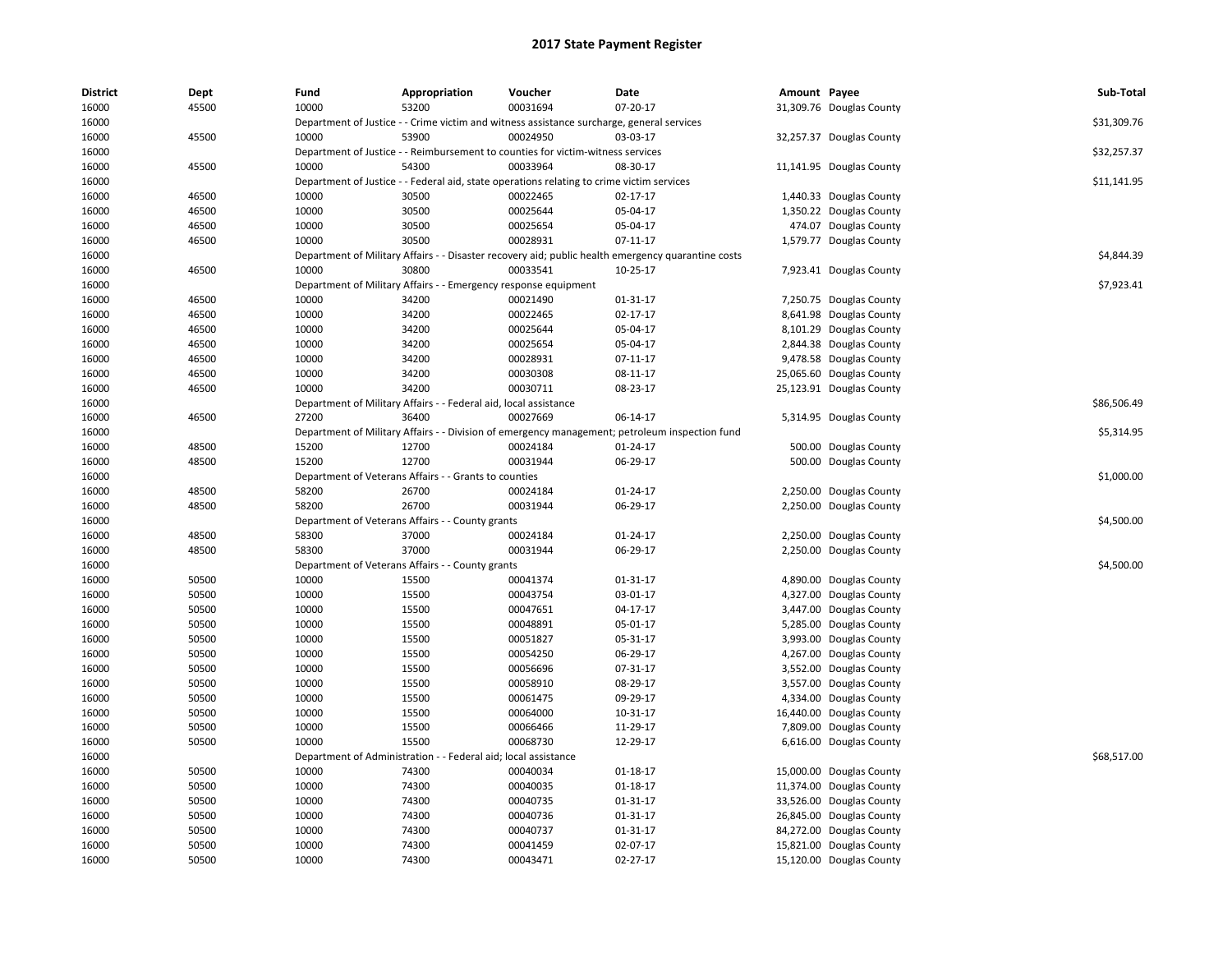|       |       |       |                                                                |          |          | Amount Payee |                           | Sub-Total      |
|-------|-------|-------|----------------------------------------------------------------|----------|----------|--------------|---------------------------|----------------|
| 16000 | 50500 | 10000 | 74300                                                          | 00044815 | 03-22-17 |              | 15,251.00 Douglas County  |                |
| 16000 | 50500 | 10000 | 74300                                                          | 00045476 | 03-29-17 |              | 16,653.00 Douglas County  |                |
| 16000 | 50500 | 10000 | 74300                                                          | 00046094 | 04-11-17 |              | 17,000.00 Douglas County  |                |
| 16000 | 50500 | 10000 | 74300                                                          | 00046095 | 04-11-17 |              | 13,727.00 Douglas County  |                |
| 16000 | 50500 | 10000 | 74300                                                          | 00047156 | 04-19-17 | 24,942.00    | Douglas County            |                |
| 16000 | 50500 | 10000 | 74300                                                          | 00048451 | 05-09-17 |              | 10,987.00 Douglas County  |                |
| 16000 | 50500 | 10000 | 74300                                                          | 00049688 | 05-19-17 |              | 23,038.00 Douglas County  |                |
| 16000 | 50500 | 10000 | 74300                                                          | 00050046 | 05-19-17 |              | 5,668.00 Douglas County   |                |
| 16000 | 50500 | 10000 | 74300                                                          | 00050047 | 05-19-17 |              | 15,030.00 Douglas County  |                |
| 16000 | 50500 | 10000 | 74300                                                          | 00051096 | 06-02-17 | 53,179.00    | Douglas County            |                |
| 16000 | 50500 | 10000 | 74300                                                          | 00051097 | 06-02-17 |              | 6,080.00 Douglas County   |                |
| 16000 | 50500 | 10000 | 74300                                                          | 00051688 | 06-02-17 |              | 5,623.00 Douglas County   |                |
| 16000 | 50500 | 10000 | 74300                                                          | 00052554 | 06-09-17 |              | 135,224.00 Douglas County |                |
| 16000 | 50500 | 10000 | 74300                                                          | 00052826 | 06-16-17 |              | 14,189.00 Douglas County  |                |
| 16000 | 50500 | 10000 | 74300                                                          | 00052961 | 06-16-17 | 15,990.00    | Douglas County            |                |
| 16000 | 50500 | 10000 | 74300                                                          | 00053387 | 07-03-17 | 45,388.00    | Douglas County            |                |
| 16000 | 50500 | 10000 | 74300                                                          | 00054137 | 07-03-17 | 14,354.00    | Douglas County            |                |
| 16000 | 50500 | 10000 | 74300                                                          | 00054962 | 07-11-17 |              | 5,466.00 Douglas County   |                |
| 16000 | 50500 | 10000 | 74300                                                          | 00056458 | 08-03-17 |              | 67,338.00 Douglas County  |                |
| 16000 | 50500 | 10000 | 74300                                                          | 00057341 | 08-14-17 | 48,110.00    | Douglas County            |                |
| 16000 | 50500 | 10000 | 74300                                                          | 00058472 | 09-05-17 | 51,335.00    | Douglas County            |                |
| 16000 | 50500 | 10000 | 74300                                                          | 00058892 | 09-05-17 | 9,910.00     | Douglas County            |                |
| 16000 | 50500 | 10000 | 74300                                                          | 00059109 | 09-05-17 |              | 31,474.00 Douglas County  |                |
| 16000 | 50500 | 10000 | 74300                                                          | 00059995 | 09-13-17 |              | 25,794.00 Douglas County  |                |
| 16000 | 50500 | 10000 | 74300                                                          | 00060869 | 09-26-17 | 32,011.00    | Douglas County            |                |
| 16000 | 50500 | 10000 | 74300                                                          | 00063785 | 10-31-17 | 56,983.00    | Douglas County            |                |
| 16000 | 50500 | 10000 | 74300                                                          | 00064039 | 11-03-17 | 19,305.00    | Douglas County            |                |
| 16000 | 50500 | 10000 | 74300                                                          | 00064784 | 11-17-17 |              | 88,164.00 Douglas County  |                |
| 16000 | 50500 | 10000 | 74300                                                          | 00066360 | 12-04-17 |              | 38,998.00 Douglas County  |                |
| 16000 | 50500 | 10000 | 74300                                                          | 00066502 | 12-04-17 |              | 10,008.00 Douglas County  |                |
| 16000 | 50500 | 10000 | 74300                                                          | 00067363 | 12-20-17 |              | 17,375.00 Douglas County  |                |
| 16000 | 50500 | 10000 | 74300                                                          | 00067404 | 12-20-17 | 36,118.00    | Douglas County            |                |
| 16000 |       |       | Department of Administration - - Federal aid; local assistance |          |          |              |                           | \$1,172,670.00 |
| 16000 | 50500 | 23500 | 37100                                                          | 00041374 | 01-31-17 |              | 3,883.00 Douglas County   |                |
| 16000 | 50500 | 23500 | 37100                                                          | 00043754 | 03-01-17 |              | 3,434.00 Douglas County   |                |
| 16000 | 50500 | 23500 | 37100                                                          | 00047651 | 04-17-17 |              | 2,737.00 Douglas County   |                |
| 16000 | 50500 | 23500 | 37100                                                          | 00048891 | 05-01-17 | 3,467.00     | Douglas County            |                |
| 16000 | 50500 | 23500 | 37100                                                          | 00051827 | 05-31-17 | 2,620.00     | Douglas County            |                |
| 16000 | 50500 | 23500 | 37100                                                          | 00054250 | 06-29-17 |              | 2,799.00 Douglas County   |                |
| 16000 | 50500 | 23500 | 37100                                                          | 00056696 | 07-31-17 |              | 2,329.00 Douglas County   |                |
| 16000 | 50500 | 23500 | 37100                                                          | 00058910 | 08-29-17 |              | 2,332.00 Douglas County   |                |
| 16000 | 50500 | 23500 | 37100                                                          | 00061475 | 09-29-17 | 2,843.00     | Douglas County            |                |
| 16000 | 50500 | 23500 | 37100                                                          | 00064000 | 10-31-17 |              | 16,947.00 Douglas County  |                |
| 16000 | 50500 | 23500 | 37100                                                          | 00066466 | 11-29-17 |              | 7,120.00 Douglas County   |                |
| 16000 | 50500 | 23500 | 37100                                                          | 00068730 | 12-29-17 |              | 6,033.00 Douglas County   |                |
| 16000 |       |       | Department of Administration - - Low-income assistance grants  |          |          |              |                           | \$56,544.00    |
| 16000 | 50500 | 26900 | 16600                                                          | 00041067 | 02-07-17 |              | 1,000.00 Douglas County   |                |
| 16000 | 50500 | 26900 | 16600                                                          | 00044283 | 03-14-17 | 39,096.00    | Douglas County            |                |
| 16000 | 50500 | 26900 | 16600                                                          | 00046027 | 04-10-17 | 25,000.00    | Douglas County            |                |
| 16000 | 50500 | 26900 | 16600                                                          | 00046031 | 04-10-17 |              | 25,000.00 Douglas County  |                |
| 16000 | 50500 | 26900 | 16600                                                          | 00068327 | 12-28-17 |              | 25,000.00 Douglas County  |                |
| 16000 |       |       | Department of Administration - - Land                          |          |          |              |                           | \$115,096.00   |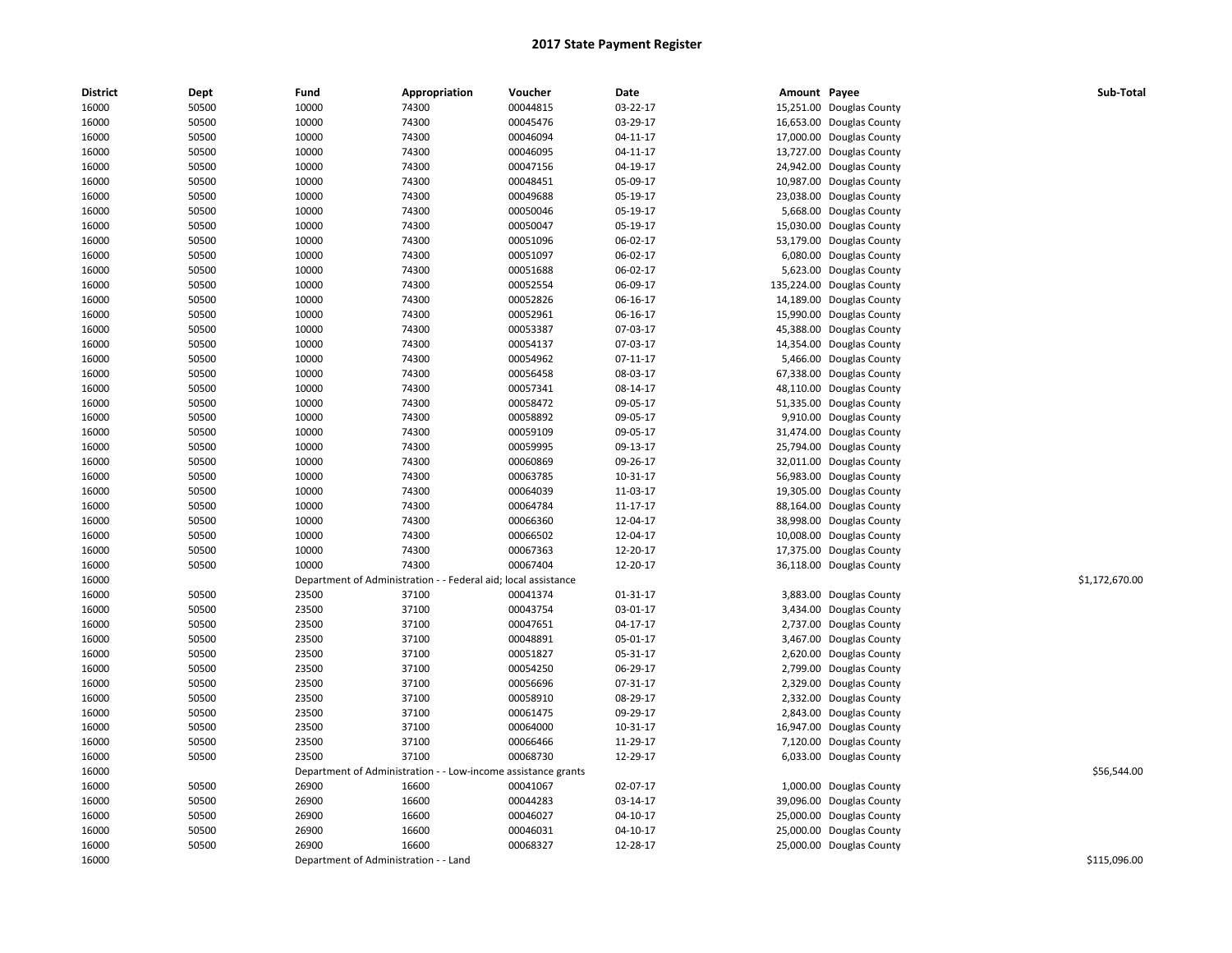| <b>District</b>    | Dept  | Fund  | Appropriation                                                                    | <b>Voucher</b> | Date     | Amount Payee |                             | Sub-Total       |  |  |
|--------------------|-------|-------|----------------------------------------------------------------------------------|----------------|----------|--------------|-----------------------------|-----------------|--|--|
| 16000              | 51000 | 10000 | 12000                                                                            | 00000285       | 01-18-17 |              | 20,787.83 Douglas County    |                 |  |  |
| 16000              |       |       | Elections Commission - - Recount fees                                            |                |          |              |                             |                 |  |  |
| 16000              | 83500 | 10000 | 10500                                                                            | 00020671       | 07-24-17 |              | 320,666.08 Douglas County   |                 |  |  |
| 16000              | 83500 | 10000 | 10500                                                                            | 00023689       | 11-20-17 |              | 1,817,107.81 Douglas County |                 |  |  |
| 16000              |       |       | Shared Revenue and Tax Relief - - County and municipal aid account               |                |          |              |                             |                 |  |  |
| 16000              | 83500 | 10000 | 10900                                                                            | 00017330       | 07-24-17 |              | 21,901.00 Douglas County    |                 |  |  |
| 16000              |       |       | Shared Revenue and Tax Relief - - State aid; tax exempt property                 |                |          |              |                             |                 |  |  |
| 16000              | 83500 | 10000 | 11000                                                                            | 00020671       | 07-24-17 |              | 11,027.78 Douglas County    |                 |  |  |
| 16000              | 83500 | 10000 | 11000                                                                            | 00023689       | 11-20-17 |              | 64,930.69 Douglas County    |                 |  |  |
| 16000              |       |       | Shared Revenue and Tax Relief - - Public utility distribution account            |                |          |              |                             | \$75,958.47     |  |  |
| 16000              | 83500 | 10000 | 30200                                                                            | 00020086       | 07-24-17 |              | 1,428,560.44 Douglas County |                 |  |  |
| 16000              | 83500 | 10000 | 30200                                                                            | 00022131       | 07-24-17 |              | 5,819,460.34 Douglas County |                 |  |  |
| 16000              |       |       | Shared Revenue and Tax Relief - - School levy tax credit and first dollar credit |                |          |              |                             | \$7,248,020.78  |  |  |
| 16000              | 83500 | 52100 | 36300                                                                            | 00016136       | 03-27-17 |              | 1,404,505.56 Douglas County |                 |  |  |
| 16000              |       |       | Shared Revenue and Tax Relief - - Lottery and gaming credit                      |                |          |              |                             | \$1,404,505.56  |  |  |
| <b>16000 Total</b> |       |       |                                                                                  |                |          |              |                             | \$20,636,672.87 |  |  |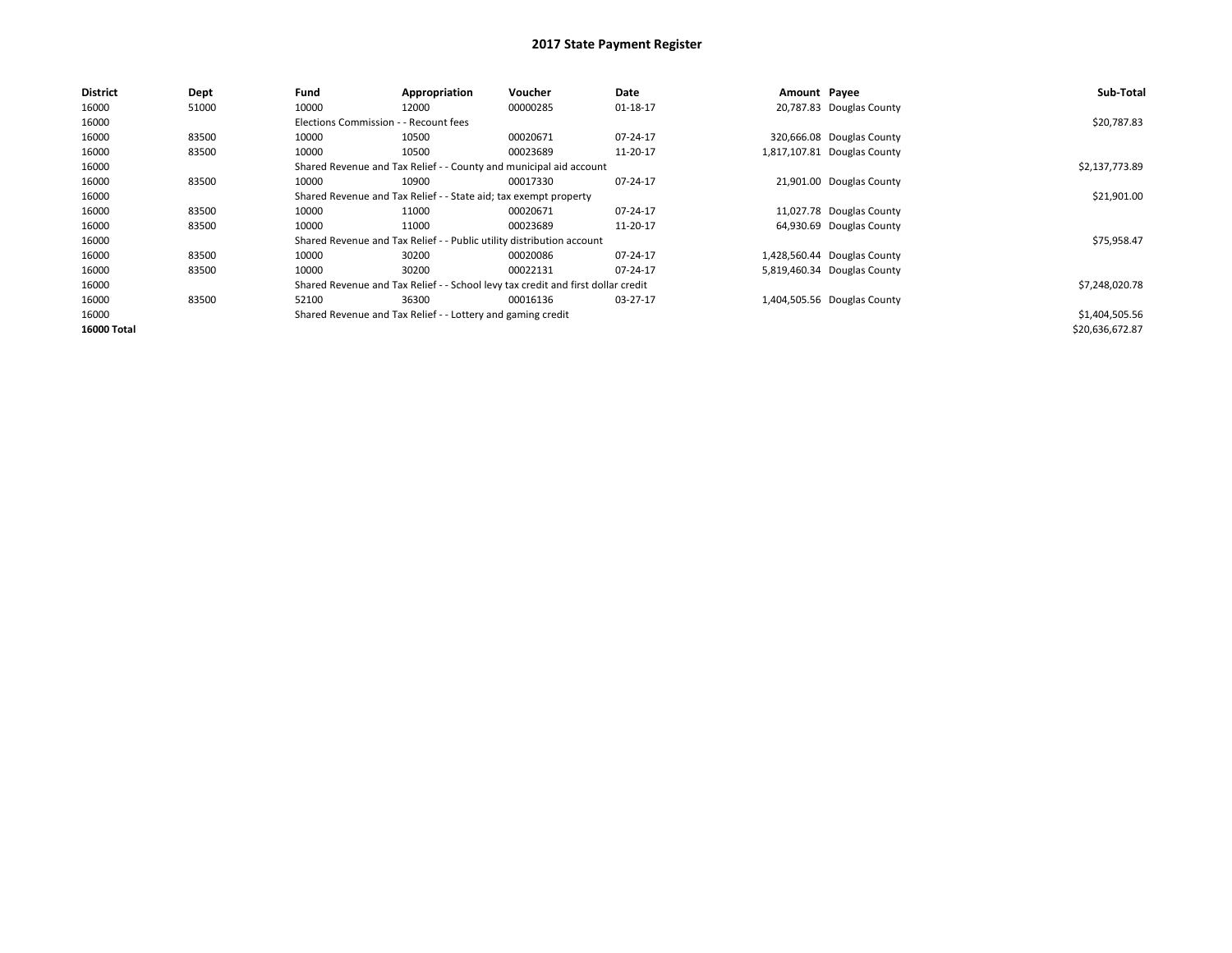| <b>District</b>    | Dept  | Fund                                                              | Appropriation                                                                      | Voucher  | Date                                                                                                         | Amount Payee |                           | Sub-Total    |
|--------------------|-------|-------------------------------------------------------------------|------------------------------------------------------------------------------------|----------|--------------------------------------------------------------------------------------------------------------|--------------|---------------------------|--------------|
| 16002              | 16500 | 10000                                                             | 22500                                                                              | 00010889 | 06-26-17                                                                                                     |              | 3,161.80 Town Of Amnicon  |              |
| 16002              |       |                                                                   | Dept of Safety & Prof Services - - Fire dues distribution                          |          |                                                                                                              |              |                           | \$3,161.80   |
| 16002              | 37000 | 10000                                                             | 50300                                                                              | 00142524 | 04-21-17                                                                                                     |              | 478.38 Town Of Amnicon    |              |
| 16002              |       |                                                                   | Dept of Natural Resources - - Aids in lieu of taxes - general fund                 |          |                                                                                                              |              |                           | \$478.38     |
| 16002              | 37000 | 21200                                                             | 16600                                                                              | 00157273 | 06-19-17                                                                                                     |              | 121.14 Town Of Amnicon    |              |
| 16002              |       |                                                                   | Dept of Natural Resources - - General program operations - state funds; forestry   |          | \$121.14                                                                                                     |              |                           |              |
| 16002              | 37000 | 21200                                                             | 57100                                                                              | 00157273 | 06-19-17                                                                                                     |              | 55.44 Town Of Amnicon     |              |
| 16002              |       |                                                                   |                                                                                    |          | Dept of Natural Resources - - Resource aids -- county forests, forest croplands and managed forest land aids |              |                           | \$55.44      |
| 16002              | 37000 | 21200                                                             | 57900                                                                              | 00142525 | 04-21-17                                                                                                     |              | 244.58 Town Of Amnicon    |              |
| 16002              |       |                                                                   | Dept of Natural Resources - - Aids in lieu of taxes - sum sufficient               |          |                                                                                                              |              |                           | \$244.58     |
| 16002              | 37000 | 21200                                                             | 58900                                                                              | 00157273 | 06-19-17                                                                                                     |              | 557.23 Town Of Amnicon    |              |
| 16002              |       |                                                                   | Dept of Natural Resources - - Resource aids - distribution of closed acreage fees. |          |                                                                                                              |              |                           | \$557.23     |
| 16002              | 39500 | 21100                                                             | 19100                                                                              | 00065904 | 01-03-17                                                                                                     |              | 26,985.51 Town Of Amnicon |              |
| 16002              | 39500 | 21100                                                             | 19100                                                                              | 00097027 | 04-03-17                                                                                                     |              | 26,985.51 Town Of Amnicon |              |
| 16002              | 39500 | 21100                                                             | 19100                                                                              | 00134453 | 07-03-17                                                                                                     |              | 26,985.51 Town Of Amnicon |              |
| 16002              | 39500 | 21100                                                             | 19100                                                                              | 00169719 | 10-02-17                                                                                                     |              | 26,985.51 Town Of Amnicon |              |
| 16002              |       |                                                                   | WI Dept of Transportation - - Transportation aids to municipalities, state funds   |          |                                                                                                              |              |                           | \$107,942.04 |
| 16002              | 46500 | 10000                                                             | 30500                                                                              | 00033627 | 10-27-17                                                                                                     |              | 1,570.68 Town Of Amnicon  |              |
| 16002              |       |                                                                   |                                                                                    |          | Department of Military Affairs - - Disaster recovery aid; public health emergency quarantine costs           |              |                           | \$1,570.68   |
| 16002              | 46500 | 10000                                                             | 34200                                                                              | 00033627 | $10-27-17$                                                                                                   |              | 9,424.04 Town Of Amnicon  |              |
| 16002              |       |                                                                   | Department of Military Affairs - - Federal aid, local assistance                   |          |                                                                                                              |              |                           | \$9,424.04   |
| 16002              | 83500 | 10000                                                             | 10500                                                                              | 00020650 | $07 - 24 - 17$                                                                                               |              | 6,805.78 Town Of Amnicon  |              |
| 16002              | 83500 | 10000                                                             | 10500                                                                              | 00023668 | 11-20-17                                                                                                     |              | 38,566.09 Town Of Amnicon |              |
| 16002              |       |                                                                   | Shared Revenue and Tax Relief - - County and municipal aid account                 |          |                                                                                                              |              |                           | \$45,371.87  |
| 16002              | 83500 | 10000                                                             | 10900                                                                              | 00017806 | 07-24-17                                                                                                     |              | 4.00 Town Of Amnicon      |              |
| 16002              |       |                                                                   | Shared Revenue and Tax Relief - - State aid; tax exempt property                   |          |                                                                                                              |              |                           | \$4.00       |
| 16002              | 83500 | 10000                                                             | 11000                                                                              | 00020650 | 07-24-17                                                                                                     |              | 94.47 Town Of Amnicon     |              |
| 16002              | 83500 | 10000                                                             | 11000                                                                              | 00023668 | 11-20-17                                                                                                     |              | 519.74 Town Of Amnicon    |              |
| 16002              |       |                                                                   | Shared Revenue and Tax Relief - - Public utility distribution account              |          |                                                                                                              |              |                           | \$614.21     |
| 16002              | 83500 | 10000                                                             | 50100                                                                              | 00015225 | 01-31-17                                                                                                     |              | 99.96 Town Of Amnicon     |              |
| 16002              |       | Shared Revenue and Tax Relief - - Payments for municipal services |                                                                                    | \$99.96  |                                                                                                              |              |                           |              |
| <b>16002 Total</b> |       |                                                                   |                                                                                    |          |                                                                                                              |              |                           | \$169.645.37 |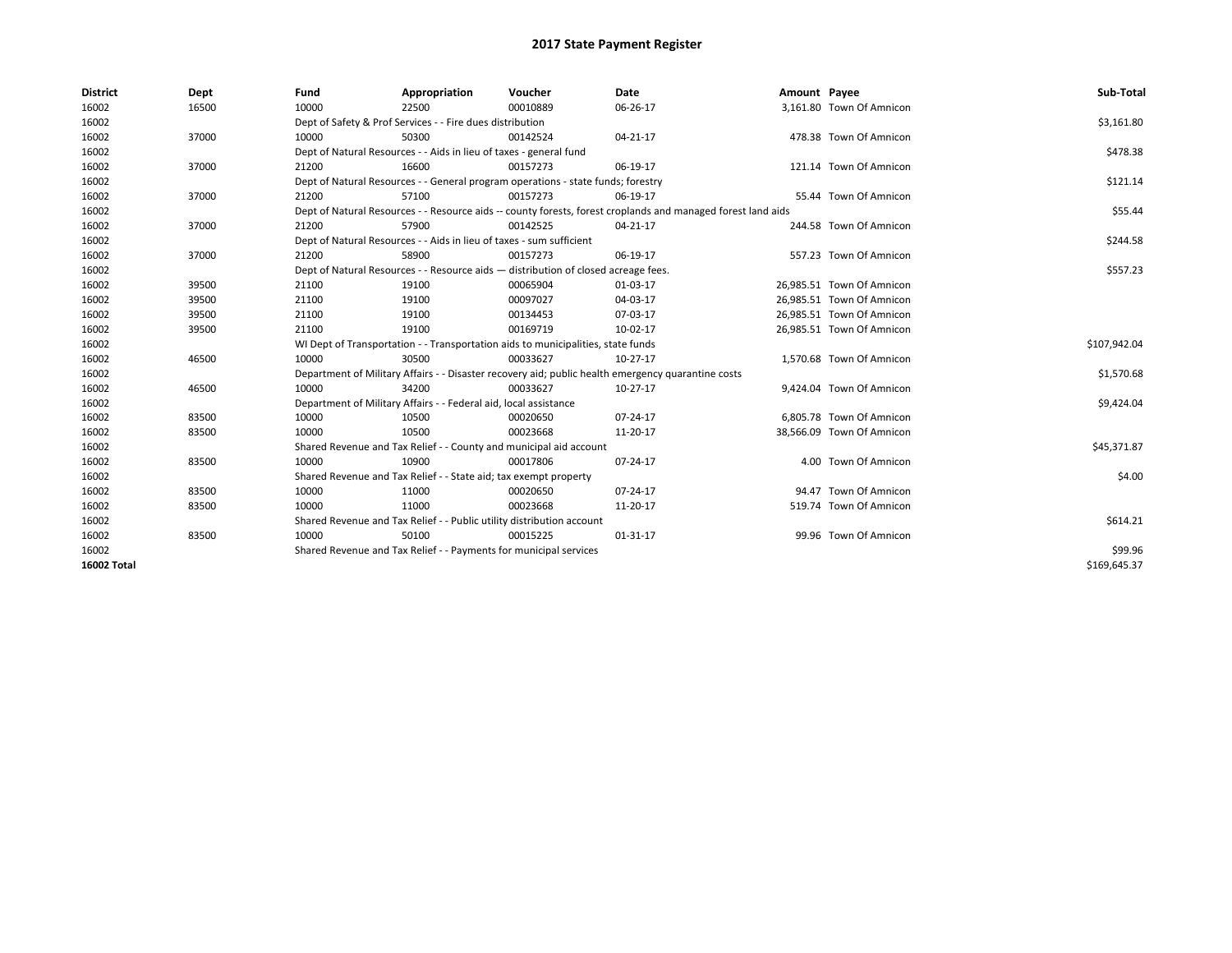| <b>District</b>    | Dept  | Fund  | Appropriation                                                                                                | Voucher  | Date                                                                                               | Amount Payee |                            | Sub-Total    |  |  |
|--------------------|-------|-------|--------------------------------------------------------------------------------------------------------------|----------|----------------------------------------------------------------------------------------------------|--------------|----------------------------|--------------|--|--|
| 16004              | 16500 | 10000 | 22500                                                                                                        | 00010890 | 06-26-17                                                                                           |              | 1,923.14 Bennett, Town of  |              |  |  |
| 16004              |       |       | Dept of Safety & Prof Services - - Fire dues distribution                                                    |          |                                                                                                    |              |                            | \$1,923.14   |  |  |
| 16004              | 37000 | 10000 | 50300                                                                                                        | 00124362 | 02-06-17                                                                                           |              | 285.70 Bennett, Town of    |              |  |  |
| 16004              | 37000 | 10000 | 50300                                                                                                        | 00124363 | 02-06-17                                                                                           |              | 2,565.04 Bennett, Town of  |              |  |  |
| 16004              |       |       | Dept of Natural Resources - - Aids in lieu of taxes - general fund                                           |          |                                                                                                    |              |                            | \$2,850.74   |  |  |
| 16004              | 37000 | 21200 | 16600                                                                                                        | 00157274 | 06-19-17                                                                                           |              | 391.04 Bennett, Town of    |              |  |  |
| 16004              |       |       | Dept of Natural Resources - - General program operations - state funds; forestry                             |          |                                                                                                    |              |                            |              |  |  |
| 16004              | 37000 | 21200 | 57100                                                                                                        | 00157274 | 06-19-17                                                                                           |              | 2,986.88 Bennett, Town of  |              |  |  |
| 16004              |       |       | Dept of Natural Resources - - Resource aids -- county forests, forest croplands and managed forest land aids |          |                                                                                                    |              |                            |              |  |  |
| 16004              | 37000 | 21200 | 57900                                                                                                        | 00143392 | $04 - 21 - 17$                                                                                     |              | 2,106.73 Bennett, Town of  |              |  |  |
| 16004              |       |       | Dept of Natural Resources - - Aids in lieu of taxes - sum sufficient                                         |          |                                                                                                    |              |                            | \$2,106.73   |  |  |
| 16004              | 37000 | 21200 | 58900                                                                                                        | 00157274 | 06-19-17                                                                                           |              | 1,798.78 Bennett, Town of  |              |  |  |
| 16004              |       |       | Dept of Natural Resources - - Resource aids - distribution of closed acreage fees.                           |          |                                                                                                    |              |                            |              |  |  |
| 16004              | 39500 | 21100 | 19100                                                                                                        | 00065905 | 01-03-17                                                                                           |              | 24,144.93 Bennett, Town of |              |  |  |
| 16004              | 39500 | 21100 | 19100                                                                                                        | 00097028 | 04-03-17                                                                                           |              | 24,144.93 Bennett, Town of |              |  |  |
| 16004              | 39500 | 21100 | 19100                                                                                                        | 00134454 | 07-03-17                                                                                           |              | 24,144.93 Bennett, Town of |              |  |  |
| 16004              | 39500 | 21100 | 19100                                                                                                        | 00169720 | 10-02-17                                                                                           |              | 24,144.93 Bennett, Town of |              |  |  |
| 16004              |       |       | WI Dept of Transportation - - Transportation aids to municipalities, state funds                             |          |                                                                                                    |              |                            | \$96,579.72  |  |  |
| 16004              | 46500 | 10000 | 30500                                                                                                        | 00023892 | 03-23-17                                                                                           |              | 125.00 Bennett, Town of    |              |  |  |
| 16004              |       |       |                                                                                                              |          | Department of Military Affairs - - Disaster recovery aid; public health emergency quarantine costs |              |                            | \$125.00     |  |  |
| 16004              | 46500 | 10000 | 34200                                                                                                        | 00023892 | 03-23-17                                                                                           |              | 750.00 Bennett, Town of    |              |  |  |
| 16004              |       |       | Department of Military Affairs - - Federal aid, local assistance                                             |          |                                                                                                    |              |                            | \$750.00     |  |  |
| 16004              | 50500 | 10000 | 17400                                                                                                        | 00047422 | 04-28-17                                                                                           |              | 29,401.00 Bennett, Town of |              |  |  |
| 16004              |       |       |                                                                                                              |          | Department of Administration - - High-voltage transmission line annual impact fee distributions    |              |                            | \$29,401.00  |  |  |
| 16004              | 83500 | 10000 | 10500                                                                                                        | 00020651 | 07-24-17                                                                                           |              | 4,677.62 Bennett, Town of  |              |  |  |
| 16004              | 83500 | 10000 | 10500                                                                                                        | 00023669 | 11-20-17                                                                                           |              | 26,506.53 Bennett, Town of |              |  |  |
| 16004              |       |       | Shared Revenue and Tax Relief - - County and municipal aid account                                           |          |                                                                                                    |              |                            | \$31,184.15  |  |  |
| 16004              | 83500 | 10000 | 10900                                                                                                        | 00017807 | 07-24-17                                                                                           |              | 25.00 Bennett, Town of     |              |  |  |
| 16004              |       |       | Shared Revenue and Tax Relief - - State aid; tax exempt property                                             |          |                                                                                                    |              |                            | \$25.00      |  |  |
| 16004              | 83500 | 10000 | 50100                                                                                                        | 00015226 | $01 - 31 - 17$                                                                                     |              | 46.61 Bennett, Town of     |              |  |  |
| 16004              |       |       | Shared Revenue and Tax Relief - - Payments for municipal services                                            |          |                                                                                                    |              |                            | \$46.61      |  |  |
| <b>16004 Total</b> |       |       |                                                                                                              |          |                                                                                                    |              |                            | \$170,168.79 |  |  |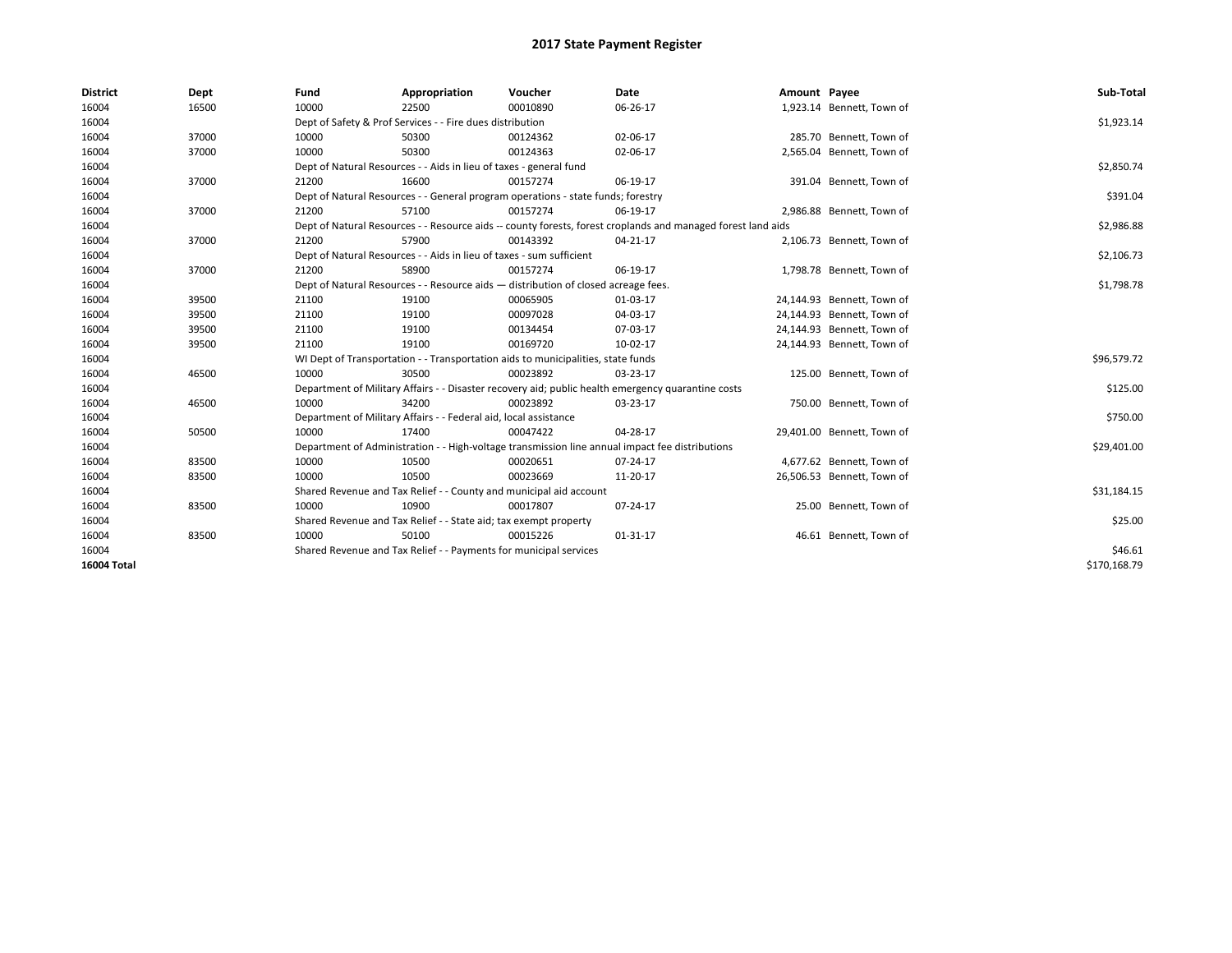| <b>District</b>    | Dept  | Fund                                                                               | Appropriation                                                         | Voucher                                                                                 | Date                                                                                                         | Amount Payee |                         | Sub-Total    |
|--------------------|-------|------------------------------------------------------------------------------------|-----------------------------------------------------------------------|-----------------------------------------------------------------------------------------|--------------------------------------------------------------------------------------------------------------|--------------|-------------------------|--------------|
| 16006              | 16500 | 10000                                                                              | 22500                                                                 | 00010891                                                                                | 06-27-17                                                                                                     |              | 1,746.37 Town of Brule  |              |
| 16006              |       |                                                                                    | Dept of Safety & Prof Services - - Fire dues distribution             |                                                                                         |                                                                                                              |              |                         | \$1,746.37   |
| 16006              | 37000 | 10000                                                                              | 50300                                                                 | 00124426                                                                                | 02-06-17                                                                                                     |              | 15,858.37 Town of Brule |              |
| 16006              | 37000 | 10000                                                                              | 50300                                                                 | 00144002                                                                                | $04 - 21 - 17$                                                                                               |              | 4.00 Town of Brule      |              |
| 16006              |       | Dept of Natural Resources - - Aids in lieu of taxes - general fund                 |                                                                       | \$15,862.37                                                                             |                                                                                                              |              |                         |              |
| 16006              | 37000 | 21200                                                                              | 16600                                                                 | 00157275                                                                                | 06-19-17                                                                                                     |              | 230.24 Town of Brule    |              |
| 16006              |       | Dept of Natural Resources - - General program operations - state funds; forestry   |                                                                       | \$230.24                                                                                |                                                                                                              |              |                         |              |
| 16006              | 37000 | 21200                                                                              | 57100                                                                 | 00157275                                                                                | 06-19-17                                                                                                     |              | 2,150.85 Town of Brule  |              |
| 16006              |       |                                                                                    |                                                                       |                                                                                         | Dept of Natural Resources - - Resource aids -- county forests, forest croplands and managed forest land aids |              |                         | \$2,150.85   |
| 16006              | 37000 | 21200                                                                              | 57900                                                                 | 00144001                                                                                | 04-21-17                                                                                                     |              | 11,124.53 Town of Brule |              |
| 16006              |       |                                                                                    | Dept of Natural Resources - - Aids in lieu of taxes - sum sufficient  |                                                                                         |                                                                                                              |              |                         | \$11,124.53  |
| 16006              | 37000 | 21200                                                                              | 58900                                                                 | 00157275                                                                                | 06-19-17                                                                                                     |              | 1,059.12 Town of Brule  |              |
| 16006              |       | Dept of Natural Resources - - Resource aids - distribution of closed acreage fees. |                                                                       | \$1,059.12                                                                              |                                                                                                              |              |                         |              |
| 16006              | 39500 | 21100                                                                              | 19100                                                                 | 00065906                                                                                | 01-03-17                                                                                                     |              | 38,441.41 Town of Brule |              |
| 16006              | 39500 | 21100                                                                              | 19100                                                                 | 00097029                                                                                | 04-03-17                                                                                                     |              | 38,441.41 Town of Brule |              |
| 16006              | 39500 | 21100                                                                              | 19100                                                                 | 00134455                                                                                | 07-03-17                                                                                                     |              | 38,441.41 Town of Brule |              |
| 16006              | 39500 | 21100                                                                              | 19100                                                                 | 00169721                                                                                | 10-02-17                                                                                                     |              | 38,441.43 Town of Brule |              |
| 16006              |       |                                                                                    |                                                                       | WI Dept of Transportation - - Transportation aids to municipalities, state funds        |                                                                                                              |              |                         | \$153,765.66 |
| 16006              | 46500 | 27200                                                                              | 36500                                                                 | 00021848                                                                                | 02-07-17                                                                                                     |              | 3,994.57 Town of Brule  |              |
| 16006              |       |                                                                                    |                                                                       | Department of Military Affairs - - State disaster assistance; petroleum inspection fund |                                                                                                              |              |                         | \$3,994.57   |
| 16006              | 83500 | 10000                                                                              | 10500                                                                 | 00020652                                                                                | $07 - 24 - 17$                                                                                               |              | 1,386.02 Town of Brule  |              |
| 16006              | 83500 | 10000                                                                              | 10500                                                                 | 00023670                                                                                | 11-20-17                                                                                                     |              | 32,278.67 Town of Brule |              |
| 16006              |       |                                                                                    | Shared Revenue and Tax Relief - - County and municipal aid account    |                                                                                         |                                                                                                              |              |                         | \$33,664.69  |
| 16006              | 83500 | 10000                                                                              | 10900                                                                 | 00017808                                                                                | 07-24-17                                                                                                     |              | 170.00 Town of Brule    |              |
| 16006              |       |                                                                                    | Shared Revenue and Tax Relief - - State aid; tax exempt property      |                                                                                         |                                                                                                              |              |                         | \$170.00     |
| 16006              | 83500 | 10000                                                                              | 11000                                                                 | 00020652                                                                                | 07-24-17                                                                                                     |              | 99.83 Town of Brule     |              |
| 16006              | 83500 | 10000                                                                              | 11000                                                                 | 00023670                                                                                | 11-20-17                                                                                                     |              | 664.99 Town of Brule    |              |
| 16006              |       |                                                                                    | Shared Revenue and Tax Relief - - Public utility distribution account |                                                                                         |                                                                                                              |              |                         | \$764.82     |
| 16006              | 83500 | 10000                                                                              | 50100                                                                 | 00015227                                                                                | 01-31-17                                                                                                     |              | 870.74 Town of Brule    |              |
| 16006              |       |                                                                                    | Shared Revenue and Tax Relief - - Payments for municipal services     |                                                                                         |                                                                                                              |              |                         | \$870.74     |
| <b>16006 Total</b> |       |                                                                                    |                                                                       |                                                                                         |                                                                                                              |              |                         | \$225,403.96 |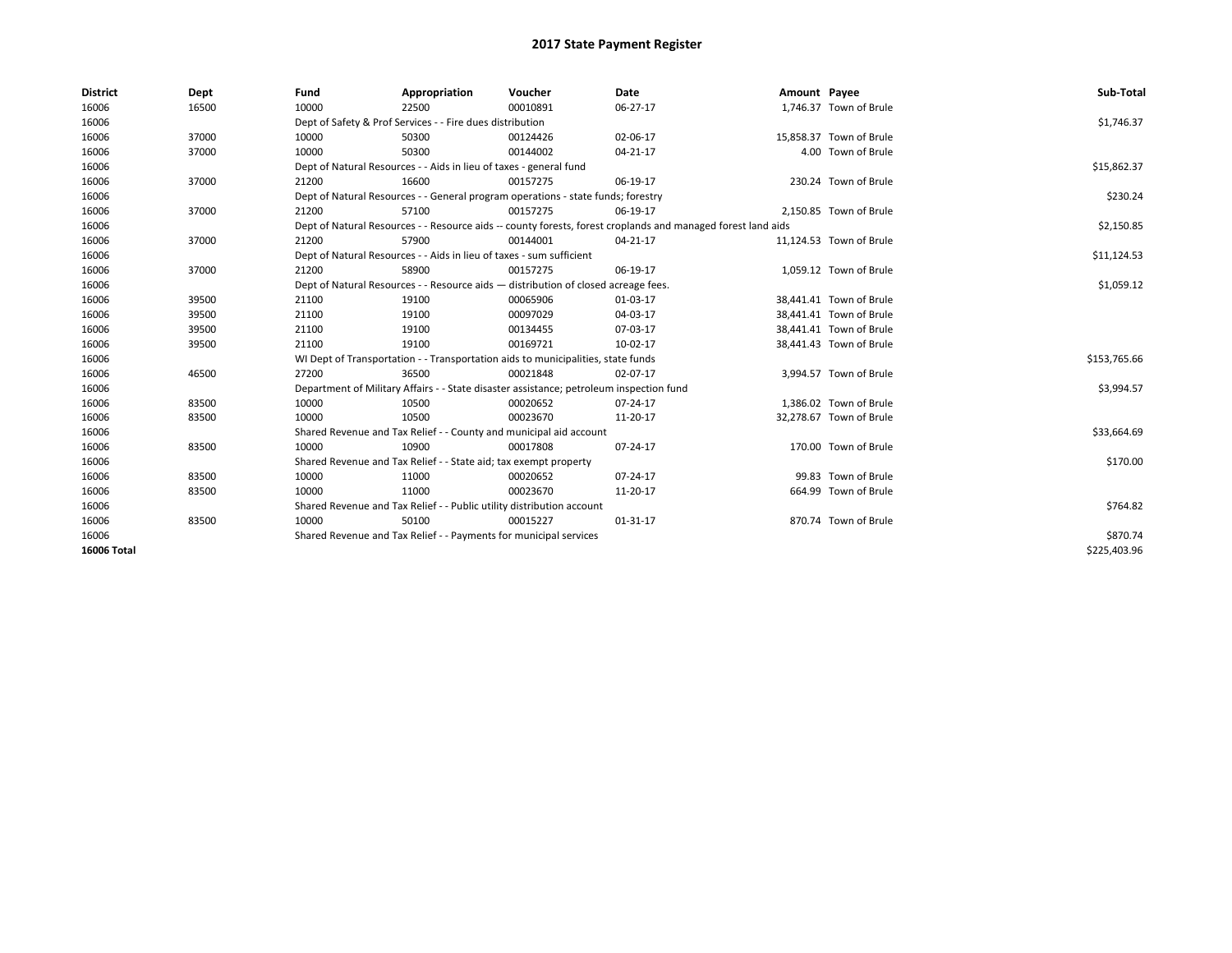| <b>District</b>    | Dept  | Fund                                                                 | Appropriation                                                                      | Voucher    | Date                                                                                                         | Amount Payee |                               | Sub-Total    |  |  |  |
|--------------------|-------|----------------------------------------------------------------------|------------------------------------------------------------------------------------|------------|--------------------------------------------------------------------------------------------------------------|--------------|-------------------------------|--------------|--|--|--|
| 16008              | 16500 | 10000                                                                | 22500                                                                              | 00012415   | 06-30-17                                                                                                     |              | 609.55 Town Of Cloverland     |              |  |  |  |
| 16008              |       |                                                                      | Dept of Safety & Prof Services - - Fire dues distribution                          |            |                                                                                                              |              |                               | \$609.55     |  |  |  |
| 16008              | 37000 | 10000                                                                | 50300                                                                              | 00124304   | 02-06-17                                                                                                     |              | 104,667.49 Town Of Cloverland |              |  |  |  |
| 16008              | 37000 | 10000                                                                | 50300                                                                              | 00124305   | 02-06-17                                                                                                     |              | 1,806.48 Town Of Cloverland   |              |  |  |  |
| 16008              |       |                                                                      | Dept of Natural Resources - - Aids in lieu of taxes - general fund                 |            |                                                                                                              |              |                               |              |  |  |  |
| 16008              | 37000 | 21200                                                                | 16600                                                                              | 00157276   | 06-19-17                                                                                                     |              | 533.33 Town Of Cloverland     |              |  |  |  |
| 16008              |       |                                                                      | Dept of Natural Resources - - General program operations - state funds; forestry   |            |                                                                                                              |              |                               | \$533.33     |  |  |  |
| 16008              | 37000 | 21200                                                                | 57100                                                                              | 00157276   | 06-19-17                                                                                                     |              | 463.89 Town Of Cloverland     |              |  |  |  |
| 16008              |       |                                                                      |                                                                                    |            | Dept of Natural Resources - - Resource aids -- county forests, forest croplands and managed forest land aids |              |                               | \$463.89     |  |  |  |
| 16008              | 37000 | 21200                                                                | 57900                                                                              | 00142471   | 04-21-17                                                                                                     |              | 4.937.95 Town Of Cloverland   |              |  |  |  |
| 16008              |       | Dept of Natural Resources - - Aids in lieu of taxes - sum sufficient |                                                                                    | \$4,937.95 |                                                                                                              |              |                               |              |  |  |  |
| 16008              | 37000 | 21200                                                                | 58900                                                                              | 00157276   | 06-19-17                                                                                                     |              | 2,453.30 Town Of Cloverland   |              |  |  |  |
| 16008              |       |                                                                      | Dept of Natural Resources - - Resource aids - distribution of closed acreage fees. |            |                                                                                                              |              |                               | \$2,453.30   |  |  |  |
| 16008              | 39500 | 21100                                                                | 19100                                                                              | 00065907   | 01-03-17                                                                                                     |              | 23,203.57 Town Of Cloverland  |              |  |  |  |
| 16008              | 39500 | 21100                                                                | 19100                                                                              | 00097030   | 04-03-17                                                                                                     |              | 23,203.57 Town Of Cloverland  |              |  |  |  |
| 16008              | 39500 | 21100                                                                | 19100                                                                              | 00134456   | 07-03-17                                                                                                     |              | 23,203.57 Town Of Cloverland  |              |  |  |  |
| 16008              | 39500 | 21100                                                                | 19100                                                                              | 00169722   | 10-02-17                                                                                                     |              | 23,203.59 Town Of Cloverland  |              |  |  |  |
| 16008              |       |                                                                      | WI Dept of Transportation - - Transportation aids to municipalities, state funds   |            |                                                                                                              |              |                               | \$92,814.30  |  |  |  |
| 16008              | 83500 | 10000                                                                | 10500                                                                              | 00020653   | 07-24-17                                                                                                     |              | 4,585.83 Town Of Cloverland   |              |  |  |  |
| 16008              | 83500 | 10000                                                                | 10500                                                                              | 00023671   | 11-20-17                                                                                                     |              | 25,986.38 Town Of Cloverland  |              |  |  |  |
| 16008              |       |                                                                      | Shared Revenue and Tax Relief - - County and municipal aid account                 |            |                                                                                                              |              |                               | \$30,572.21  |  |  |  |
| <b>16008 Total</b> |       |                                                                      |                                                                                    |            |                                                                                                              |              |                               | \$238,858.50 |  |  |  |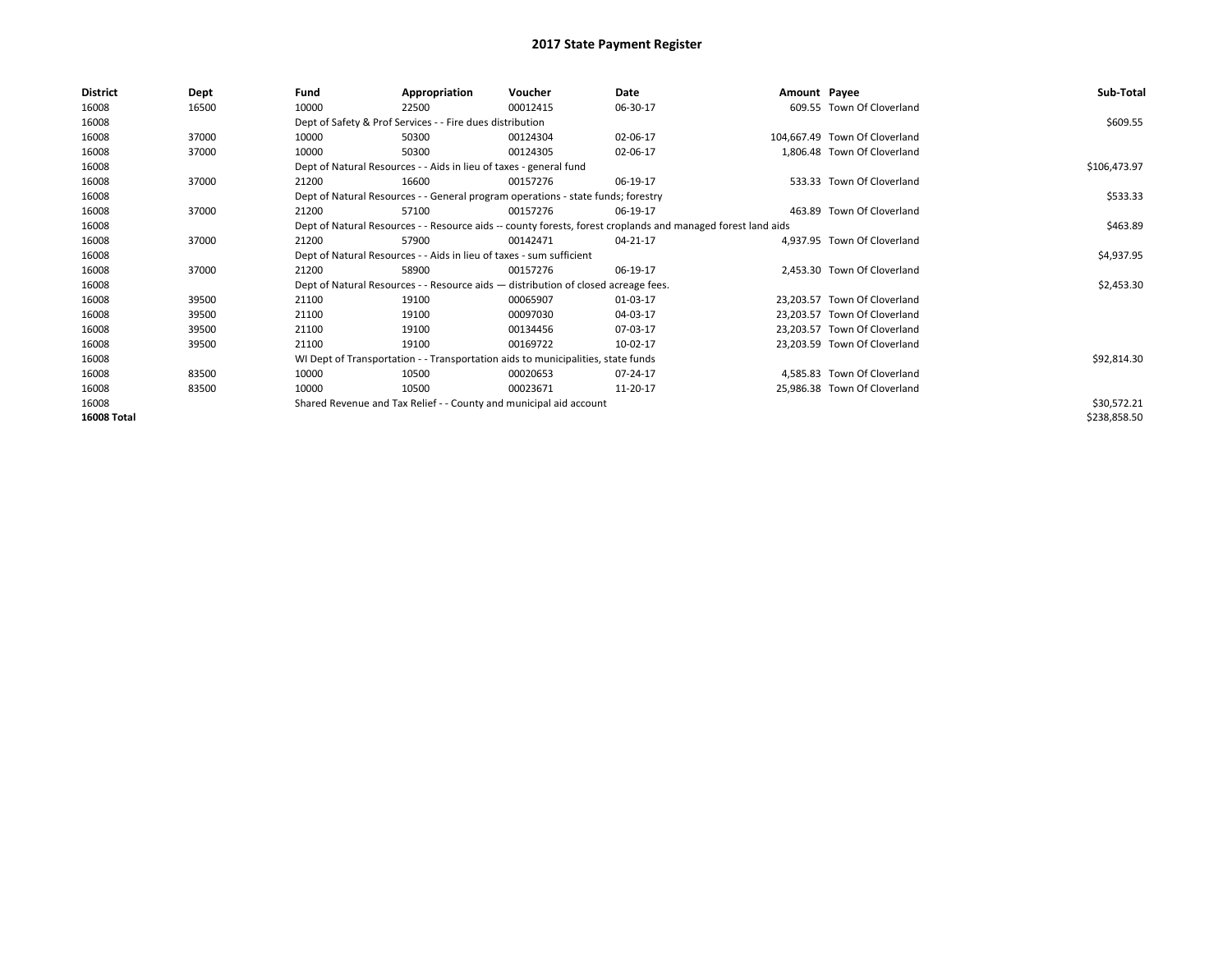| <b>District</b>    | Dept  | Fund                                                                  | Appropriation                                                                                                | Voucher  | Date                                                                                               | Amount Payee |                             | Sub-Total    |  |  |
|--------------------|-------|-----------------------------------------------------------------------|--------------------------------------------------------------------------------------------------------------|----------|----------------------------------------------------------------------------------------------------|--------------|-----------------------------|--------------|--|--|
| 16010              | 16500 | 10000                                                                 | 22500                                                                                                        | 00012255 | 06-27-17                                                                                           |              | 753.92 Town Of Dairyland    |              |  |  |
| 16010              |       |                                                                       | Dept of Safety & Prof Services - - Fire dues distribution                                                    |          |                                                                                                    |              |                             | \$753.92     |  |  |
| 16010              | 37000 | 21200                                                                 | 16600                                                                                                        | 00157277 | 06-19-17                                                                                           |              | 1,611.88 Town Of Dairyland  |              |  |  |
| 16010              |       |                                                                       | Dept of Natural Resources - - General program operations - state funds; forestry                             |          |                                                                                                    |              |                             |              |  |  |
| 16010              | 37000 | 21200                                                                 | 57100                                                                                                        | 00157277 | 06-19-17                                                                                           |              | 17,565.06 Town Of Dairyland |              |  |  |
| 16010              |       |                                                                       | Dept of Natural Resources - - Resource aids -- county forests, forest croplands and managed forest land aids |          |                                                                                                    |              |                             |              |  |  |
| 16010              | 37000 | 21200                                                                 | 58900                                                                                                        | 00157277 | 06-19-17                                                                                           |              | 7,414.64 Town Of Dairyland  |              |  |  |
| 16010              |       |                                                                       | Dept of Natural Resources - - Resource aids - distribution of closed acreage fees.                           |          |                                                                                                    |              |                             | \$7,414.64   |  |  |
| 16010              | 39500 | 21100                                                                 | 19100                                                                                                        | 00065908 | 01-03-17                                                                                           |              | 44,273.10 Town Of Dairyland |              |  |  |
| 16010              | 39500 | 21100                                                                 | 19100                                                                                                        | 00097031 | 04-03-17                                                                                           |              | 44,273.10 Town Of Dairyland |              |  |  |
| 16010              | 39500 | 21100                                                                 | 19100                                                                                                        | 00134457 | 07-03-17                                                                                           |              | 44,273.10 Town Of Dairyland |              |  |  |
| 16010              | 39500 | 21100                                                                 | 19100                                                                                                        | 00169723 | 10-02-17                                                                                           |              | 44.273.10 Town Of Dairyland |              |  |  |
| 16010              |       |                                                                       | WI Dept of Transportation - - Transportation aids to municipalities, state funds                             |          |                                                                                                    |              |                             | \$177,092.40 |  |  |
| 16010              | 46500 | 10000                                                                 | 30500                                                                                                        | 00032404 | 09-28-17                                                                                           |              | 10,286.14 Town Of Dairyland |              |  |  |
| 16010              |       |                                                                       |                                                                                                              |          | Department of Military Affairs - - Disaster recovery aid; public health emergency quarantine costs |              |                             | \$10,286.14  |  |  |
| 16010              | 46500 | 10000                                                                 | 34200                                                                                                        | 00032404 | 09-28-17                                                                                           |              | 61.716.81 Town Of Dairyland |              |  |  |
| 16010              |       |                                                                       | Department of Military Affairs - - Federal aid, local assistance                                             |          |                                                                                                    |              |                             | \$61,716.81  |  |  |
| 16010              | 83500 | 10000                                                                 | 10500                                                                                                        | 00020654 | 07-24-17                                                                                           |              | 1,521.68 Town Of Dairyland  |              |  |  |
| 16010              | 83500 | 10000                                                                 | 10500                                                                                                        | 00023672 | 11-20-17                                                                                           |              | 8,622.84 Town Of Dairyland  |              |  |  |
| 16010              |       |                                                                       | Shared Revenue and Tax Relief - - County and municipal aid account                                           |          |                                                                                                    |              |                             | \$10,144.52  |  |  |
| 16010              | 83500 | 10000                                                                 | 11000                                                                                                        | 00020654 | 07-24-17                                                                                           |              | 65.53 Town Of Dairyland     |              |  |  |
| 16010              | 83500 | 10000                                                                 | 11000                                                                                                        | 00023672 | 11-20-17                                                                                           |              | 654.71 Town Of Dairyland    |              |  |  |
| 16010              |       | Shared Revenue and Tax Relief - - Public utility distribution account |                                                                                                              | \$720.24 |                                                                                                    |              |                             |              |  |  |
| <b>16010 Total</b> |       |                                                                       |                                                                                                              |          |                                                                                                    |              |                             | \$287,305.61 |  |  |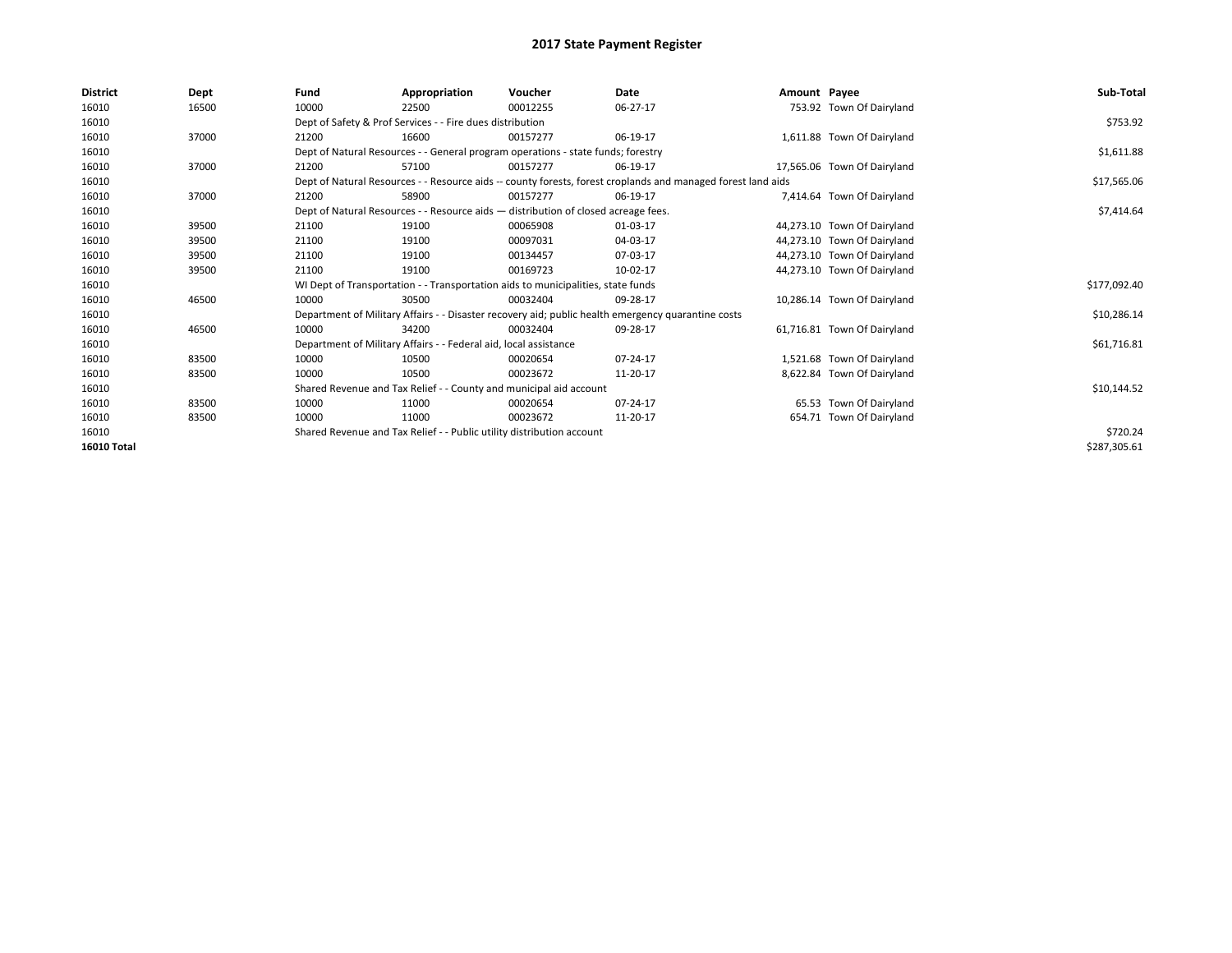| <b>District</b> | <b>Dept</b> | Fund                                                                                                         | Appropriation                                                                    | Voucher  | Date                                                                                               | Amount Payee |                           | Sub-Total    |
|-----------------|-------------|--------------------------------------------------------------------------------------------------------------|----------------------------------------------------------------------------------|----------|----------------------------------------------------------------------------------------------------|--------------|---------------------------|--------------|
| 16012           | 16500       | 10000                                                                                                        | 22500                                                                            | 00010892 | 06-26-17                                                                                           |              | 2,997.45 Gordon, Town of  |              |
| 16012           |             |                                                                                                              | Dept of Safety & Prof Services - - Fire dues distribution                        |          |                                                                                                    |              |                           | \$2,997.45   |
| 16012           | 37000       | 10000                                                                                                        | 50300                                                                            | 00124382 | 02-06-17                                                                                           |              | 555.51 Gordon, Town of    |              |
| 16012           | 37000       | 10000                                                                                                        | 50300                                                                            | 00124383 | 02-06-17                                                                                           |              | 190.49 Gordon, Town of    |              |
| 16012           | 37000       | 10000                                                                                                        | 50300                                                                            | 00143526 | 04-21-17                                                                                           |              | 463.27 Gordon, Town of    |              |
| 16012           |             |                                                                                                              | Dept of Natural Resources - - Aids in lieu of taxes - general fund               |          |                                                                                                    |              |                           | \$1,209.27   |
| 16012           | 37000       | 21200                                                                                                        | 16600                                                                            | 00157278 | 06-19-17                                                                                           |              | 783.51 Gordon, Town of    |              |
| 16012           |             |                                                                                                              | Dept of Natural Resources - - General program operations - state funds; forestry |          |                                                                                                    |              |                           | \$783.51     |
| 16012           | 37000       | 21200                                                                                                        | 57100                                                                            | 00157278 | 06-19-17                                                                                           |              | 20,550.74 Gordon, Town of |              |
| 16012           |             | Dept of Natural Resources - - Resource aids -- county forests, forest croplands and managed forest land aids | \$20,550.74                                                                      |          |                                                                                                    |              |                           |              |
| 16012           | 37000       | 21200                                                                                                        | 57900                                                                            | 00143525 | 04-21-17                                                                                           |              | 4.40 Gordon, Town of      |              |
| 16012           | 37000       | 21200                                                                                                        | 57900                                                                            | 00143527 | 04-21-17                                                                                           |              | 140.80 Gordon, Town of    |              |
| 16012           |             |                                                                                                              | Dept of Natural Resources - - Aids in lieu of taxes - sum sufficient             |          |                                                                                                    |              |                           | \$145.20     |
| 16012           | 37000       | 21200                                                                                                        | 58300                                                                            | 00147287 | 05-16-17                                                                                           |              | 2,920.89 Gordon, Town of  |              |
| 16012           |             |                                                                                                              | Dept of Natural Resources - - Recreation and resource aids, federal funds        |          |                                                                                                    |              |                           | \$2,920.89   |
| 16012           | 37000       | 21200                                                                                                        | 58900                                                                            | 00157278 | 06-19-17                                                                                           |              | 3,604.16 Gordon, Town of  |              |
| 16012           | 37000       | 21200                                                                                                        | 58900                                                                            | 00198704 | 12-21-17                                                                                           |              | 13,643.19 Gordon, Town of |              |
| 16012           |             | Dept of Natural Resources - - Resource aids - distribution of closed acreage fees.                           | \$17,247.35                                                                      |          |                                                                                                    |              |                           |              |
| 16012           | 39500       | 21100                                                                                                        | 19100                                                                            | 00065909 | 01-03-17                                                                                           |              | 76,892.84 Gordon, Town of |              |
| 16012           | 39500       | 21100                                                                                                        | 19100                                                                            | 00097032 | 04-03-17                                                                                           |              | 76,892.84 Gordon, Town of |              |
| 16012           | 39500       | 21100                                                                                                        | 19100                                                                            | 00134458 | 07-03-17                                                                                           |              | 76,892.84 Gordon, Town of |              |
| 16012           | 39500       | 21100                                                                                                        | 19100                                                                            | 00169724 | 10-02-17                                                                                           |              | 76,892.85 Gordon, Town of |              |
| 16012           |             |                                                                                                              | WI Dept of Transportation - - Transportation aids to municipalities, state funds |          |                                                                                                    |              |                           | \$307,571.37 |
| 16012           | 43500       | 00005                                                                                                        | 16300                                                                            | 01LGS    | 11-17-17                                                                                           |              | 2,000.00 Gordon, Town of  |              |
| 16012           |             |                                                                                                              | Department of Health Services - - Guardianship grant program                     |          |                                                                                                    |              |                           | \$2,000.00   |
| 16012           | 46500       | 10000                                                                                                        | 30500                                                                            | 00025659 | 05-04-17                                                                                           |              | 5,043.45 Gordon, Town of  |              |
| 16012           |             |                                                                                                              |                                                                                  |          | Department of Military Affairs - - Disaster recovery aid; public health emergency quarantine costs |              |                           | \$5,043.45   |
| 16012           | 46500       | 10000                                                                                                        | 34200                                                                            | 00025659 | 05-04-17                                                                                           |              | 30,260.69 Gordon, Town of |              |
| 16012           |             |                                                                                                              | Department of Military Affairs - - Federal aid, local assistance                 |          |                                                                                                    |              |                           | \$30,260.69  |
| 16012           | 50500       | 10000                                                                                                        | 17400                                                                            | 00047423 | 04-28-17                                                                                           |              | 28,176.00 Gordon, Town of |              |
| 16012           |             |                                                                                                              |                                                                                  |          | Department of Administration - - High-voltage transmission line annual impact fee distributions    |              |                           | \$28,176.00  |
| 16012           | 83500       | 10000                                                                                                        | 10500                                                                            | 00020655 | 07-24-17                                                                                           |              | 2,219.07 Gordon, Town of  |              |
| 16012           | 83500       | 10000                                                                                                        | 10500                                                                            | 00023673 | 11-20-17                                                                                           |              | 10,574.71 Gordon, Town of |              |
| 16012           |             |                                                                                                              | Shared Revenue and Tax Relief - - County and municipal aid account               |          |                                                                                                    |              |                           | \$12,793.78  |
| 16012           | 83500       | 10000                                                                                                        | 10900                                                                            | 00017809 | 07-24-17                                                                                           |              | 73.00 Gordon, Town of     |              |
| 16012           |             |                                                                                                              | Shared Revenue and Tax Relief - - State aid; tax exempt property                 |          |                                                                                                    |              |                           | \$73.00      |
| 16012           | 83500       | 10000                                                                                                        | 11000                                                                            | 00020655 | 07-24-17                                                                                           |              | 323.96 Gordon, Town of    |              |
| 16012           | 83500       | 10000                                                                                                        | 11000                                                                            | 00023673 | 11-20-17                                                                                           |              | 1,760.61 Gordon, Town of  |              |
| 16012           |             |                                                                                                              | Shared Revenue and Tax Relief - - Public utility distribution account            |          |                                                                                                    |              |                           | \$2,084.57   |
| 16012           | 83500       | 10000                                                                                                        | 50100                                                                            | 00015228 | 01-31-17                                                                                           |              | 2,318.02 Gordon, Town of  |              |
| 16012           |             |                                                                                                              | Shared Revenue and Tax Relief - - Payments for municipal services                |          |                                                                                                    |              |                           | \$2,318.02   |
| 16012 Total     |             |                                                                                                              |                                                                                  |          |                                                                                                    |              |                           | \$436,175.29 |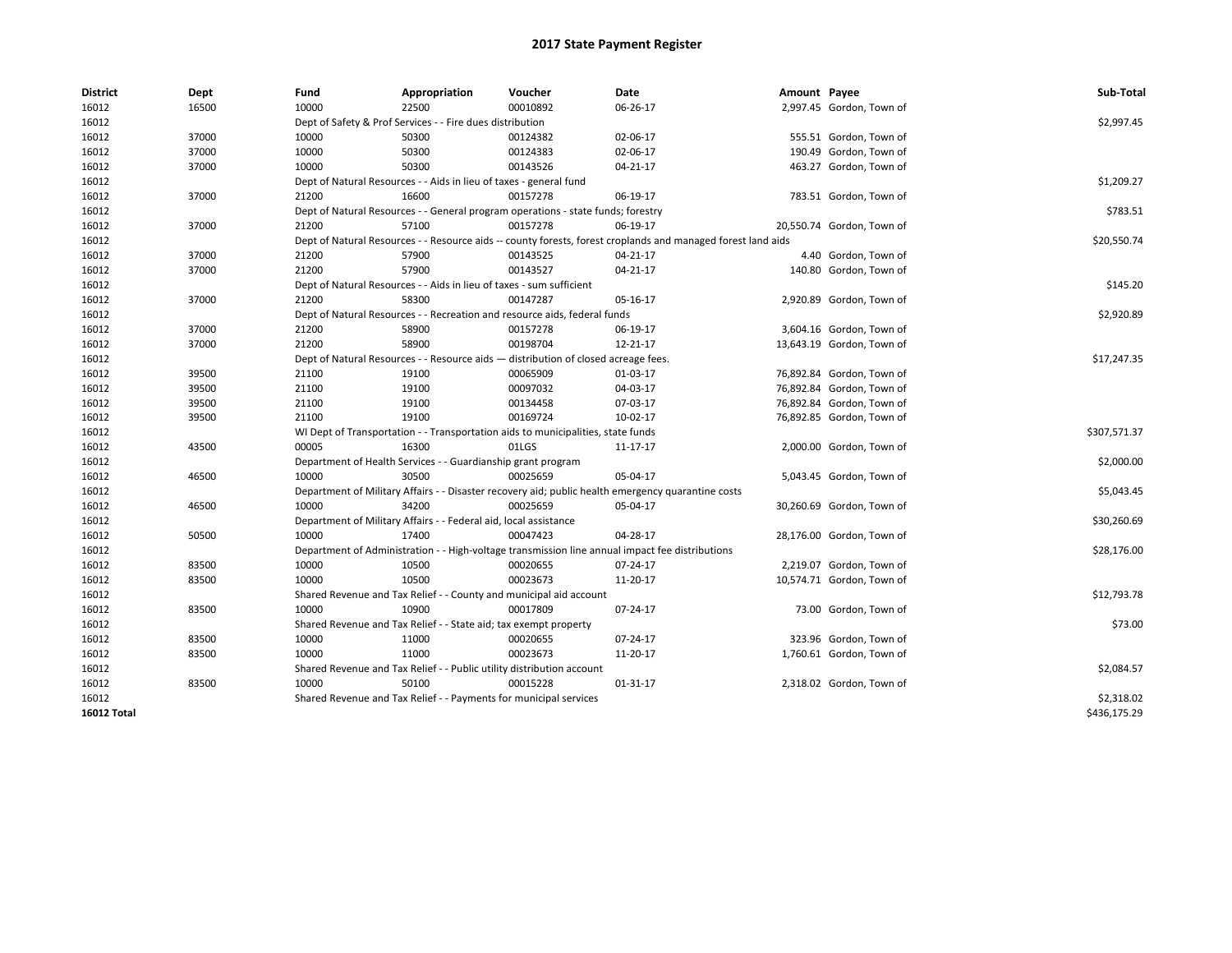| <b>District</b>    | Dept  | Fund  | Appropriation                                                                                                | Voucher  | Date                                                                                            | Amount Payee |                             | Sub-Total   |  |  |
|--------------------|-------|-------|--------------------------------------------------------------------------------------------------------------|----------|-------------------------------------------------------------------------------------------------|--------------|-----------------------------|-------------|--|--|
| 16014              | 16500 | 10000 | 22500                                                                                                        | 00010893 | 06-27-17                                                                                        |              | 2,833.32 Town of Hawthorne  |             |  |  |
| 16014              |       |       | Dept of Safety & Prof Services - - Fire dues distribution                                                    |          |                                                                                                 |              |                             | \$2,833.32  |  |  |
| 16014              | 37000 | 10000 | 50300                                                                                                        | 00124386 | 02-06-17                                                                                        |              | 4,814.21 Town of Hawthorne  |             |  |  |
| 16014              |       |       | Dept of Natural Resources - - Aids in lieu of taxes - general fund                                           |          |                                                                                                 |              |                             | \$4,814.21  |  |  |
| 16014              | 37000 | 21200 | 16600                                                                                                        | 00157279 | 06-19-17                                                                                        |              | 98.32 Town of Hawthorne     |             |  |  |
| 16014              |       |       | Dept of Natural Resources - - General program operations - state funds; forestry                             |          |                                                                                                 |              |                             | \$98.32     |  |  |
| 16014              | 37000 | 21200 | 57100                                                                                                        | 00157279 | 06-19-17                                                                                        |              | 1,924.57 Town of Hawthorne  |             |  |  |
| 16014              |       |       | Dept of Natural Resources - - Resource aids -- county forests, forest croplands and managed forest land aids |          | \$1,924.57                                                                                      |              |                             |             |  |  |
| 16014              | 37000 | 21200 | 57900                                                                                                        | 00143539 | 04-21-17                                                                                        |              | 1.85 Town of Hawthorne      |             |  |  |
| 16014              |       |       | Dept of Natural Resources - - Aids in lieu of taxes - sum sufficient                                         |          |                                                                                                 |              |                             |             |  |  |
| 16014              | 37000 | 21200 | 58900                                                                                                        | 00157279 | 06-19-17                                                                                        |              | 452.28 Town of Hawthorne    |             |  |  |
| 16014              |       |       | Dept of Natural Resources - - Resource aids - distribution of closed acreage fees.                           |          |                                                                                                 |              |                             | \$452.28    |  |  |
| 16014              | 39500 | 21100 | 19100                                                                                                        | 00065910 | 01-03-17                                                                                        |              | 19.086.04 Town of Hawthorne |             |  |  |
| 16014              | 39500 | 21100 | 19100                                                                                                        | 00097033 | 04-03-17                                                                                        |              | 19,086.04 Town of Hawthorne |             |  |  |
| 16014              | 39500 | 21100 | 19100                                                                                                        | 00134459 | 07-03-17                                                                                        |              | 19.086.04 Town of Hawthorne |             |  |  |
| 16014              | 39500 | 21100 | 19100                                                                                                        | 00169725 | 10-02-17                                                                                        |              | 19,086.05 Town of Hawthorne |             |  |  |
| 16014              |       |       | WI Dept of Transportation - - Transportation aids to municipalities, state funds                             |          |                                                                                                 |              |                             | \$76,344.17 |  |  |
| 16014              | 50500 | 10000 | 17400                                                                                                        | 00047424 | 04-28-17                                                                                        |              | 4,054.00 Town of Hawthorne  |             |  |  |
| 16014              |       |       |                                                                                                              |          | Department of Administration - - High-voltage transmission line annual impact fee distributions |              |                             | \$4,054.00  |  |  |
| 16014              | 83500 | 10000 | 10900                                                                                                        | 00017810 | 07-24-17                                                                                        |              | 2.00 Town of Hawthorne      |             |  |  |
| 16014              |       |       | Shared Revenue and Tax Relief - - State aid; tax exempt property                                             |          |                                                                                                 |              |                             | \$2.00      |  |  |
| <b>16014 Total</b> |       |       |                                                                                                              |          |                                                                                                 |              |                             | \$90,524.72 |  |  |
|                    |       |       |                                                                                                              |          |                                                                                                 |              |                             |             |  |  |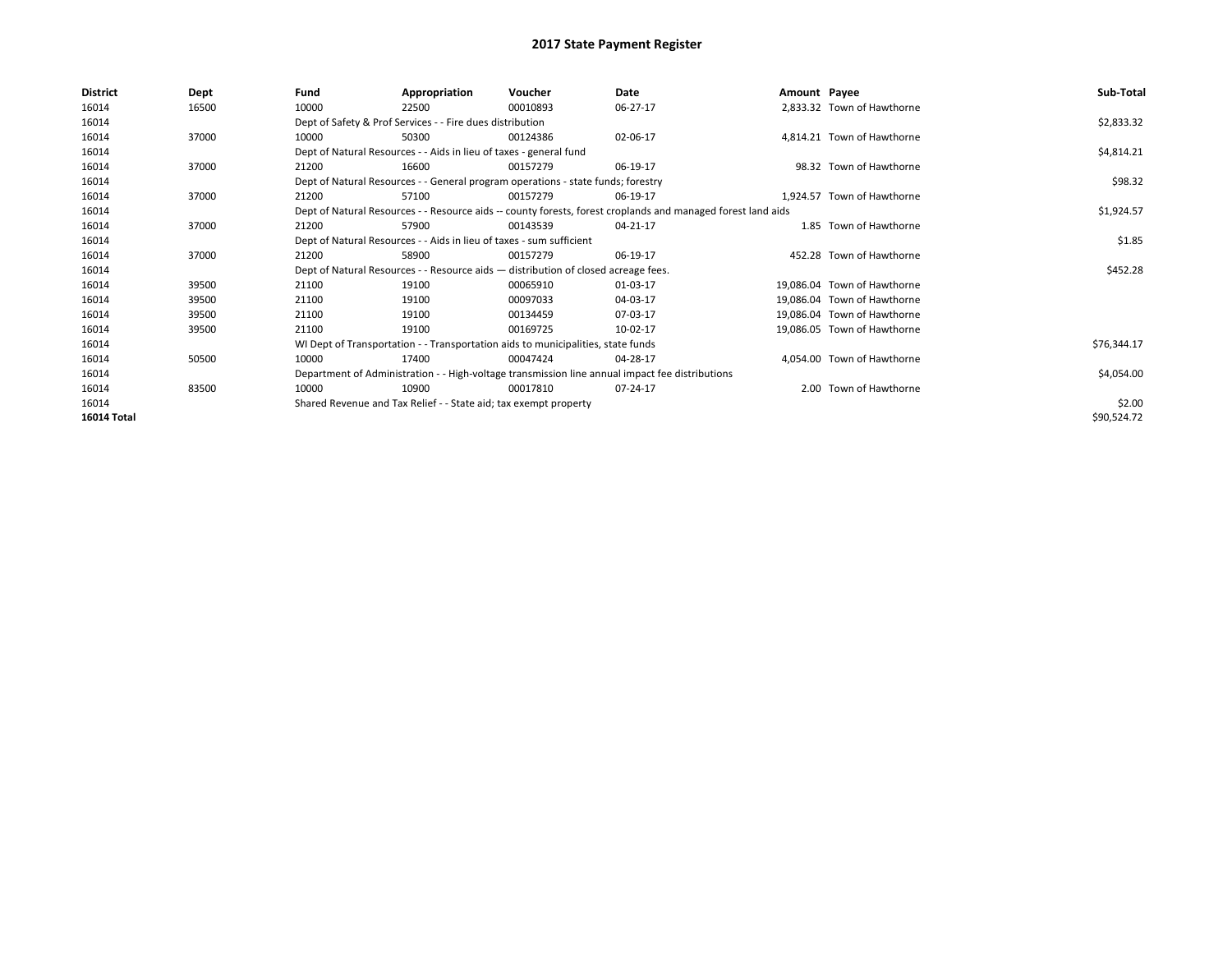| <b>District</b>    | Dept  | Fund  | Appropriation                                                                                                                  | Voucher  | Date                                                                                                         | Amount Payee |                            | Sub-Total    |  |  |  |
|--------------------|-------|-------|--------------------------------------------------------------------------------------------------------------------------------|----------|--------------------------------------------------------------------------------------------------------------|--------------|----------------------------|--------------|--|--|--|
| 16016              | 16500 | 10000 | 22500                                                                                                                          | 00010894 | 06-27-17                                                                                                     |              | 1,504.27 Town Of Highland  |              |  |  |  |
| 16016              |       |       | Dept of Safety & Prof Services - - Fire dues distribution                                                                      |          |                                                                                                              |              |                            | \$1,504.27   |  |  |  |
| 16016              | 37000 | 10000 | 50300                                                                                                                          | 00124387 | 02-06-17                                                                                                     |              | 6,414.08 Town Of Highland  |              |  |  |  |
| 16016              |       |       | Dept of Natural Resources - - Aids in lieu of taxes - general fund                                                             |          |                                                                                                              |              |                            | \$6,414.08   |  |  |  |
| 16016              | 37000 | 10000 | 78500                                                                                                                          | 00118683 | 01-23-17                                                                                                     |              | 41,254.00 Town Of Highland |              |  |  |  |
| 16016              |       |       |                                                                                                                                |          | Dept of Natural Resources - - Resource maintenance and development - state park, forest, and riverway roads  |              |                            | \$41,254.00  |  |  |  |
| 16016              | 37000 | 21200 | 16600                                                                                                                          | 00157280 | 06-19-17                                                                                                     |              | 342.26 Town Of Highland    |              |  |  |  |
| 16016              |       |       | Dept of Natural Resources - - General program operations - state funds; forestry                                               |          |                                                                                                              |              |                            | \$342.26     |  |  |  |
| 16016              | 37000 | 21200 | 57100                                                                                                                          | 00157280 | 06-19-17                                                                                                     |              | 5,583.71 Town Of Highland  |              |  |  |  |
| 16016              |       |       |                                                                                                                                |          | Dept of Natural Resources - - Resource aids -- county forests, forest croplands and managed forest land aids |              |                            | \$5,583.71   |  |  |  |
| 16016              | 37000 | 21200 | 57900                                                                                                                          | 00143540 | 04-21-17                                                                                                     |              | 9,442.62 Town Of Highland  |              |  |  |  |
| 16016              |       |       | Dept of Natural Resources - - Aids in lieu of taxes - sum sufficient                                                           |          |                                                                                                              |              |                            |              |  |  |  |
| 16016              | 37000 | 21200 | 58900                                                                                                                          | 00157280 | 06-19-17                                                                                                     |              | 1,574.39 Town Of Highland  |              |  |  |  |
| 16016              |       |       | Dept of Natural Resources - - Resource aids - distribution of closed acreage fees.                                             |          |                                                                                                              |              |                            |              |  |  |  |
| 16016              | 37000 | 21200 | 77900                                                                                                                          | 00118683 | 01-23-17                                                                                                     |              | 7,392.00 Town Of Highland  |              |  |  |  |
| 16016              |       |       | Dept of Natural Resources - - Resource maintenance and development - state park, forest, and riverway roads, conservation fund |          |                                                                                                              |              |                            |              |  |  |  |
| 16016              | 39500 | 21100 | 19100                                                                                                                          | 00065911 | 01-03-17                                                                                                     |              | 55,288.60 Town Of Highland |              |  |  |  |
| 16016              | 39500 | 21100 | 19100                                                                                                                          | 00097034 | 04-03-17                                                                                                     |              | 55,288.60 Town Of Highland |              |  |  |  |
| 16016              | 39500 | 21100 | 19100                                                                                                                          | 00134460 | 07-03-17                                                                                                     |              | 55,288.60 Town Of Highland |              |  |  |  |
| 16016              | 39500 | 21100 | 19100                                                                                                                          | 00169726 | 10-02-17                                                                                                     |              | 55,288.62 Town Of Highland |              |  |  |  |
| 16016              |       |       | WI Dept of Transportation - - Transportation aids to municipalities, state funds                                               |          |                                                                                                              |              |                            | \$221,154.42 |  |  |  |
| 16016              | 39500 | 21100 | 27800                                                                                                                          | 00133447 | 06-27-17                                                                                                     |              | 37,339.04 Town Of Highland |              |  |  |  |
| 16016              |       |       | WI Dept of Transportation - - Local roads improvement program, state funds                                                     |          |                                                                                                              |              |                            | \$37,339.04  |  |  |  |
| 16016              | 46500 | 10000 | 30500                                                                                                                          | 00034652 | 11-22-17                                                                                                     |              | 9,896.50 Town Of Highland  |              |  |  |  |
| 16016              |       |       |                                                                                                                                |          | Department of Military Affairs - - Disaster recovery aid; public health emergency quarantine costs           |              |                            | \$9,896.50   |  |  |  |
| 16016              | 46500 | 10000 | 34200                                                                                                                          | 00034652 | 11-22-17                                                                                                     |              | 59,378.99 Town Of Highland |              |  |  |  |
| 16016              |       |       | Department of Military Affairs - - Federal aid, local assistance                                                               |          |                                                                                                              |              |                            | \$59,378.99  |  |  |  |
| 16016              | 46500 | 27200 | 36500                                                                                                                          | 00021851 | 02-07-17                                                                                                     |              | 1,758.71 Town Of Highland  |              |  |  |  |
| 16016              |       |       | Department of Military Affairs - - State disaster assistance; petroleum inspection fund                                        |          |                                                                                                              |              |                            | \$1,758.71   |  |  |  |
| 16016              | 83500 | 10000 | 10500                                                                                                                          | 00020656 | 07-24-17                                                                                                     |              | 972.13 Town Of Highland    |              |  |  |  |
| 16016              | 83500 | 10000 | 10500                                                                                                                          | 00023674 | 11-20-17                                                                                                     |              | 5,508.76 Town Of Highland  |              |  |  |  |
| 16016              |       |       | Shared Revenue and Tax Relief - - County and municipal aid account                                                             |          |                                                                                                              |              |                            | \$6,480.89   |  |  |  |
| 16016              | 83500 | 10000 | 10900                                                                                                                          | 00017811 | 07-24-17                                                                                                     |              | 4.00 Town Of Highland      |              |  |  |  |
| 16016              |       |       | Shared Revenue and Tax Relief - - State aid; tax exempt property                                                               |          |                                                                                                              |              |                            | \$4.00       |  |  |  |
| 16016              | 83500 | 10000 | 50100                                                                                                                          | 00015229 | 01-31-17                                                                                                     |              | 333.58 Town Of Highland    |              |  |  |  |
| 16016              |       |       | Shared Revenue and Tax Relief - - Payments for municipal services                                                              |          |                                                                                                              |              |                            | \$333.58     |  |  |  |
| <b>16016 Total</b> |       |       |                                                                                                                                |          |                                                                                                              |              |                            | \$409.853.46 |  |  |  |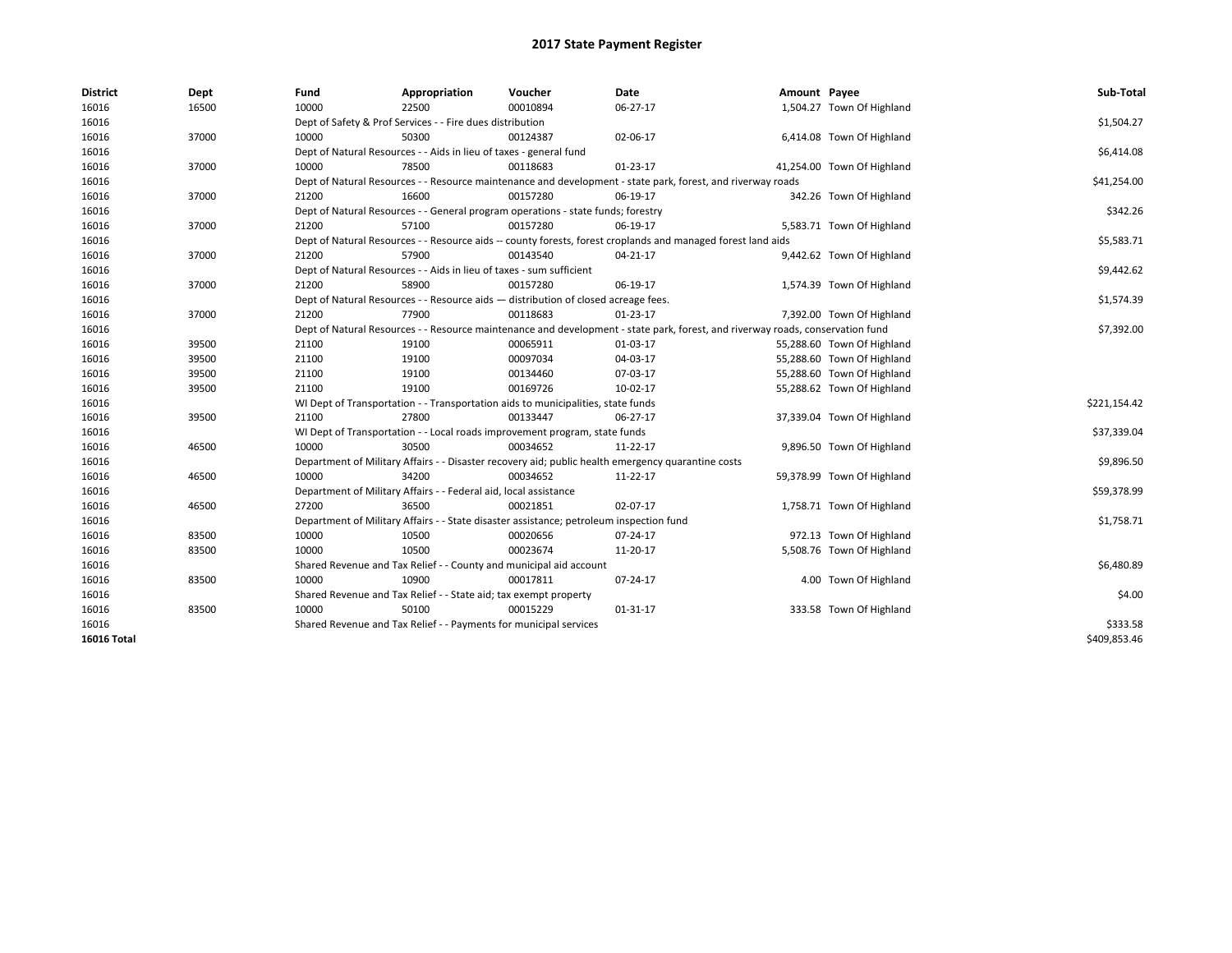| <b>District</b> | Dept  | Fund                                                                             | Appropriation                                                                      | Voucher      | Date                                                                                                         | Amount Payee |                            | Sub-Total    |  |  |  |
|-----------------|-------|----------------------------------------------------------------------------------|------------------------------------------------------------------------------------|--------------|--------------------------------------------------------------------------------------------------------------|--------------|----------------------------|--------------|--|--|--|
| 16018           | 16500 | 10000                                                                            | 22500                                                                              | 00010895     | 06-26-17                                                                                                     |              | 1,825.94 Town Of Lakeside  |              |  |  |  |
| 16018           |       |                                                                                  | Dept of Safety & Prof Services - - Fire dues distribution                          |              |                                                                                                              |              |                            | \$1,825.94   |  |  |  |
| 16018           | 37000 | 21200                                                                            | 16600                                                                              | 00157281     | 06-19-17                                                                                                     |              | 234.59 Town Of Lakeside    |              |  |  |  |
| 16018           |       |                                                                                  | Dept of Natural Resources - - General program operations - state funds; forestry   |              |                                                                                                              |              |                            | \$234.59     |  |  |  |
| 16018           | 37000 | 21200                                                                            | 57100                                                                              | 00157281     | 06-19-17                                                                                                     |              | 205.37 Town Of Lakeside    |              |  |  |  |
| 16018           |       |                                                                                  |                                                                                    |              | Dept of Natural Resources - - Resource aids -- county forests, forest croplands and managed forest land aids |              |                            | \$205.37     |  |  |  |
| 16018           | 37000 | 21200                                                                            | 58900                                                                              | 00157281     | 06-19-17                                                                                                     |              | 1,079.12 Town Of Lakeside  |              |  |  |  |
| 16018           |       |                                                                                  | Dept of Natural Resources - - Resource aids - distribution of closed acreage fees. |              |                                                                                                              |              |                            |              |  |  |  |
| 16018           | 39500 | 21100                                                                            | 19100                                                                              | 00065912     | 01-03-17                                                                                                     |              | 27,282.78 Town Of Lakeside |              |  |  |  |
| 16018           | 39500 | 21100                                                                            | 19100                                                                              | 00097035     | 04-03-17                                                                                                     |              | 27.282.78 Town Of Lakeside |              |  |  |  |
| 16018           | 39500 | 21100                                                                            | 19100                                                                              | 00134461     | 07-03-17                                                                                                     |              | 27.282.78 Town Of Lakeside |              |  |  |  |
| 16018           | 39500 | 21100                                                                            | 19100                                                                              | 00169727     | 10-02-17                                                                                                     |              | 27,282.78 Town Of Lakeside |              |  |  |  |
| 16018           |       | WI Dept of Transportation - - Transportation aids to municipalities, state funds |                                                                                    | \$109,131.12 |                                                                                                              |              |                            |              |  |  |  |
| 16018           | 46500 | 10000                                                                            | 30500                                                                              | 00031026     | 09-07-17                                                                                                     |              | 3,894.42 Town Of Lakeside  |              |  |  |  |
| 16018           |       |                                                                                  |                                                                                    |              | Department of Military Affairs - - Disaster recovery aid; public health emergency quarantine costs           |              |                            | \$3,894.42   |  |  |  |
| 16018           | 46500 | 10000                                                                            | 34200                                                                              | 00031026     | 09-07-17                                                                                                     |              | 23.366.51 Town Of Lakeside |              |  |  |  |
| 16018           |       |                                                                                  | Department of Military Affairs - - Federal aid, local assistance                   |              |                                                                                                              |              |                            | \$23,366.51  |  |  |  |
| 16018           | 83500 | 10000                                                                            | 10500                                                                              | 00020657     | 07-24-17                                                                                                     |              | 7.533.19 Town Of Lakeside  |              |  |  |  |
| 16018           | 83500 | 10000                                                                            | 10500                                                                              | 00023675     | 11-20-17                                                                                                     |              | 42,688.07 Town Of Lakeside |              |  |  |  |
| 16018           |       |                                                                                  | Shared Revenue and Tax Relief - - County and municipal aid account                 |              |                                                                                                              |              |                            | \$50,221.26  |  |  |  |
| 16018           | 83500 | 10000                                                                            | 10900                                                                              | 00017812     | 07-24-17                                                                                                     |              | 1.00 Town Of Lakeside      |              |  |  |  |
| 16018           |       |                                                                                  | Shared Revenue and Tax Relief - - State aid; tax exempt property                   |              |                                                                                                              |              |                            | \$1.00       |  |  |  |
| 16018           | 83500 | 10000                                                                            | 11000                                                                              | 00020657     | 07-24-17                                                                                                     |              | 136.85 Town Of Lakeside    |              |  |  |  |
| 16018           | 83500 | 10000                                                                            | 11000                                                                              | 00023675     | 11-20-17                                                                                                     |              | 725.59 Town Of Lakeside    |              |  |  |  |
| 16018           |       | Shared Revenue and Tax Relief - - Public utility distribution account            |                                                                                    | \$862.44     |                                                                                                              |              |                            |              |  |  |  |
| 16018 Total     |       |                                                                                  |                                                                                    |              |                                                                                                              |              |                            | \$190,821.77 |  |  |  |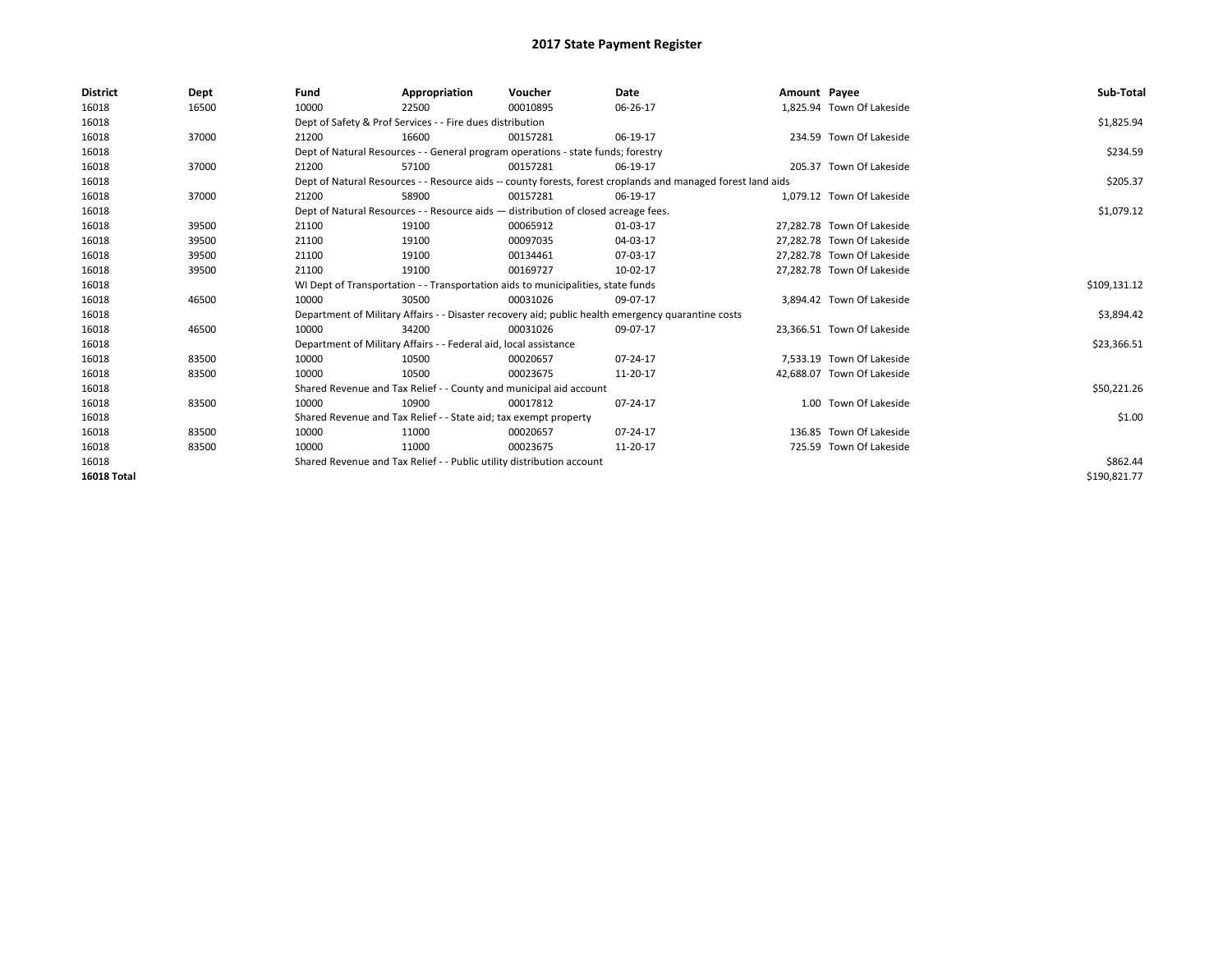| <b>District</b> | Dept  | Fund                                                                             | Appropriation                                                                      | Voucher     | Date                                                                                                         | Amount Payee |                         | Sub-Total    |
|-----------------|-------|----------------------------------------------------------------------------------|------------------------------------------------------------------------------------|-------------|--------------------------------------------------------------------------------------------------------------|--------------|-------------------------|--------------|
| 16020           | 16500 | 10000                                                                            | 22500                                                                              | 00010896    | 06-26-17                                                                                                     |              | 1,546.20 Town Of Maple  |              |
| 16020           |       |                                                                                  | Dept of Safety & Prof Services - - Fire dues distribution                          |             |                                                                                                              |              |                         | \$1,546.20   |
| 16020           | 37000 | 21200                                                                            | 16600                                                                              | 00157282    | 06-19-17                                                                                                     |              | 92.35 Town Of Maple     |              |
| 16020           |       |                                                                                  | Dept of Natural Resources - - General program operations - state funds; forestry   |             |                                                                                                              |              |                         | \$92.35      |
| 16020           | 37000 | 21200                                                                            | 57100                                                                              | 00157282    | 06-19-17                                                                                                     |              | 1,161.63 Town Of Maple  |              |
| 16020           |       |                                                                                  |                                                                                    |             | Dept of Natural Resources - - Resource aids -- county forests, forest croplands and managed forest land aids |              |                         | \$1,161.63   |
| 16020           | 37000 | 21200                                                                            | 58900                                                                              | 00157282    | 06-19-17                                                                                                     |              | 424.80 Town Of Maple    |              |
| 16020           |       |                                                                                  | Dept of Natural Resources - - Resource aids - distribution of closed acreage fees. |             |                                                                                                              |              |                         | \$424.80     |
| 16020           | 39500 | 21100                                                                            | 19100                                                                              | 00065913    | 01-03-17                                                                                                     |              | 23,071.45 Town Of Maple |              |
| 16020           | 39500 | 21100                                                                            | 19100                                                                              | 00097036    | 04-03-17                                                                                                     |              | 23,071.45 Town Of Maple |              |
| 16020           | 39500 | 21100                                                                            | 19100                                                                              | 00134462    | 07-03-17                                                                                                     |              | 23,071.45 Town Of Maple |              |
| 16020           | 39500 | 21100                                                                            | 19100                                                                              | 00169728    | 10-02-17                                                                                                     |              | 23,071.47 Town Of Maple |              |
| 16020           |       | WI Dept of Transportation - - Transportation aids to municipalities, state funds |                                                                                    | \$92,285.82 |                                                                                                              |              |                         |              |
| 16020           | 46500 | 10000                                                                            | 30500                                                                              | 00032401    | 09-28-17                                                                                                     |              | 3,375.19 Town Of Maple  |              |
| 16020           |       |                                                                                  |                                                                                    |             | Department of Military Affairs - - Disaster recovery aid; public health emergency quarantine costs           |              |                         | \$3,375.19   |
| 16020           | 46500 | 10000                                                                            | 34200                                                                              | 00032401    | 09-28-17                                                                                                     |              | 20,251.15 Town Of Maple |              |
| 16020           |       |                                                                                  | Department of Military Affairs - - Federal aid, local assistance                   |             |                                                                                                              |              |                         | \$20,251.15  |
| 16020           | 83500 | 10000                                                                            | 10500                                                                              | 00020658    | 07-24-17                                                                                                     |              | 9,882.85 Town Of Maple  |              |
| 16020           | 83500 | 10000                                                                            | 10500                                                                              | 00023676    | 11-20-17                                                                                                     |              | 56,002.81 Town Of Maple |              |
| 16020           |       |                                                                                  | Shared Revenue and Tax Relief - - County and municipal aid account                 |             |                                                                                                              |              |                         | \$65,885.66  |
| 16020           | 83500 | 10000                                                                            | 10900                                                                              | 00017813    | 07-24-17                                                                                                     |              | 56.00 Town Of Maple     |              |
| 16020           |       |                                                                                  | Shared Revenue and Tax Relief - - State aid; tax exempt property                   |             |                                                                                                              |              |                         | \$56.00      |
| 16020           | 83500 | 10000                                                                            | 11000                                                                              | 00020658    | 07-24-17                                                                                                     |              | 107.64 Town Of Maple    |              |
| 16020           | 83500 | 10000                                                                            | 11000                                                                              | 00023676    | 11-20-17                                                                                                     |              | 601.04 Town Of Maple    |              |
| 16020           |       | Shared Revenue and Tax Relief - - Public utility distribution account            |                                                                                    | \$708.68    |                                                                                                              |              |                         |              |
| 16020 Total     |       |                                                                                  |                                                                                    |             |                                                                                                              |              |                         | \$185,787.48 |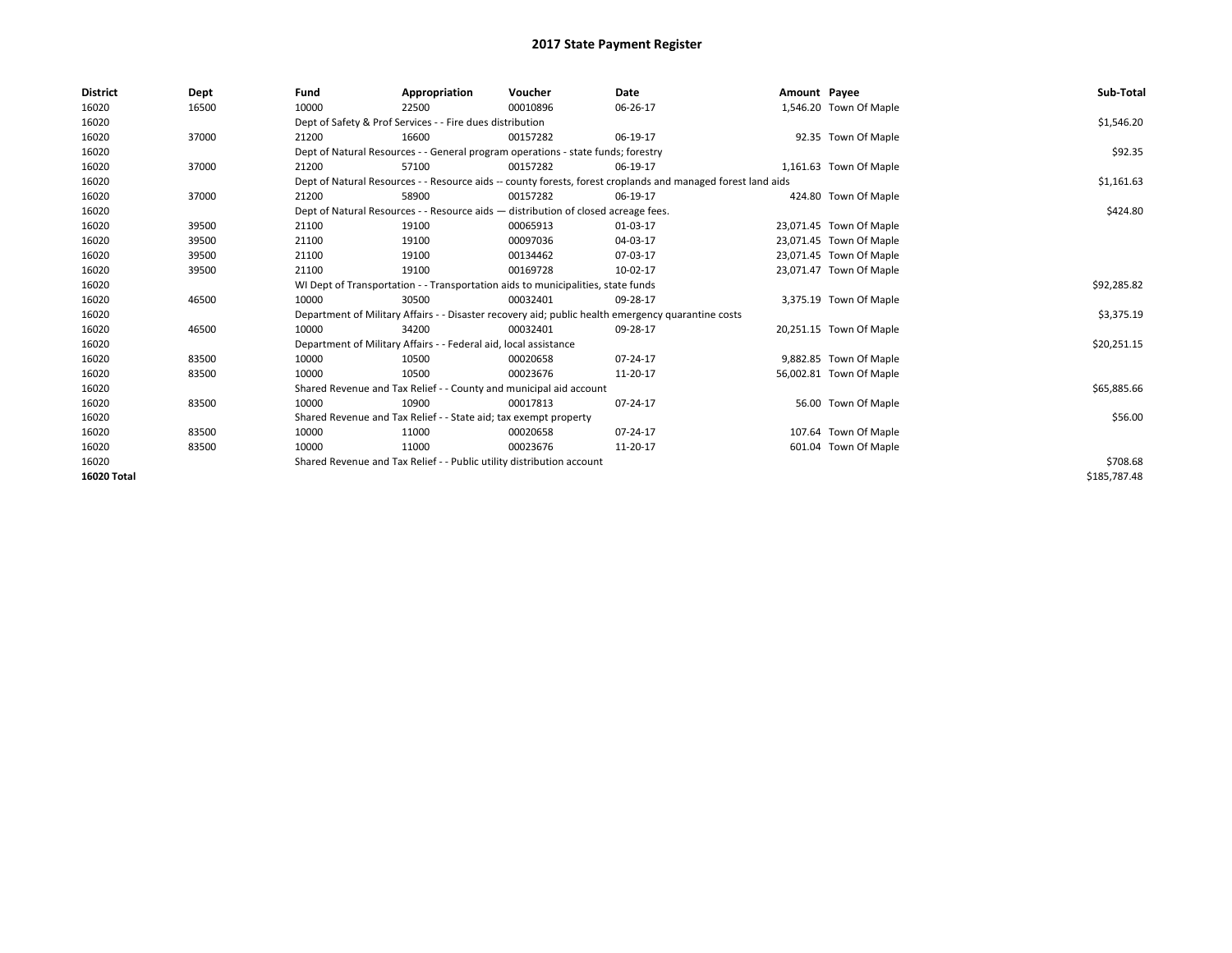| District           | Dept  | Fund                                                                               | Appropriation                                                                    | Voucher    | Date                                                                                                         | Amount Payee |                           | Sub-Total    |
|--------------------|-------|------------------------------------------------------------------------------------|----------------------------------------------------------------------------------|------------|--------------------------------------------------------------------------------------------------------------|--------------|---------------------------|--------------|
| 16022              | 16500 | 10000                                                                              | 22500                                                                            | 00010897   | 06-26-17                                                                                                     |              | 3.427.44 Town Of Oakland  |              |
| 16022              |       |                                                                                    | Dept of Safety & Prof Services - - Fire dues distribution                        |            |                                                                                                              |              |                           | \$3,427.44   |
| 16022              | 37000 | 10000                                                                              | 50300                                                                            | 00124308   | 02-06-17                                                                                                     |              | 1,170.87 Town Of Oakland  |              |
| 16022              |       |                                                                                    | Dept of Natural Resources - - Aids in lieu of taxes - general fund               |            |                                                                                                              |              |                           | \$1,170.87   |
| 16022              | 37000 | 21200                                                                              | 16600                                                                            | 00157283   | 06-19-17                                                                                                     |              | 432.65 Town Of Oakland    |              |
| 16022              |       |                                                                                    | Dept of Natural Resources - - General program operations - state funds; forestry |            |                                                                                                              |              |                           | \$432.65     |
| 16022              | 37000 | 21200                                                                              | 57100                                                                            | 00157283   | 06-19-17                                                                                                     |              | 4.867.12 Town Of Oakland  |              |
| 16022              |       |                                                                                    |                                                                                  |            | Dept of Natural Resources - - Resource aids -- county forests, forest croplands and managed forest land aids |              |                           | \$4,867.12   |
| 16022              | 37000 | 21200                                                                              | 58900                                                                            | 00157283   | 06-19-17                                                                                                     |              | 1.990.17 Town Of Oakland  |              |
| 16022              |       | Dept of Natural Resources - - Resource aids - distribution of closed acreage fees. |                                                                                  | \$1,990.17 |                                                                                                              |              |                           |              |
| 16022              | 39500 | 21100                                                                              | 19100                                                                            | 00065914   | 01-03-17                                                                                                     |              | 33.437.37 Town Of Oakland |              |
| 16022              | 39500 | 21100                                                                              | 19100                                                                            | 00097037   | 04-03-17                                                                                                     |              | 33.437.37 Town Of Oakland |              |
| 16022              | 39500 | 21100                                                                              | 19100                                                                            | 00134463   | 07-03-17                                                                                                     |              | 33,437.37 Town Of Oakland |              |
| 16022              | 39500 | 21100                                                                              | 19100                                                                            | 00169729   | 10-02-17                                                                                                     |              | 33.437.37 Town Of Oakland |              |
| 16022              |       |                                                                                    | WI Dept of Transportation - - Transportation aids to municipalities, state funds |            |                                                                                                              |              |                           | \$133,749.48 |
| 16022              | 50500 | 10000                                                                              | 17400                                                                            | 00047425   | 04-28-17                                                                                                     |              | 36,209.00 Town Of Oakland |              |
| 16022              |       |                                                                                    |                                                                                  |            | Department of Administration - - High-voltage transmission line annual impact fee distributions              |              |                           | \$36,209.00  |
| 16022              | 83500 | 10000                                                                              | 10500                                                                            | 00020659   | 07-24-17                                                                                                     |              | 11,059.32 Town Of Oakland |              |
| 16022              | 83500 | 10000                                                                              | 10500                                                                            | 00023677   | 11-20-17                                                                                                     |              | 62,669.46 Town Of Oakland |              |
| 16022              |       |                                                                                    | Shared Revenue and Tax Relief - - County and municipal aid account               |            |                                                                                                              |              |                           | \$73,728.78  |
| 16022              | 83500 | 10000                                                                              | 10900                                                                            | 00017814   | 07-24-17                                                                                                     |              | 2.00 Town Of Oakland      |              |
| 16022              |       |                                                                                    | Shared Revenue and Tax Relief - - State aid; tax exempt property                 |            |                                                                                                              |              |                           | \$2.00       |
| <b>16022 Total</b> |       |                                                                                    |                                                                                  |            |                                                                                                              |              |                           | \$255,577.51 |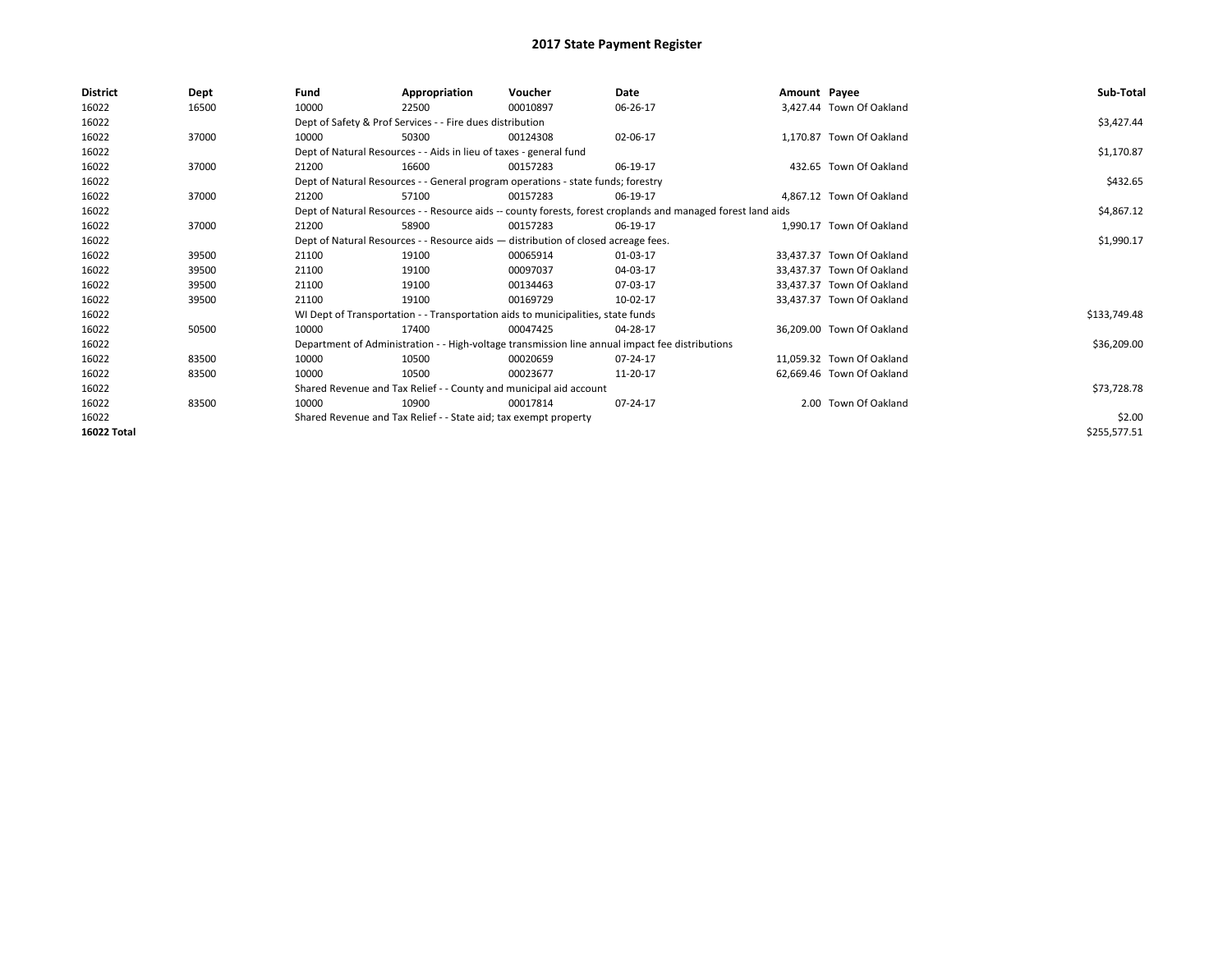| <b>District</b> | Dept  | Fund                                                       | Appropriation                                                                                                | Voucher      | <b>Date</b>                                                                                     | Amount Payee |                             | Sub-Total    |  |  |  |
|-----------------|-------|------------------------------------------------------------|--------------------------------------------------------------------------------------------------------------|--------------|-------------------------------------------------------------------------------------------------|--------------|-----------------------------|--------------|--|--|--|
| 16024           | 16500 | 10000                                                      | 22500                                                                                                        | 00010898     | 06-27-17                                                                                        |              | 3,494.03 Parkland, Town of  |              |  |  |  |
| 16024           |       |                                                            | Dept of Safety & Prof Services - - Fire dues distribution                                                    |              |                                                                                                 |              |                             | \$3,494.03   |  |  |  |
| 16024           | 37000 | 10000                                                      | 50300                                                                                                        | 00124398     | 02-06-17                                                                                        |              | 2,440.00 Parkland, Town of  |              |  |  |  |
| 16024           |       |                                                            | Dept of Natural Resources - - Aids in lieu of taxes - general fund                                           |              |                                                                                                 |              |                             | \$2,440.00   |  |  |  |
| 16024           | 37000 | 21200                                                      | 16600                                                                                                        | 00157284     | 06-19-17                                                                                        |              | 52.44 Parkland. Town of     |              |  |  |  |
| 16024           |       |                                                            | Dept of Natural Resources - - General program operations - state funds; forestry                             |              |                                                                                                 |              |                             | \$52.44      |  |  |  |
| 16024           | 37000 | 21200                                                      | 57100                                                                                                        | 00157284     | 06-19-17                                                                                        |              | 159.50 Parkland, Town of    |              |  |  |  |
| 16024           |       |                                                            | Dept of Natural Resources - - Resource aids -- county forests, forest croplands and managed forest land aids |              |                                                                                                 |              |                             |              |  |  |  |
| 16024           | 37000 | 21200                                                      | 58900                                                                                                        | 00157284     | 06-19-17                                                                                        |              | 241.22 Parkland, Town of    |              |  |  |  |
| 16024           |       |                                                            | Dept of Natural Resources - - Resource aids - distribution of closed acreage fees.                           |              |                                                                                                 |              |                             |              |  |  |  |
| 16024           | 39500 | 21100                                                      | 19100                                                                                                        | 00065915     | 01-03-17                                                                                        |              | 17.340.75 Parkland. Town of |              |  |  |  |
| 16024           | 39500 | 21100                                                      | 19100                                                                                                        | 00097038     | 04-03-17                                                                                        |              | 17,340.75 Parkland, Town of |              |  |  |  |
| 16024           | 39500 | 21100                                                      | 19100                                                                                                        | 00134464     | 07-03-17                                                                                        |              | 17,340.75 Parkland, Town of |              |  |  |  |
| 16024           | 39500 | 21100                                                      | 19100                                                                                                        | 00169730     | 10-02-17                                                                                        |              | 17,340.75 Parkland, Town of |              |  |  |  |
| 16024           |       |                                                            | WI Dept of Transportation - - Transportation aids to municipalities, state funds                             |              |                                                                                                 |              |                             | \$69,363.00  |  |  |  |
| 16024           | 50500 | 10000                                                      | 17400                                                                                                        | 00047426     | 04-28-17                                                                                        |              | 34.464.00 Parkland. Town of |              |  |  |  |
| 16024           |       |                                                            |                                                                                                              |              | Department of Administration - - High-voltage transmission line annual impact fee distributions |              |                             | \$34,464.00  |  |  |  |
| 16024           | 83500 | 10000                                                      | 10500                                                                                                        | 00020660     | 07-24-17                                                                                        |              | 16.224.03 Parkland. Town of |              |  |  |  |
| 16024           | 83500 | 10000                                                      | 10500                                                                                                        | 00023678     | 11-20-17                                                                                        |              | 91,936.15 Parkland, Town of |              |  |  |  |
| 16024           |       |                                                            | Shared Revenue and Tax Relief - - County and municipal aid account                                           |              |                                                                                                 |              |                             | \$108,160.18 |  |  |  |
| 16024           | 83500 | 52100                                                      | 36300                                                                                                        | 00015758     | 03-27-17                                                                                        |              | 1,431.00 Parkland, Town of  |              |  |  |  |
| 16024           |       |                                                            | Shared Revenue and Tax Relief - - Lottery and gaming credit                                                  |              |                                                                                                 |              |                             | \$1,431.00   |  |  |  |
| 16024           | 85500 | 21100                                                      | 46100                                                                                                        | 00000252     | 04-10-17                                                                                        |              | 67,014.14 Parkland, Town of |              |  |  |  |
| 16024           | 85500 | 21100                                                      | 46100                                                                                                        | 00000522     | 12-22-17                                                                                        |              | 48.272.08 Parkland. Town of |              |  |  |  |
| 16024           |       | Miscellaneous Appropriations - - Terminal tax distribution |                                                                                                              | \$115,286.22 |                                                                                                 |              |                             |              |  |  |  |
| 16024 Total     |       |                                                            |                                                                                                              |              |                                                                                                 |              |                             | \$335,091.59 |  |  |  |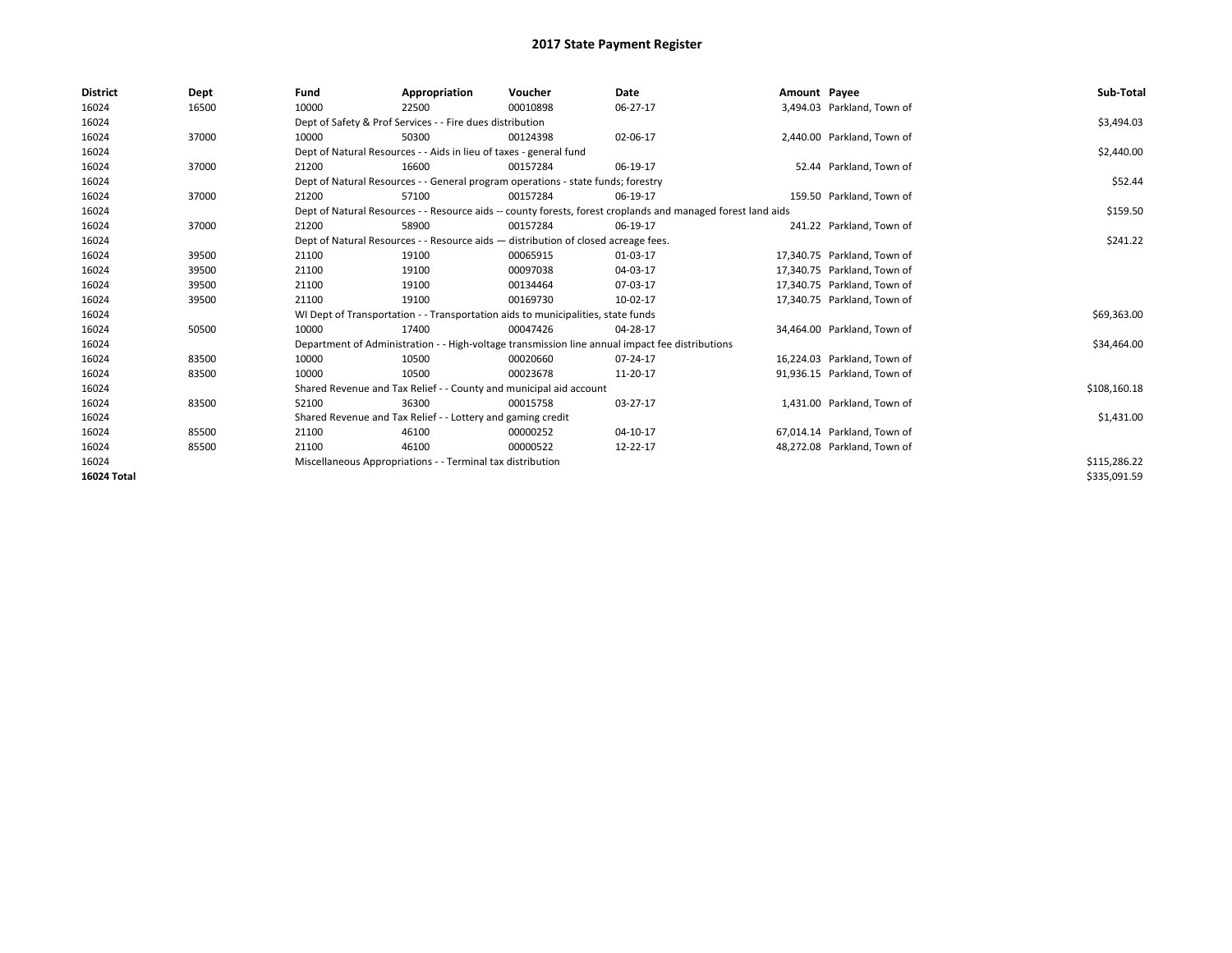| <b>District</b> | Dept  | Fund  | Appropriation                                                                      | Voucher  | Date                                                                                                         | Amount Payee |                                 | Sub-Total    |  |  |
|-----------------|-------|-------|------------------------------------------------------------------------------------|----------|--------------------------------------------------------------------------------------------------------------|--------------|---------------------------------|--------------|--|--|
| 16026           | 16500 | 10000 | 22500                                                                              | 00010899 | 06-26-17                                                                                                     |              | 4,167.55 Town Of Solon Springs  |              |  |  |
| 16026           |       |       | Dept of Safety & Prof Services - - Fire dues distribution                          |          |                                                                                                              |              |                                 | \$4,167.55   |  |  |
| 16026           | 37000 | 10000 | 50300                                                                              | 00124403 | 02-06-17                                                                                                     |              | 7,010.37 Town Of Solon Springs  |              |  |  |
| 16026           | 37000 | 10000 | 50300                                                                              | 00124404 | 02-06-17                                                                                                     |              | 2,275.65 Town Of Solon Springs  |              |  |  |
| 16026           | 37000 | 10000 | 50300                                                                              | 00143738 | 04-21-17                                                                                                     |              | 6.25 Town Of Solon Springs      |              |  |  |
| 16026           | 37000 | 10000 | 50300                                                                              | 00143740 | 04-21-17                                                                                                     |              | 18.30 Town Of Solon Springs     |              |  |  |
| 16026           |       |       | Dept of Natural Resources - - Aids in lieu of taxes - general fund                 |          |                                                                                                              |              |                                 | \$9,310.57   |  |  |
| 16026           | 37000 | 21200 | 16600                                                                              | 00157285 | 06-19-17                                                                                                     |              | 583.07 Town Of Solon Springs    |              |  |  |
| 16026           |       |       | Dept of Natural Resources - - General program operations - state funds; forestry   |          |                                                                                                              |              |                                 | \$583.07     |  |  |
| 16026           | 37000 | 21200 | 57100                                                                              | 00157285 | 06-19-17                                                                                                     |              | 6,868.59 Town Of Solon Springs  |              |  |  |
| 16026           |       |       |                                                                                    |          | Dept of Natural Resources - - Resource aids -- county forests, forest croplands and managed forest land aids |              |                                 | \$6,868.59   |  |  |
| 16026           | 37000 | 21200 | 57900                                                                              | 00143739 | 04-21-17                                                                                                     |              | 4,943.80 Town Of Solon Springs  |              |  |  |
| 16026           | 37000 | 21200 | 57900                                                                              | 00143741 | 04-21-17                                                                                                     |              | 70.40 Town Of Solon Springs     |              |  |  |
| 16026           |       |       | Dept of Natural Resources - - Aids in lieu of taxes - sum sufficient               |          |                                                                                                              |              |                                 | \$5,014.20   |  |  |
| 16026           | 37000 | 21200 | 58900                                                                              | 00157285 | 06-19-17                                                                                                     |              | 2,682.13 Town Of Solon Springs  |              |  |  |
| 16026           | 37000 | 21200 | 58900                                                                              | 00198758 | 12-21-17                                                                                                     |              | 22,357.58 Town Of Solon Springs |              |  |  |
| 16026           |       |       | Dept of Natural Resources - - Resource aids - distribution of closed acreage fees. |          |                                                                                                              |              |                                 |              |  |  |
| 16026           | 39500 | 21100 | 17400                                                                              | 00073594 | $01-20-17$                                                                                                   |              | 5,096.22 Town Of Solon Springs  |              |  |  |
| 16026           |       |       | WI Dept of Transportation - - Disaster damage aids, state funds                    |          |                                                                                                              |              |                                 |              |  |  |
| 16026           | 39500 | 21100 | 19100                                                                              | 00065916 | 01-03-17                                                                                                     |              | 52,165.38 Town Of Solon Springs |              |  |  |
| 16026           | 39500 | 21100 | 19100                                                                              | 00097039 | 04-03-17                                                                                                     |              | 52,165.38 Town Of Solon Springs |              |  |  |
| 16026           | 39500 | 21100 | 19100                                                                              | 00134465 | 07-03-17                                                                                                     |              | 52,165.38 Town Of Solon Springs |              |  |  |
| 16026           | 39500 | 21100 | 19100                                                                              | 00169731 | 10-02-17                                                                                                     |              | 52,165.38 Town Of Solon Springs |              |  |  |
| 16026           |       |       | WI Dept of Transportation - - Transportation aids to municipalities, state funds   |          |                                                                                                              |              |                                 | \$208,661.52 |  |  |
| 16026           | 39500 | 21100 | 27800                                                                              | 00183183 | 10-24-17                                                                                                     |              | 52,790.13 Town Of Solon Springs |              |  |  |
| 16026           |       |       | WI Dept of Transportation - - Local roads improvement program, state funds         |          |                                                                                                              |              |                                 | \$52,790.13  |  |  |
| 16026           | 39500 | 21100 | 28400                                                                              | 00100528 | 03-28-17                                                                                                     |              | 30,142.88 Town Of Solon Springs |              |  |  |
| 16026           |       |       | WI Dept of Transportation - - Aeronautics assistance, federal funds                |          |                                                                                                              |              |                                 | \$30,142.88  |  |  |
| 16026           | 39500 | 21100 | 26400                                                                              | 00100528 | 03-28-17                                                                                                     |              | 1,674.61 Town Of Solon Springs  |              |  |  |
| 16026           |       |       | WI Dept of Transportation - - Aeronautics assistance, state funds                  |          |                                                                                                              |              |                                 | \$1,674.61   |  |  |
| 16026           | 39500 | 21100 | 27400                                                                              | 00100528 | 03-28-17                                                                                                     |              | 1,674.61 Town Of Solon Springs  |              |  |  |
| 16026           |       |       | WI Dept of Transportation - - Aeronautics assistance, local funds                  |          |                                                                                                              |              |                                 | \$1,674.61   |  |  |
| 16026           | 50500 | 10000 | 17400                                                                              | 00047427 | 04-28-17                                                                                                     |              | 40,679.00 Town Of Solon Springs |              |  |  |
| 16026           |       |       |                                                                                    |          | Department of Administration - - High-voltage transmission line annual impact fee distributions              |              |                                 | \$40,679.00  |  |  |
| 16026           | 83500 | 10000 | 10500                                                                              | 00020661 | 07-24-17                                                                                                     |              | 2,777.55 Town Of Solon Springs  |              |  |  |
| 16026           | 83500 | 10000 | 10500                                                                              | 00023679 | 11-20-17                                                                                                     |              | 15,739.44 Town Of Solon Springs |              |  |  |
| 16026           |       |       | Shared Revenue and Tax Relief - - County and municipal aid account                 |          |                                                                                                              |              |                                 | \$18,516.99  |  |  |
| 16026           | 83500 | 10000 | 10900                                                                              | 00017815 | 07-24-17                                                                                                     |              | 3.00 Town Of Solon Springs      |              |  |  |
| 16026           |       |       | Shared Revenue and Tax Relief - - State aid; tax exempt property                   |          |                                                                                                              |              |                                 | \$3.00       |  |  |
| 16026 Total     |       |       |                                                                                    |          |                                                                                                              |              |                                 | \$410,222.65 |  |  |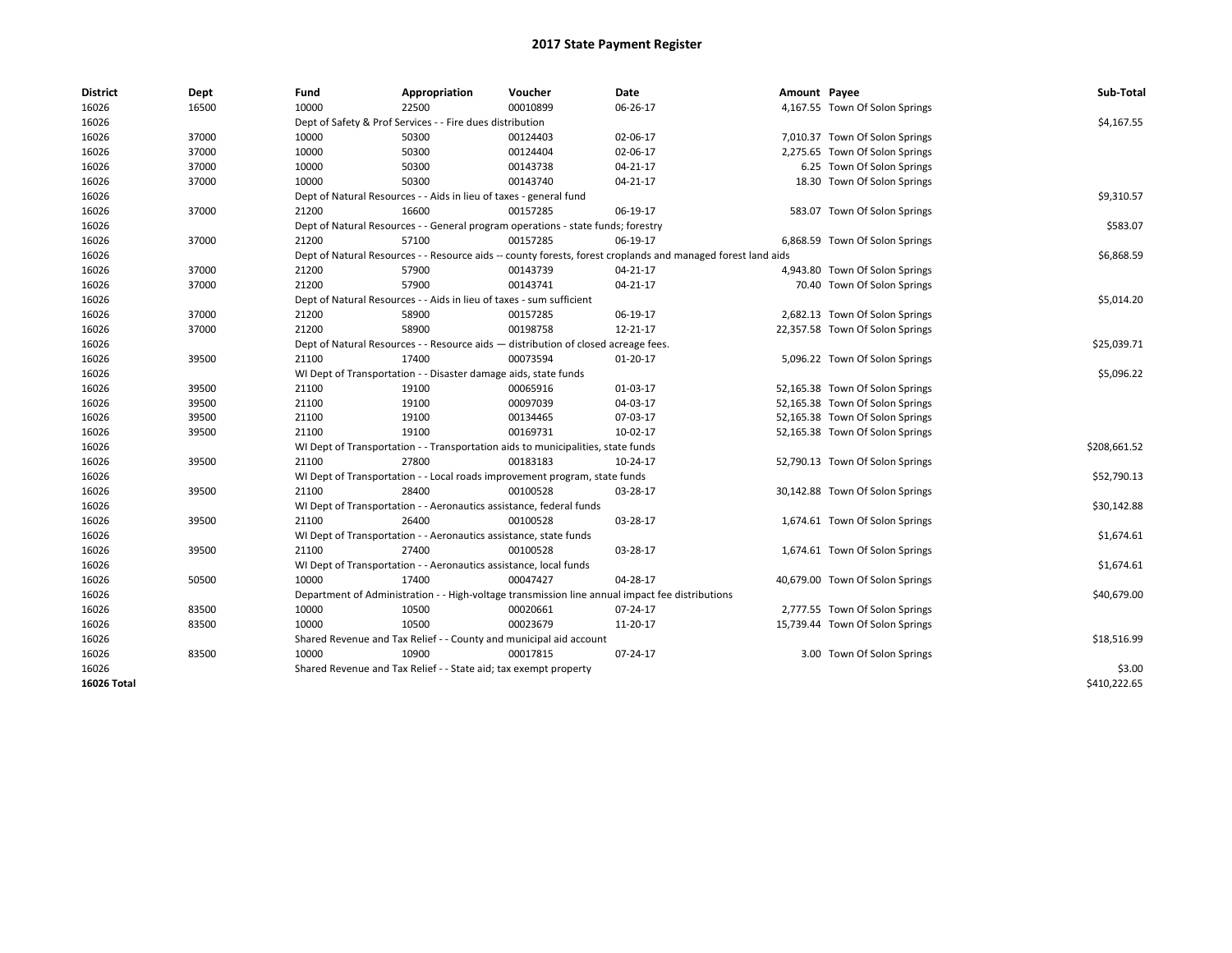| <b>District</b>    | Dept  | Fund  | Appropriation                                                                                                | Voucher  | <b>Date</b>    | Amount Payee |                          | Sub-Total    |  |  |
|--------------------|-------|-------|--------------------------------------------------------------------------------------------------------------|----------|----------------|--------------|--------------------------|--------------|--|--|
| 16028              | 16500 | 10000 | 22500                                                                                                        | 00010900 | 06-27-17       |              | 3,067.49 Town Of Summit  |              |  |  |
| 16028              |       |       | Dept of Safety & Prof Services - - Fire dues distribution                                                    |          |                |              |                          | \$3,067.49   |  |  |
| 16028              | 37000 | 10000 | 50300                                                                                                        | 00124315 | 02-06-17       |              | 592.96 Town Of Summit    |              |  |  |
| 16028              | 37000 | 10000 | 50300                                                                                                        | 00142569 | $04 - 21 - 17$ |              | 65.40 Town Of Summit     |              |  |  |
| 16028              |       |       | Dept of Natural Resources - - Aids in lieu of taxes - general fund                                           |          |                |              |                          | \$658.36     |  |  |
| 16028              | 37000 | 21200 | 16600                                                                                                        | 00157286 | 06-19-17       |              | 306.63 Town Of Summit    |              |  |  |
| 16028              |       |       | Dept of Natural Resources - - General program operations - state funds; forestry                             |          |                |              |                          |              |  |  |
| 16028              | 37000 | 21200 | 57100                                                                                                        | 00157286 | 06-19-17       |              | 19,761.31 Town Of Summit |              |  |  |
| 16028              |       |       | Dept of Natural Resources - - Resource aids -- county forests, forest croplands and managed forest land aids |          |                |              |                          | \$19,761.31  |  |  |
| 16028              | 37000 | 21200 | 57900                                                                                                        | 00142570 | 04-21-17       |              | 21.25 Town Of Summit     |              |  |  |
| 16028              |       |       | Dept of Natural Resources - - Aids in lieu of taxes - sum sufficient                                         |          |                |              |                          | \$21.25      |  |  |
| 16028              | 37000 | 21200 | 58300                                                                                                        | 00147338 | 05-16-17       |              | 758.07 Town Of Summit    |              |  |  |
| 16028              |       |       | Dept of Natural Resources - - Recreation and resource aids, federal funds                                    |          |                |              |                          |              |  |  |
| 16028              | 37000 | 21200 | 58900                                                                                                        | 00157286 | 06-19-17       |              | 1,410.49 Town Of Summit  |              |  |  |
| 16028              |       |       | Dept of Natural Resources - - Resource aids - distribution of closed acreage fees.                           |          |                |              |                          |              |  |  |
| 16028              | 39500 | 21100 | 19100                                                                                                        | 00065917 | 01-03-17       |              | 47,948.55 Town Of Summit |              |  |  |
| 16028              | 39500 | 21100 | 19100                                                                                                        | 00097040 | 04-03-17       |              | 47.948.55 Town Of Summit |              |  |  |
| 16028              | 39500 | 21100 | 19100                                                                                                        | 00134466 | 07-03-17       |              | 47,948.55 Town Of Summit |              |  |  |
| 16028              | 39500 | 21100 | 19100                                                                                                        | 00169732 | 10-02-17       |              | 47,948.55 Town Of Summit |              |  |  |
| 16028              |       |       | WI Dept of Transportation - - Transportation aids to municipalities, state funds                             |          |                |              |                          | \$191,794.20 |  |  |
| 16028              | 46500 | 10000 | 30500                                                                                                        | 00025645 | 05-04-17       |              | 12,663.11 Town Of Summit |              |  |  |
| 16028              |       |       | Department of Military Affairs - - Disaster recovery aid; public health emergency quarantine costs           |          |                |              |                          | \$12,663.11  |  |  |
| 16028              | 46500 | 10000 | 34200                                                                                                        | 00025645 | 05-04-17       |              | 75,978.68 Town Of Summit |              |  |  |
| 16028              |       |       | Department of Military Affairs - - Federal aid, local assistance                                             |          |                |              |                          | \$75,978.68  |  |  |
| 16028              | 83500 | 10000 | 10500                                                                                                        | 00020662 | 07-24-17       |              | 6,352.10 Town Of Summit  |              |  |  |
| 16028              | 83500 | 10000 | 10500                                                                                                        | 00023680 | 11-20-17       |              | 35,995.25 Town Of Summit |              |  |  |
| 16028              |       |       | Shared Revenue and Tax Relief - - County and municipal aid account                                           |          |                |              |                          | \$42,347.35  |  |  |
| 16028              | 83500 | 10000 | 10900                                                                                                        | 00017816 | 07-24-17       |              | 1.00 Town Of Summit      |              |  |  |
| 16028              |       |       | Shared Revenue and Tax Relief - - State aid; tax exempt property                                             |          |                |              |                          | \$1.00       |  |  |
| 16028              | 83500 | 10000 | 11000                                                                                                        | 00020662 | 07-24-17       |              | 222.81 Town Of Summit    |              |  |  |
| 16028              | 83500 | 10000 | 11000                                                                                                        | 00023680 | 11-20-17       |              | 1,516.98 Town Of Summit  |              |  |  |
| 16028              |       |       | Shared Revenue and Tax Relief - - Public utility distribution account                                        |          |                |              |                          | \$1,739.79   |  |  |
| 16028              | 83500 | 52100 | 36300                                                                                                        | 00015759 | 03-27-17       |              | 609.64 Town Of Summit    |              |  |  |
| 16028              |       |       | Shared Revenue and Tax Relief - - Lottery and gaming credit                                                  |          |                |              |                          | \$609.64     |  |  |
| <b>16028 Total</b> |       |       |                                                                                                              |          |                |              |                          | \$351,117.37 |  |  |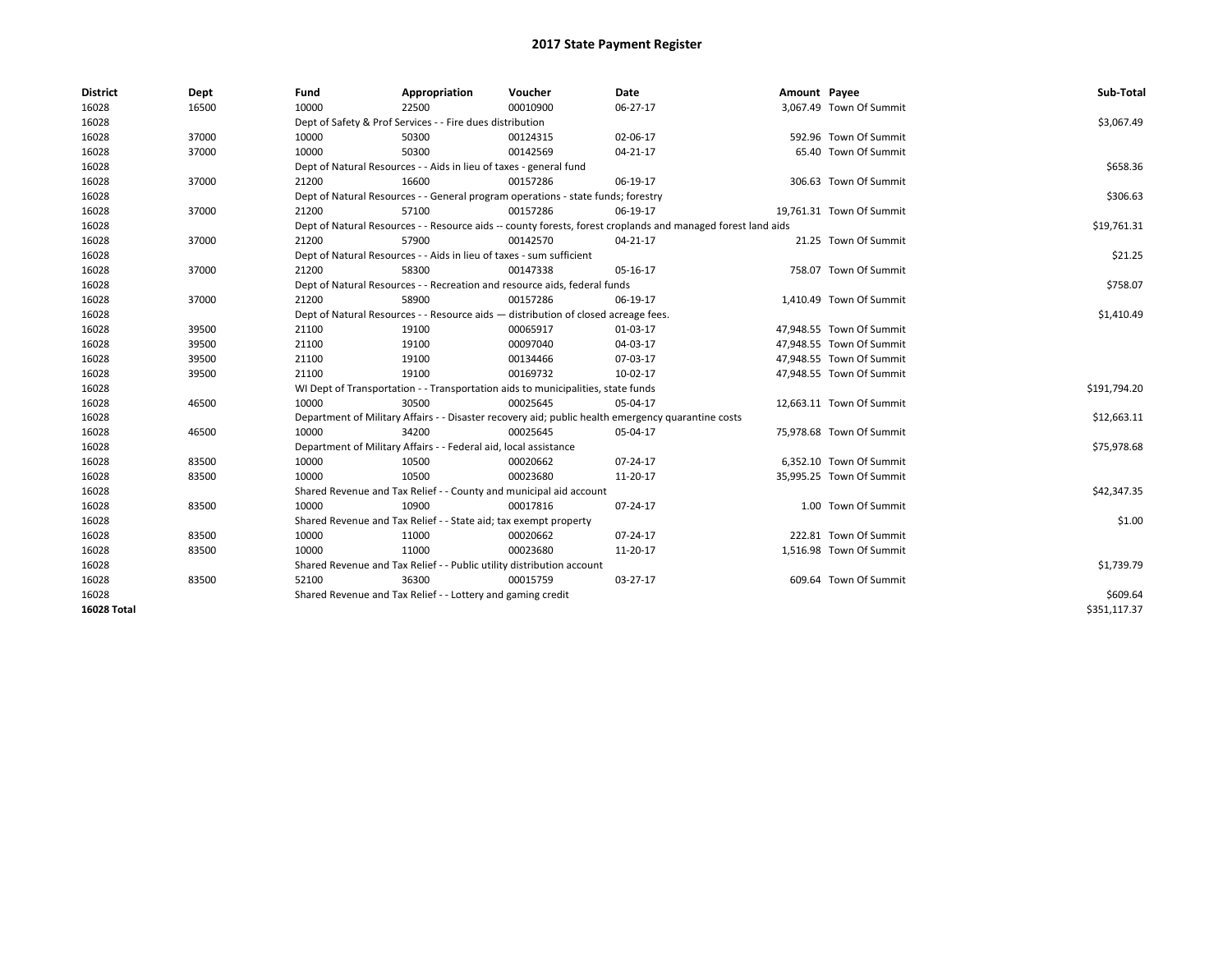| <b>District</b> | Dept  | Fund                                                                               | Appropriation                                                                    | Voucher    | Date                                                                                                         | Amount Payee |                            | Sub-Total    |
|-----------------|-------|------------------------------------------------------------------------------------|----------------------------------------------------------------------------------|------------|--------------------------------------------------------------------------------------------------------------|--------------|----------------------------|--------------|
| 16030           | 16500 | 10000                                                                              | 22500                                                                            | 00010901   | 06-26-17                                                                                                     |              | 7,870.84 Town Of Superior  |              |
| 16030           |       |                                                                                    | Dept of Safety & Prof Services - - Fire dues distribution                        |            |                                                                                                              |              |                            | \$7,870.84   |
| 16030           | 37000 | 10000                                                                              | 50300                                                                            | 00124407   | 02-06-17                                                                                                     |              | 72,978.20 Town Of Superior |              |
| 16030           | 37000 | 10000                                                                              | 50300                                                                            | 00124408   | 02-06-17                                                                                                     |              | 17,559.35 Town Of Superior |              |
| 16030           | 37000 | 10000                                                                              | 50300                                                                            | 00124409   | 02-06-17                                                                                                     |              | 4,817.01 Town Of Superior  |              |
| 16030           | 37000 | 10000                                                                              | 50300                                                                            | 00143767   | 04-21-17                                                                                                     |              | 52.54 Town Of Superior     |              |
| 16030           | 37000 | 10000                                                                              | 50300                                                                            | 00143768   | 04-21-17                                                                                                     |              | 308.21 Town Of Superior    |              |
| 16030           |       |                                                                                    | Dept of Natural Resources - - Aids in lieu of taxes - general fund               |            |                                                                                                              |              |                            | \$95,715.31  |
| 16030           | 37000 | 21200                                                                              | 16600                                                                            | 00157287   | 06-19-17                                                                                                     |              | 127.60 Town Of Superior    |              |
| 16030           |       |                                                                                    | Dept of Natural Resources - - General program operations - state funds; forestry |            |                                                                                                              |              |                            | \$127.60     |
| 16030           | 37000 | 21200                                                                              | 57100                                                                            | 00157287   | 06-19-17                                                                                                     |              | 3,650.57 Town Of Superior  |              |
| 16030           |       |                                                                                    |                                                                                  |            | Dept of Natural Resources - - Resource aids -- county forests, forest croplands and managed forest land aids |              |                            | \$3,650.57   |
| 16030           | 37000 | 21200                                                                              | 57900                                                                            | 00143766   | 04-21-17                                                                                                     |              | 1,036.72 Town Of Superior  |              |
| 16030           |       |                                                                                    | Dept of Natural Resources - - Aids in lieu of taxes - sum sufficient             |            |                                                                                                              |              |                            | \$1,036.72   |
| 16030           | 37000 | 21200                                                                              | 58300                                                                            | 00147339   | 05-16-17                                                                                                     |              | 2,575.90 Town Of Superior  |              |
| 16030           |       |                                                                                    | Dept of Natural Resources - - Recreation and resource aids, federal funds        |            |                                                                                                              |              |                            | \$2,575.90   |
| 16030           | 37000 | 21200                                                                              | 58900                                                                            | 00157287   | 06-19-17                                                                                                     |              | 586.96 Town Of Superior    |              |
| 16030           | 37000 | 21200                                                                              | 58900                                                                            | 00198760   | 12-21-17                                                                                                     |              | 3,245.95 Town Of Superior  |              |
| 16030           |       | Dept of Natural Resources - - Resource aids - distribution of closed acreage fees. |                                                                                  | \$3,832.91 |                                                                                                              |              |                            |              |
| 16030           | 39500 | 21100                                                                              | 19100                                                                            | 00065918   | 01-03-17                                                                                                     |              | 40,230.54 Town Of Superior |              |
| 16030           | 39500 | 21100                                                                              | 19100                                                                            | 00097041   | 04-03-17                                                                                                     |              | 40,230.54 Town Of Superior |              |
| 16030           | 39500 | 21100                                                                              | 19100                                                                            | 00134467   | 07-03-17                                                                                                     |              | 40,230.54 Town Of Superior |              |
| 16030           | 39500 | 21100                                                                              | 19100                                                                            | 00169733   | 10-02-17                                                                                                     |              | 40,230.54 Town Of Superior |              |
| 16030           |       |                                                                                    | WI Dept of Transportation - - Transportation aids to municipalities, state funds |            |                                                                                                              |              |                            | \$160,922.16 |
| 16030           | 46500 | 10000                                                                              | 30500                                                                            | 00033632   | $10-27-17$                                                                                                   |              | 4,947.23 Town Of Superior  |              |
| 16030           |       |                                                                                    |                                                                                  |            | Department of Military Affairs - - Disaster recovery aid; public health emergency quarantine costs           |              |                            | \$4,947.23   |
| 16030           | 46500 | 10000                                                                              | 34200                                                                            | 00033632   | 10-27-17                                                                                                     |              | 29,683.38 Town Of Superior |              |
| 16030           |       |                                                                                    | Department of Military Affairs - - Federal aid, local assistance                 |            |                                                                                                              |              |                            | \$29,683.38  |
| 16030           | 50500 | 10000                                                                              | 17400                                                                            | 00047428   | 04-28-17                                                                                                     |              | 29,630.00 Town Of Superior |              |
| 16030           |       |                                                                                    |                                                                                  |            | Department of Administration - - High-voltage transmission line annual impact fee distributions              |              |                            | \$29,630.00  |
| 16030           | 83500 | 10000                                                                              | 10500                                                                            | 00020663   | 07-24-17                                                                                                     |              | 10,286.64 Town Of Superior |              |
| 16030           | 83500 | 10000                                                                              | 10500                                                                            | 00023681   | 11-20-17                                                                                                     |              | 58,290.98 Town Of Superior |              |
| 16030           |       |                                                                                    | Shared Revenue and Tax Relief - - County and municipal aid account               |            |                                                                                                              |              |                            | \$68,577.62  |
| 16030           | 83500 | 10000                                                                              | 10900                                                                            | 00017817   | 07-24-17                                                                                                     |              | 5.00 Town Of Superior      |              |
| 16030           |       |                                                                                    | Shared Revenue and Tax Relief - - State aid; tax exempt property                 |            |                                                                                                              |              |                            | \$5.00       |
| 16030           | 83500 | 10000                                                                              | 11000                                                                            | 00020663   | 07-24-17                                                                                                     |              | 503.40 Town Of Superior    |              |
| 16030           | 83500 | 10000                                                                              | 11000                                                                            | 00023681   | 11-20-17                                                                                                     |              | 2,714.91 Town Of Superior  |              |
| 16030           |       |                                                                                    | Shared Revenue and Tax Relief - - Public utility distribution account            |            |                                                                                                              |              |                            | \$3,218.31   |
| 16030           | 83500 | 10000                                                                              | 50100                                                                            | 00015230   | 01-31-17                                                                                                     |              | 293.85 Town Of Superior    |              |
| 16030           |       |                                                                                    | Shared Revenue and Tax Relief - - Payments for municipal services                |            |                                                                                                              |              |                            | \$293.85     |
| 16030           | 85500 | 21100                                                                              | 46100                                                                            | 00000521   | 12-22-17                                                                                                     |              | 66,107.45 Town Of Superior |              |
| 16030           |       |                                                                                    | Miscellaneous Appropriations - - Terminal tax distribution                       |            |                                                                                                              |              |                            | \$66,107.45  |
| 16030 Total     |       |                                                                                    |                                                                                  |            |                                                                                                              |              |                            | \$478,194.85 |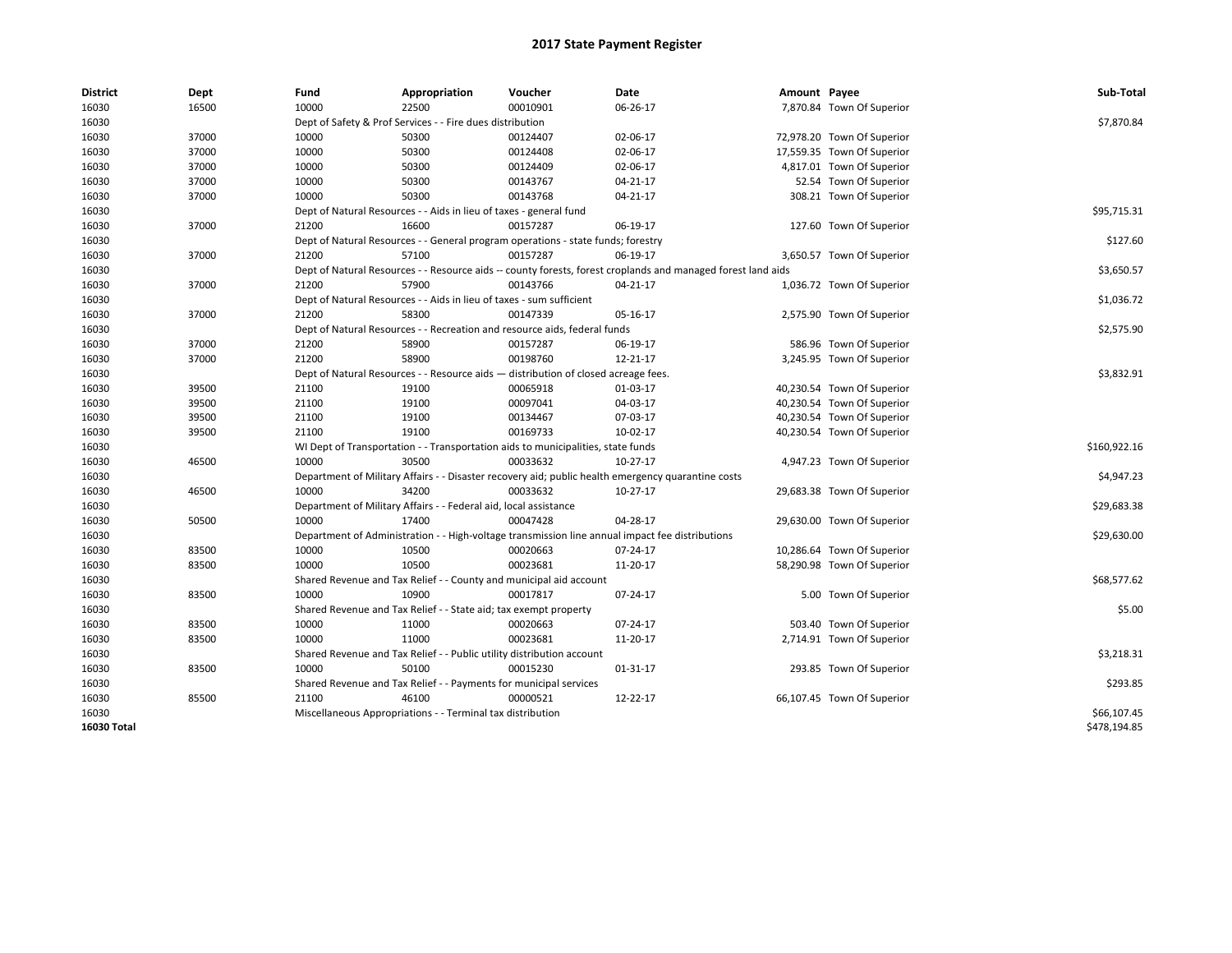| <b>District</b> | Dept  | Fund                                                                               | Appropriation                                                                    | Voucher    | Date                                                                                                         | Amount Payee |                            | Sub-Total    |
|-----------------|-------|------------------------------------------------------------------------------------|----------------------------------------------------------------------------------|------------|--------------------------------------------------------------------------------------------------------------|--------------|----------------------------|--------------|
| 16032           | 16500 | 10000                                                                              | 22500                                                                            | 00010902   | 06-26-17                                                                                                     |              | 7,536.95 Town Of Wascott   |              |
| 16032           |       |                                                                                    | Dept of Safety & Prof Services - - Fire dues distribution                        |            |                                                                                                              |              |                            | \$7,536.95   |
| 16032           | 37000 | 10000                                                                              | 50300                                                                            | 00124412   | 02-06-17                                                                                                     |              | 1,655.40 Town Of Wascott   |              |
| 16032           | 37000 | 10000                                                                              | 50300                                                                            | 00124413   | 02-06-17                                                                                                     |              | 841.19 Town Of Wascott     |              |
| 16032           | 37000 | 10000                                                                              | 50300                                                                            | 00124414   | 02-06-17                                                                                                     |              | 2,520.06 Town Of Wascott   |              |
| 16032           | 37000 | 10000                                                                              | 50300                                                                            | 00143804   | 04-21-17                                                                                                     |              | 531.76 Town Of Wascott     |              |
| 16032           |       |                                                                                    | Dept of Natural Resources - - Aids in lieu of taxes - general fund               |            |                                                                                                              |              |                            | \$5,548.41   |
| 16032           | 37000 | 21200                                                                              | 16600                                                                            | 00157288   | 06-19-17                                                                                                     |              | 1,547.21 Town Of Wascott   |              |
| 16032           |       |                                                                                    | Dept of Natural Resources - - General program operations - state funds; forestry |            |                                                                                                              |              |                            | \$1,547.21   |
| 16032           | 37000 | 21200                                                                              | 57100                                                                            | 00157288   | 06-19-17                                                                                                     |              | 16,516.32 Town Of Wascott  |              |
| 16032           |       |                                                                                    |                                                                                  |            | Dept of Natural Resources - - Resource aids -- county forests, forest croplands and managed forest land aids |              |                            | \$16,516.32  |
| 16032           | 37000 | 21200                                                                              | 57900                                                                            | 00143805   | 04-21-17                                                                                                     |              | 867.96 Town Of Wascott     |              |
| 16032           | 37000 | 21200                                                                              | 57900                                                                            | 00143806   | 04-21-17                                                                                                     |              | 2.18 Town Of Wascott       |              |
| 16032           |       |                                                                                    | Dept of Natural Resources - - Aids in lieu of taxes - sum sufficient             |            |                                                                                                              |              |                            | \$870.14     |
| 16032           | 37000 | 21200                                                                              | 58900                                                                            | 00157288   | 06-19-17                                                                                                     |              | 7,117.18 Town Of Wascott   |              |
| 16032           |       | Dept of Natural Resources - - Resource aids - distribution of closed acreage fees. |                                                                                  | \$7,117.18 |                                                                                                              |              |                            |              |
| 16032           | 39500 | 21100                                                                              | 19100                                                                            | 00065919   | 01-03-17                                                                                                     |              | 110,942.26 Town Of Wascott |              |
| 16032           | 39500 | 21100                                                                              | 19100                                                                            | 00097042   | 04-03-17                                                                                                     |              | 110,942.26 Town Of Wascott |              |
| 16032           | 39500 | 21100                                                                              | 19100                                                                            | 00134468   | 07-03-17                                                                                                     |              | 110,942.26 Town Of Wascott |              |
| 16032           | 39500 | 21100                                                                              | 19100                                                                            | 00169734   | 10-02-17                                                                                                     |              | 110,942.28 Town Of Wascott |              |
| 16032           |       |                                                                                    | WI Dept of Transportation - - Transportation aids to municipalities, state funds |            |                                                                                                              |              |                            | \$443,769.06 |
| 16032           | 46500 | 10000                                                                              | 30500                                                                            | 00028932   | 07-11-17                                                                                                     |              | 17,964.51 Town Of Wascott  |              |
| 16032           | 46500 | 10000                                                                              | 30500                                                                            | 00032402   | 09-28-17                                                                                                     |              | 1,554.82 Town Of Wascott   |              |
| 16032           |       |                                                                                    |                                                                                  |            | Department of Military Affairs - - Disaster recovery aid; public health emergency quarantine costs           |              |                            | \$19,519.33  |
| 16032           | 46500 | 10000                                                                              | 34200                                                                            | 00028932   | 07-11-17                                                                                                     |              | 107,787.03 Town Of Wascott |              |
| 16032           | 46500 | 10000                                                                              | 34200                                                                            | 00032402   | 09-28-17                                                                                                     |              | 9,328.92 Town Of Wascott   |              |
| 16032           |       |                                                                                    | Department of Military Affairs - - Federal aid, local assistance                 |            |                                                                                                              |              |                            | \$117,115.95 |
| 16032           | 50500 | 10000                                                                              | 17400                                                                            | 00047429   | 04-28-17                                                                                                     |              | 27,909.00 Town Of Wascott  |              |
| 16032           |       |                                                                                    |                                                                                  |            | Department of Administration - - High-voltage transmission line annual impact fee distributions              |              |                            | \$27,909.00  |
| 16032           | 83500 | 10000                                                                              | 10500                                                                            | 00020664   | 07-24-17                                                                                                     |              | 2,195.93 Town Of Wascott   |              |
| 16032           | 83500 | 10000                                                                              | 10500                                                                            | 00023682   | 11-20-17                                                                                                     |              | 12,443.57 Town Of Wascott  |              |
| 16032           |       |                                                                                    | Shared Revenue and Tax Relief - - County and municipal aid account               |            |                                                                                                              |              |                            | \$14,639.50  |
| 16032           | 83500 | 10000                                                                              | 10900                                                                            | 00017818   | 07-24-17                                                                                                     |              | 38.00 Town Of Wascott      |              |
| 16032           |       |                                                                                    | Shared Revenue and Tax Relief - - State aid; tax exempt property                 |            |                                                                                                              |              |                            | \$38.00      |
| 16032           | 83500 | 10000                                                                              | 11000                                                                            | 00020664   | 07-24-17                                                                                                     |              | 26.34 Town Of Wascott      |              |
| 16032           | 83500 | 10000                                                                              | 11000                                                                            | 00023682   | 11-20-17                                                                                                     |              | 151.17 Town Of Wascott     |              |
| 16032           |       |                                                                                    | Shared Revenue and Tax Relief - - Public utility distribution account            |            |                                                                                                              |              |                            | \$177.51     |
| 16032           | 83500 | 10000                                                                              | 50100                                                                            | 00015231   | 01-31-17                                                                                                     |              | 843.40 Town Of Wascott     |              |
| 16032           |       |                                                                                    | Shared Revenue and Tax Relief - - Payments for municipal services                |            |                                                                                                              |              |                            | \$843.40     |
| 16032 Total     |       |                                                                                    |                                                                                  |            |                                                                                                              |              |                            | \$663,147.96 |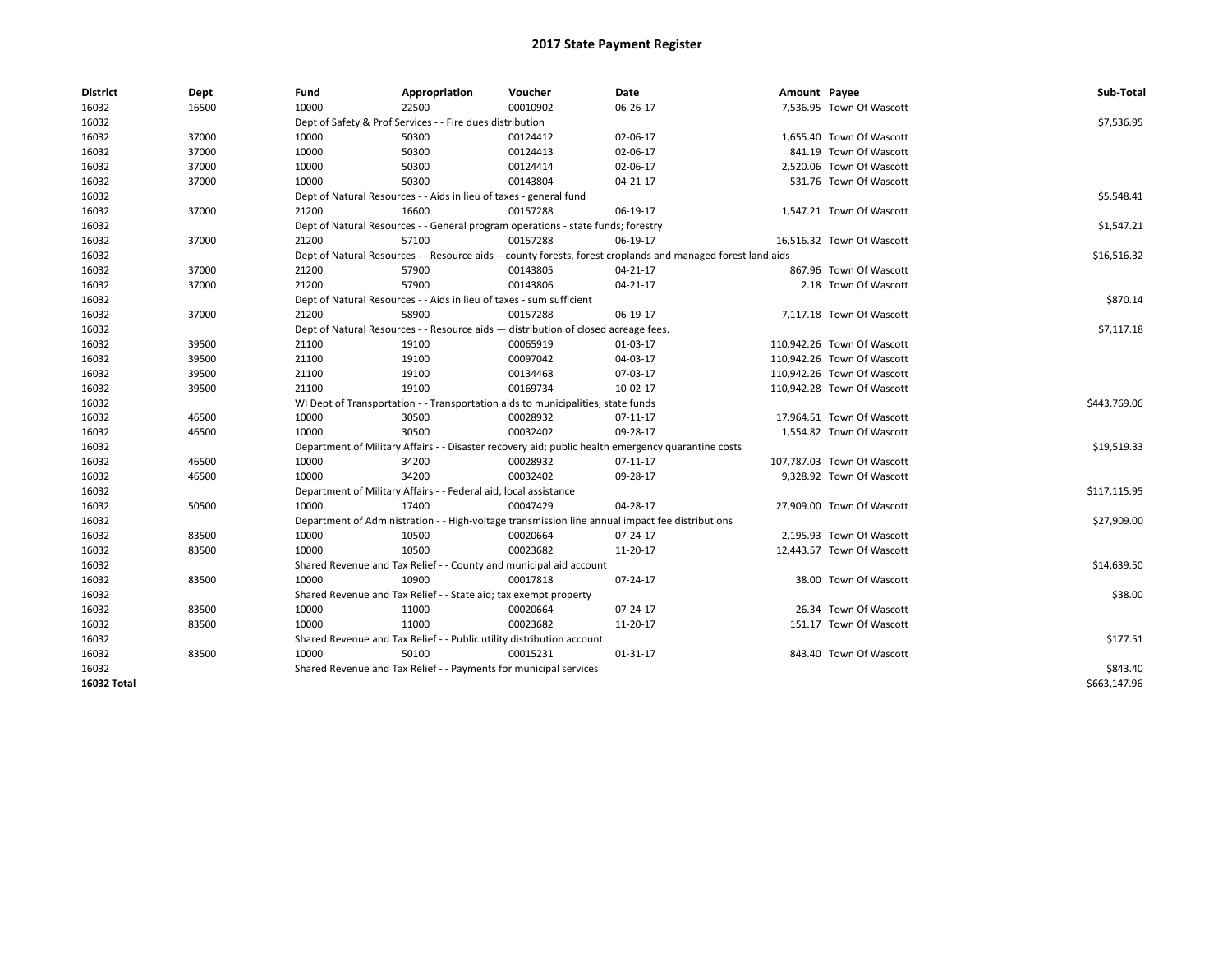| <b>District</b>    | Dept  | Fund                                                                               | Appropriation                                                                                                | Voucher  | Date     | Amount Payee |                                     | Sub-Total   |  |  |
|--------------------|-------|------------------------------------------------------------------------------------|--------------------------------------------------------------------------------------------------------------|----------|----------|--------------|-------------------------------------|-------------|--|--|
| 16146              | 16500 | 10000                                                                              | 22500                                                                                                        | 00010903 | 06-26-17 |              | 5,511.08 Village Of Lake Nebagamon  |             |  |  |
| 16146              |       |                                                                                    | Dept of Safety & Prof Services - - Fire dues distribution                                                    |          |          |              |                                     | \$5,511.08  |  |  |
| 16146              | 37000 | 10000                                                                              | 50300                                                                                                        | 00142523 | 04-21-17 |              | 32.00 Village Of Lake Nebagamon     |             |  |  |
| 16146              |       |                                                                                    | Dept of Natural Resources - - Aids in lieu of taxes - general fund                                           |          |          |              |                                     | \$32.00     |  |  |
| 16146              | 37000 | 21200                                                                              | 16600                                                                                                        | 00157289 | 06-19-17 |              | 110.99 Village Of Lake Nebagamon    |             |  |  |
| 16146              |       |                                                                                    | Dept of Natural Resources - - General program operations - state funds; forestry                             |          |          |              |                                     | \$110.99    |  |  |
| 16146              | 37000 | 21200                                                                              | 57100                                                                                                        | 00157289 | 06-19-17 |              | 310.80 Village Of Lake Nebagamon    |             |  |  |
| 16146              |       |                                                                                    | Dept of Natural Resources - - Resource aids -- county forests, forest croplands and managed forest land aids |          |          |              |                                     |             |  |  |
| 16146              | 37000 | 21200                                                                              | 57900                                                                                                        | 00142522 | 04-21-17 |              | 3.20 Village Of Lake Nebagamon      |             |  |  |
| 16146              |       |                                                                                    | Dept of Natural Resources - - Aids in lieu of taxes - sum sufficient                                         |          |          |              |                                     | \$3.20      |  |  |
| 16146              | 37000 | 21200                                                                              | 58900                                                                                                        | 00157289 | 06-19-17 |              | 510.57 Village Of Lake Nebagamon    |             |  |  |
| 16146              |       | Dept of Natural Resources - - Resource aids - distribution of closed acreage fees. |                                                                                                              | \$510.57 |          |              |                                     |             |  |  |
| 16146              | 39500 | 21100                                                                              | 19100                                                                                                        | 00065920 | 01-03-17 |              | 15,942.48 Village Of Lake Nebagamon |             |  |  |
| 16146              | 39500 | 21100                                                                              | 19100                                                                                                        | 00097043 | 04-03-17 |              | 15,942.48 Village Of Lake Nebagamon |             |  |  |
| 16146              | 39500 | 21100                                                                              | 19100                                                                                                        | 00134469 | 07-03-17 |              | 15,942.48 Village Of Lake Nebagamon |             |  |  |
| 16146              | 39500 | 21100                                                                              | 19100                                                                                                        | 00169735 | 10-02-17 |              | 15,942.48 Village Of Lake Nebagamon |             |  |  |
| 16146              |       |                                                                                    | WI Dept of Transportation - - Transportation aids to municipalities, state funds                             |          |          |              |                                     | \$63,769.92 |  |  |
| 16146              | 39500 | 21100                                                                              | 27800                                                                                                        | 00081007 | 01-31-17 |              | 7,318.05 Village Of Lake Nebagamon  |             |  |  |
| 16146              |       |                                                                                    | WI Dept of Transportation - - Local roads improvement program, state funds                                   |          |          |              |                                     | \$7,318.05  |  |  |
| 16146              | 83500 | 10000                                                                              | 10500                                                                                                        | 00020665 | 07-24-17 |              | 2,263.08 Village Of Lake Nebagamon  |             |  |  |
| 16146              | 83500 | 10000                                                                              | 10500                                                                                                        | 00023683 | 11-20-17 |              | 12,824.14 Village Of Lake Nebagamon |             |  |  |
| 16146              |       |                                                                                    | Shared Revenue and Tax Relief - - County and municipal aid account                                           |          |          |              |                                     | \$15,087.22 |  |  |
| 16146              | 83500 | 10000                                                                              | 10900                                                                                                        | 00017819 | 07-24-17 |              | 253.00 Village Of Lake Nebagamon    |             |  |  |
| 16146              |       |                                                                                    | Shared Revenue and Tax Relief - - State aid; tax exempt property                                             |          |          |              |                                     | \$253.00    |  |  |
| <b>16146 Total</b> |       |                                                                                    |                                                                                                              |          |          |              |                                     | \$92,906.83 |  |  |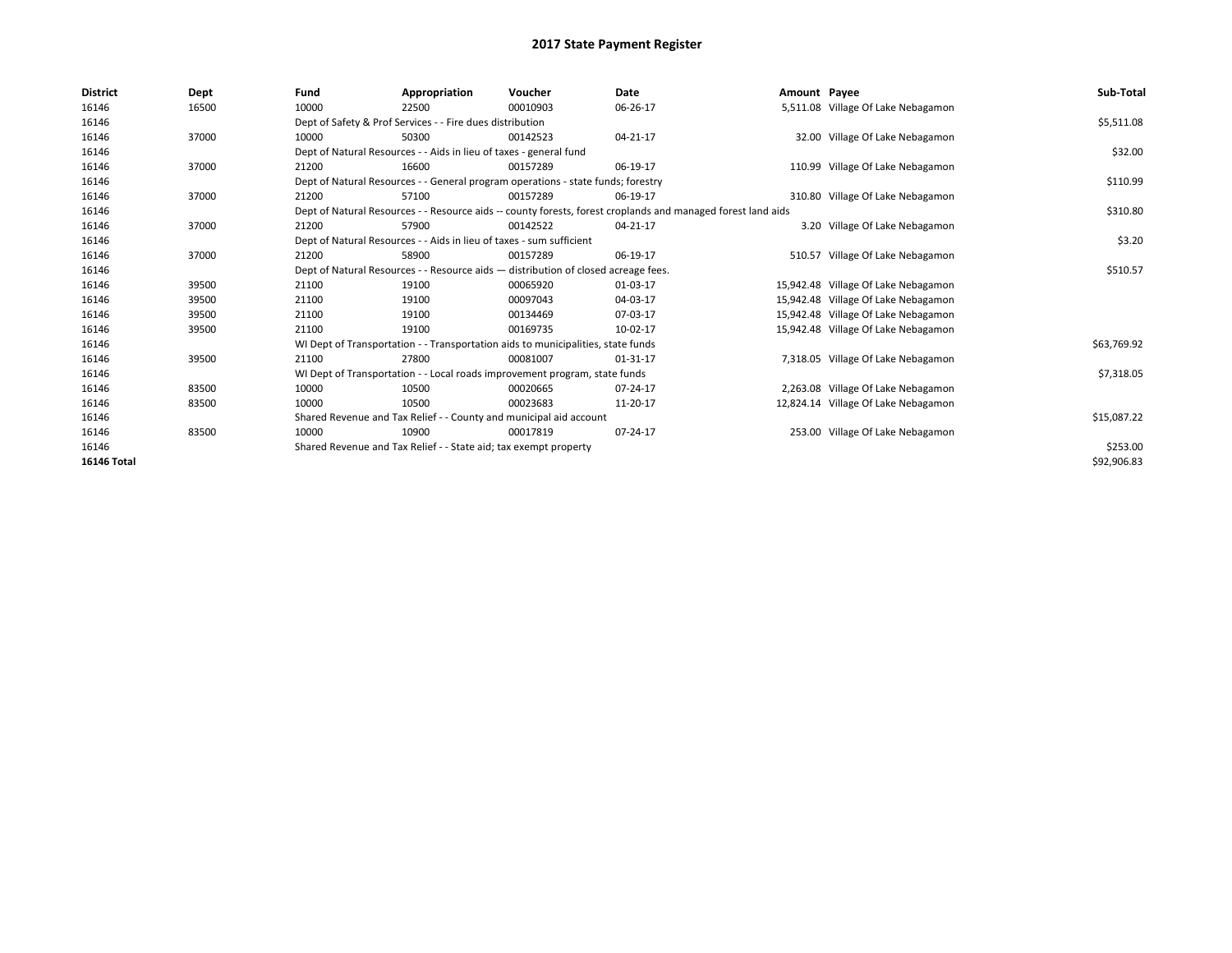| <b>District</b> | Dept  | Fund  | Appropriation                                                                                                | Voucher  | Date     | Amount Payee |                             | Sub-Total   |
|-----------------|-------|-------|--------------------------------------------------------------------------------------------------------------|----------|----------|--------------|-----------------------------|-------------|
| 16165           | 16500 | 10000 | 22500                                                                                                        | 00010904 | 06-26-17 |              | 1,109.30 Village Of Oliver  |             |
| 16165           |       |       | Dept of Safety & Prof Services - - Fire dues distribution                                                    |          |          |              |                             | \$1,109.30  |
| 16165           | 37000 | 10000 | 50300                                                                                                        | 00124342 | 02-06-17 |              | 1,561.15 Village Of Oliver  |             |
| 16165           | 37000 | 10000 | 50300                                                                                                        | 00143136 | 04-21-17 |              | 3.69 Village Of Oliver      |             |
| 16165           |       |       | Dept of Natural Resources - - Aids in lieu of taxes - general fund                                           |          |          |              |                             | \$1,564.84  |
| 16165           | 37000 | 21200 | 57100                                                                                                        | 00157290 | 06-19-17 |              | 1.95 Village Of Oliver      |             |
| 16165           |       |       | Dept of Natural Resources - - Resource aids -- county forests, forest croplands and managed forest land aids |          |          |              |                             | \$1.95      |
| 16165           | 39500 | 21100 | 19100                                                                                                        | 00065921 | 01-03-17 |              | 3,170.88 Village Of Oliver  |             |
| 16165           | 39500 | 21100 | 19100                                                                                                        | 00097044 | 04-03-17 |              | 3,170.88 Village Of Oliver  |             |
| 16165           | 39500 | 21100 | 19100                                                                                                        | 00134470 | 07-03-17 |              | 3,170.88 Village Of Oliver  |             |
| 16165           | 39500 | 21100 | 19100                                                                                                        | 00169736 | 10-02-17 |              | 3,170.88 Village Of Oliver  |             |
| 16165           |       |       | WI Dept of Transportation - - Transportation aids to municipalities, state funds                             |          |          |              |                             | \$12,683.52 |
| 16165           | 50500 | 10000 | 17400                                                                                                        | 00047430 | 04-28-17 |              | 7,985.00 Village Of Oliver  |             |
| 16165           |       |       | Department of Administration - - High-voltage transmission line annual impact fee distributions              |          |          |              |                             | \$7,985.00  |
| 16165           | 83500 | 10000 | 10500                                                                                                        | 00020666 | 07-24-17 |              | 6,859.22 Village Of Oliver  |             |
| 16165           | 83500 | 10000 | 10500                                                                                                        | 00023684 | 11-20-17 |              | 38,868.93 Village Of Oliver |             |
| 16165           |       |       | Shared Revenue and Tax Relief - - County and municipal aid account                                           |          |          |              |                             | \$45,728.15 |
| 16165           | 83500 | 10000 | 10900                                                                                                        | 00017820 | 07-24-17 |              | 7.00 Village Of Oliver      |             |
| 16165           |       |       | Shared Revenue and Tax Relief - - State aid; tax exempt property                                             |          |          |              |                             | \$7.00      |
| 16165 Total     |       |       |                                                                                                              |          |          |              |                             | \$69,079.76 |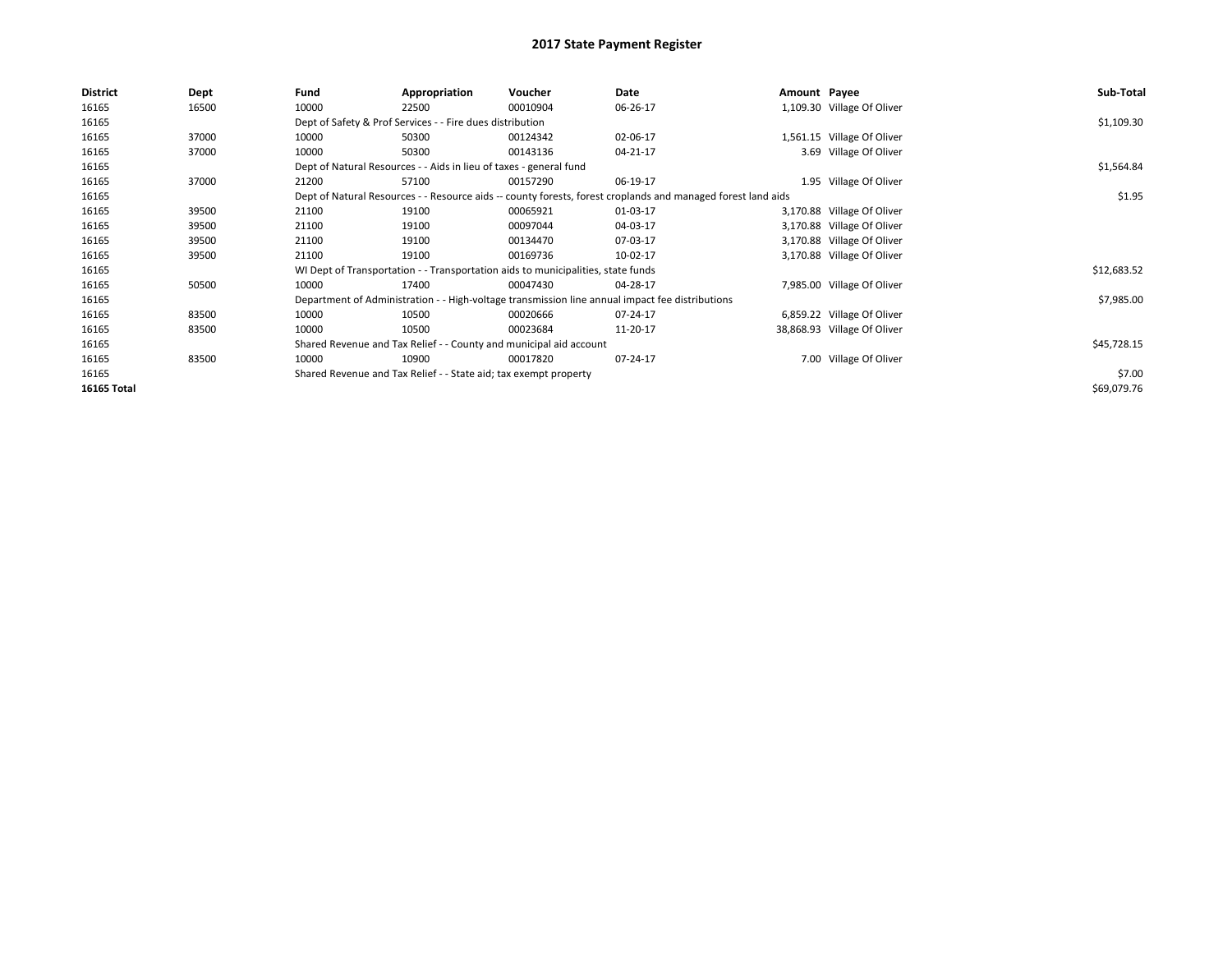| <b>District</b> | Dept  | Fund  | Appropriation                                                         | <b>Voucher</b>                                                                   | Date     | Amount Payee |                             | Sub-Total    |  |  |
|-----------------|-------|-------|-----------------------------------------------------------------------|----------------------------------------------------------------------------------|----------|--------------|-----------------------------|--------------|--|--|
| 16171           | 16500 | 10000 | 22500                                                                 | 00010905                                                                         | 06-26-17 |              | 1,818.51 Village of Poplar  |              |  |  |
| 16171           |       |       | Dept of Safety & Prof Services - - Fire dues distribution             |                                                                                  |          |              |                             |              |  |  |
| 16171           | 39500 | 21100 | 19100                                                                 | 00065922                                                                         | 01-03-17 |              | 14,687.34 Village of Poplar |              |  |  |
| 16171           | 39500 | 21100 | 19100                                                                 | 00097045                                                                         | 04-03-17 |              | 14,687.34 Village of Poplar |              |  |  |
| 16171           | 39500 | 21100 | 19100                                                                 | 00134471                                                                         | 07-03-17 |              | 14,687.34 Village of Poplar |              |  |  |
| 16171           | 39500 | 21100 | 19100                                                                 | 00169737                                                                         | 10-02-17 |              | 14,687.34 Village of Poplar |              |  |  |
| 16171           |       |       |                                                                       | WI Dept of Transportation - - Transportation aids to municipalities, state funds |          |              |                             | \$58,749.36  |  |  |
| 16171           | 83500 | 10000 | 10500                                                                 | 00020667                                                                         | 07-24-17 |              | 6,150.08 Village of Poplar  |              |  |  |
| 16171           | 83500 | 10000 | 10500                                                                 | 00023685                                                                         | 11-20-17 |              | 34,850.42 Village of Poplar |              |  |  |
| 16171           |       |       |                                                                       | Shared Revenue and Tax Relief - - County and municipal aid account               |          |              |                             | \$41,000.50  |  |  |
| 16171           | 83500 | 10000 | 10900                                                                 | 00017821                                                                         | 07-24-17 |              | 51.00 Village of Poplar     |              |  |  |
| 16171           |       |       | Shared Revenue and Tax Relief - - State aid; tax exempt property      |                                                                                  |          |              |                             | \$51.00      |  |  |
| 16171           | 83500 | 10000 | 11000                                                                 | 00020667                                                                         | 07-24-17 |              | 36.00 Village of Poplar     |              |  |  |
| 16171           | 83500 | 10000 | 11000                                                                 | 00023685                                                                         | 11-20-17 |              | 203.02 Village of Poplar    |              |  |  |
| 16171           |       |       | Shared Revenue and Tax Relief - - Public utility distribution account |                                                                                  |          |              |                             | \$239.02     |  |  |
| 16171 Total     |       |       |                                                                       |                                                                                  |          |              |                             | \$101,858.39 |  |  |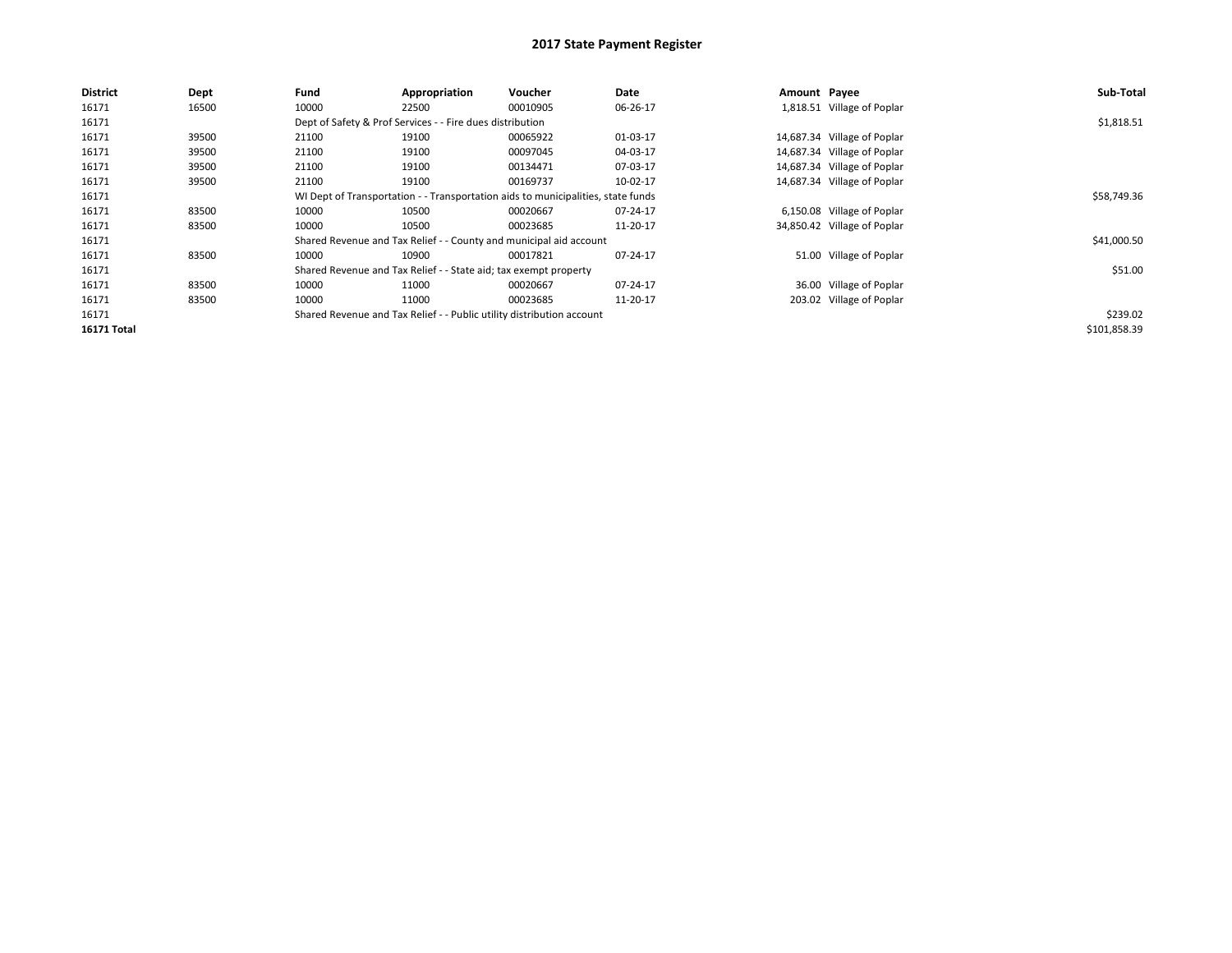| <b>District</b>    | Dept  | Fund                                                                                                         | Appropriation                                                         | Voucher                                                                          | Date     | Amount Payee |                                    | Sub-Total    |
|--------------------|-------|--------------------------------------------------------------------------------------------------------------|-----------------------------------------------------------------------|----------------------------------------------------------------------------------|----------|--------------|------------------------------------|--------------|
| 16181              | 16500 | 10000                                                                                                        | 22500                                                                 | 00010906                                                                         | 06-26-17 |              | 1,940.15 Village Of Solon Springs  |              |
| 16181              |       | Dept of Safety & Prof Services - - Fire dues distribution                                                    |                                                                       | \$1,940.15                                                                       |          |              |                                    |              |
| 16181              | 37000 | 21200                                                                                                        | 57100                                                                 | 00157291                                                                         | 06-19-17 |              | 10.78 Village Of Solon Springs     |              |
| 16181              |       | Dept of Natural Resources - - Resource aids -- county forests, forest croplands and managed forest land aids |                                                                       | \$10.78                                                                          |          |              |                                    |              |
| 16181              | 39500 | 21100                                                                                                        | 19100                                                                 | 00065923                                                                         | 01-03-17 |              | 8,048.31 Village Of Solon Springs  |              |
| 16181              | 39500 | 21100                                                                                                        | 19100                                                                 | 00097046                                                                         | 04-03-17 |              | 8,048.31 Village Of Solon Springs  |              |
| 16181              | 39500 | 21100                                                                                                        | 19100                                                                 | 00134472                                                                         | 07-03-17 |              | 8,048.31 Village Of Solon Springs  |              |
| 16181              | 39500 | 21100                                                                                                        | 19100                                                                 | 00169738                                                                         | 10-02-17 |              | 8,048.31 Village Of Solon Springs  |              |
| 16181              |       |                                                                                                              |                                                                       | WI Dept of Transportation - - Transportation aids to municipalities, state funds |          |              |                                    | \$32,193.24  |
| 16181              | 39500 | 21100                                                                                                        | 27800                                                                 | 00179273                                                                         | 10-16-17 |              | 7,318.05 Village Of Solon Springs  |              |
| 16181              |       |                                                                                                              |                                                                       | WI Dept of Transportation - - Local roads improvement program, state funds       |          |              |                                    | \$7,318.05   |
| 16181              | 83500 | 10000                                                                                                        | 10100                                                                 | 00020668                                                                         | 07-24-17 |              | 1,143.94 Village Of Solon Springs  |              |
| 16181              |       |                                                                                                              |                                                                       | Shared Revenue and Tax Relief - - Expenditure restraint program account          |          |              |                                    | \$1,143.94   |
| 16181              | 83500 | 10000                                                                                                        | 10500                                                                 | 00020668                                                                         | 07-24-17 |              | 13,618.30 Village Of Solon Springs |              |
| 16181              | 83500 | 10000                                                                                                        | 10500                                                                 | 00023686                                                                         | 11-20-17 |              | 77,170.38 Village Of Solon Springs |              |
| 16181              |       |                                                                                                              |                                                                       | Shared Revenue and Tax Relief - - County and municipal aid account               |          |              |                                    | \$90,788.68  |
| 16181              | 83500 | 10000                                                                                                        | 10900                                                                 | 00017822                                                                         | 07-24-17 |              | 71.00 Village Of Solon Springs     |              |
| 16181              | 83500 | 10000                                                                                                        | 10900                                                                 | 00019756                                                                         | 07-24-17 |              | 207.00 Village Of Solon Springs    |              |
| 16181              |       |                                                                                                              | Shared Revenue and Tax Relief - - State aid; tax exempt property      |                                                                                  |          |              |                                    | \$278.00     |
| 16181              | 83500 | 10000                                                                                                        | 11000                                                                 | 00020668                                                                         | 07-24-17 |              | 1,964.70 Village Of Solon Springs  |              |
| 16181              | 83500 | 10000                                                                                                        | 11000                                                                 | 00023686                                                                         | 11-20-17 |              | 11,170.24 Village Of Solon Springs |              |
| 16181              |       |                                                                                                              | Shared Revenue and Tax Relief - - Public utility distribution account |                                                                                  |          |              |                                    | \$13,134.94  |
| 16181              | 83500 | 52100                                                                                                        | 36300                                                                 | 00015760                                                                         | 03-27-17 |              | 1,200.55 Village Of Solon Springs  |              |
| 16181              |       |                                                                                                              | Shared Revenue and Tax Relief - - Lottery and gaming credit           |                                                                                  |          |              |                                    | \$1,200.55   |
| <b>16181 Total</b> |       |                                                                                                              |                                                                       |                                                                                  |          |              |                                    | \$148,008.33 |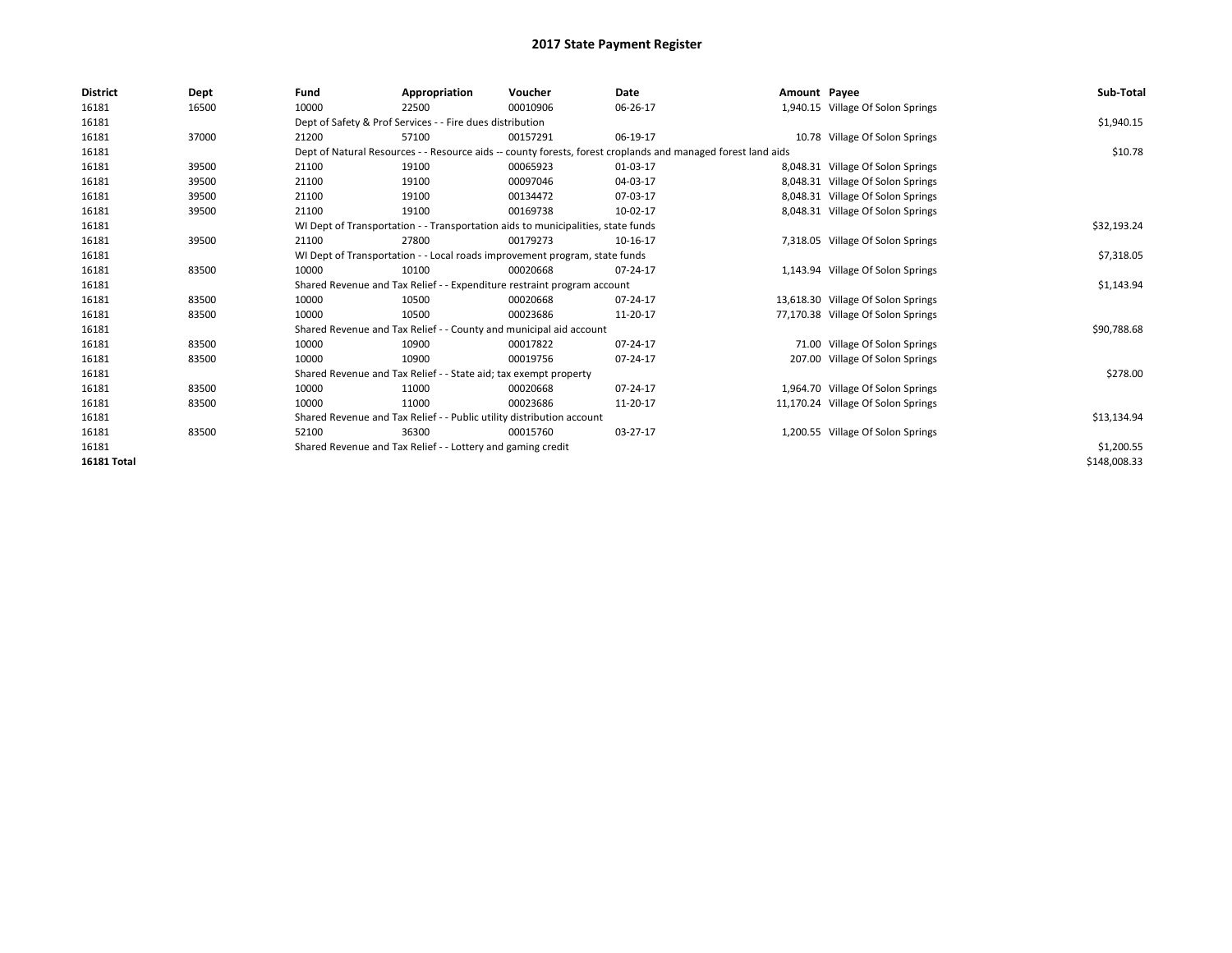| <b>District</b> | Dept  | Fund                                                                                               | Appropriation                                                                    | Voucher     | Date     | Amount Payee |                               | Sub-Total   |  |
|-----------------|-------|----------------------------------------------------------------------------------------------------|----------------------------------------------------------------------------------|-------------|----------|--------------|-------------------------------|-------------|--|
| 16182           | 16500 | 10000                                                                                              | 22500                                                                            | 00010907    | 06-26-17 |              | 2,194.59 Village Of Superior  |             |  |
| 16182           |       |                                                                                                    | Dept of Safety & Prof Services - - Fire dues distribution                        |             |          |              |                               |             |  |
| 16182           | 39500 | 21100                                                                                              | 19100                                                                            | 00065924    | 01-03-17 |              | 3,468.15 Village Of Superior  |             |  |
| 16182           | 39500 | 21100                                                                                              | 19100                                                                            | 00097047    | 04-03-17 |              | 3,468.15 Village Of Superior  |             |  |
| 16182           | 39500 | 21100                                                                                              | 19100                                                                            | 00134473    | 07-03-17 |              | 3,468.15 Village Of Superior  |             |  |
| 16182           | 39500 | 21100                                                                                              | 19100                                                                            | 00169739    | 10-02-17 |              | 3,468.15 Village Of Superior  |             |  |
| 16182           |       |                                                                                                    | WI Dept of Transportation - - Transportation aids to municipalities, state funds |             |          |              |                               | \$13,872.60 |  |
| 16182           | 39500 | 21100                                                                                              | 27800                                                                            | 00148157    | 08-01-17 |              | 7,318.07 Village Of Superior  |             |  |
| 16182           |       |                                                                                                    | WI Dept of Transportation - - Local roads improvement program, state funds       |             |          |              |                               | \$7,318.07  |  |
| 16182           | 46500 | 10000                                                                                              | 30500                                                                            | 00022467    | 02-17-17 |              | 1,566.69 Village Of Superior  |             |  |
| 16182           |       | Department of Military Affairs - - Disaster recovery aid; public health emergency quarantine costs |                                                                                  | \$1,566.69  |          |              |                               |             |  |
| 16182           | 46500 | 10000                                                                                              | 34200                                                                            | 00022467    | 02-17-17 |              | 9,400.13 Village Of Superior  |             |  |
| 16182           |       |                                                                                                    | Department of Military Affairs - - Federal aid, local assistance                 |             |          |              |                               | \$9,400.13  |  |
| 16182           | 83500 | 10000                                                                                              | 10500                                                                            | 00020669    | 07-24-17 |              | 7,848.88 Village Of Superior  |             |  |
| 16182           | 83500 | 10000                                                                                              | 10500                                                                            | 00023687    | 11-20-17 |              | 44,476.97 Village Of Superior |             |  |
| 16182           |       | Shared Revenue and Tax Relief - - County and municipal aid account                                 |                                                                                  | \$52,325.85 |          |              |                               |             |  |
| 16182           | 83500 | 10000                                                                                              | 10900                                                                            | 00017823    | 07-24-17 |              | 264.00 Village Of Superior    |             |  |
| 16182           |       |                                                                                                    | Shared Revenue and Tax Relief - - State aid; tax exempt property                 |             |          |              |                               | \$264.00    |  |
| 16182 Total     |       |                                                                                                    |                                                                                  |             |          |              |                               | \$86,941.93 |  |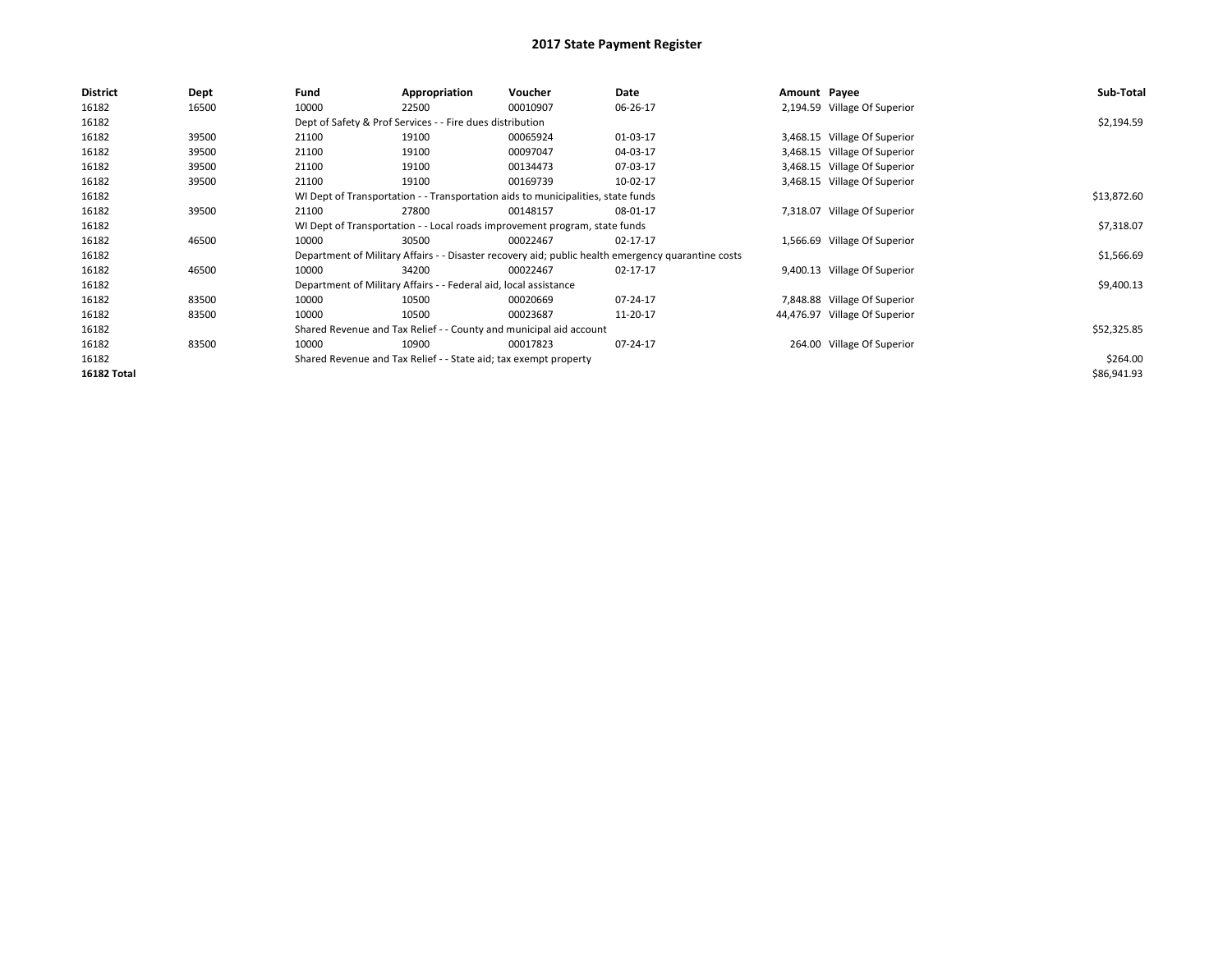| <b>District</b> | Dept  | Fund                                                               | Appropriation                                                       | Voucher                                                                          | Date                                                                                                         | Amount Payee |                             | Sub-Total      |
|-----------------|-------|--------------------------------------------------------------------|---------------------------------------------------------------------|----------------------------------------------------------------------------------|--------------------------------------------------------------------------------------------------------------|--------------|-----------------------------|----------------|
| 16281           | 16500 | 10000                                                              | 22500                                                               | 00010908                                                                         | 06-26-17                                                                                                     |              | 71,954.20 City Of Superior  |                |
| 16281           |       |                                                                    | Dept of Safety & Prof Services - - Fire dues distribution           |                                                                                  |                                                                                                              |              |                             | \$71,954.20    |
| 16281           | 37000 | 10000                                                              | 50300                                                               | 00124360                                                                         | 02-06-17                                                                                                     |              | 34,771.60 City Of Superior  |                |
| 16281           |       | Dept of Natural Resources - - Aids in lieu of taxes - general fund | \$34,771.60                                                         |                                                                                  |                                                                                                              |              |                             |                |
| 16281           | 37000 | 21200                                                              | 57100                                                               | 00157292                                                                         | 06-19-17                                                                                                     |              | 12.42 City Of Superior      |                |
| 16281           |       |                                                                    |                                                                     |                                                                                  | Dept of Natural Resources - - Resource aids -- county forests, forest croplands and managed forest land aids |              |                             | \$12.42        |
| 16281           | 37000 | 27400                                                              | 67000                                                               | 00154440                                                                         | 06-01-17                                                                                                     |              | 93,533.92 City Of Superior  |                |
| 16281           |       |                                                                    |                                                                     | Dept of Natural Resources - - Financial assistance for responsible units         |                                                                                                              |              |                             | \$93,533.92    |
| 16281           | 37000 | 27400                                                              | 67300                                                               | 00154440                                                                         | 06-01-17                                                                                                     |              | 6,982.22 City Of Superior   |                |
| 16281           |       |                                                                    | Dept of Natural Resources - - Recycling consolidation grants        |                                                                                  |                                                                                                              |              |                             | \$6,982.22     |
| 16281           | 37000 | 36300                                                              | <b>TH100</b>                                                        | 00155050                                                                         | 06-02-17                                                                                                     |              | 69,442.38 City Of Superior  |                |
| 16281           |       |                                                                    | Dept of Natural Resources - - URBAN NONPOINT SOURCE COST-SHA        |                                                                                  |                                                                                                              |              |                             | \$69,442.38    |
| 16281           | 39500 | 21100                                                              | 16200                                                               | 00067343                                                                         | 01-03-17                                                                                                     |              | 78,342.37 City Of Superior  |                |
| 16281           | 39500 | 21100                                                              | 16200                                                               | 00098466                                                                         | 04-03-17                                                                                                     |              | 78,342.37 City Of Superior  |                |
| 16281           | 39500 | 21100                                                              | 16200                                                               | 00135892                                                                         | 07-03-17                                                                                                     |              | 78,342.37 City Of Superior  |                |
| 16281           | 39500 | 21100                                                              | 16200                                                               | 00171158                                                                         | 10-02-17                                                                                                     |              | 78,342.37 City Of Superior  |                |
| 16281           |       |                                                                    | WI Dept of Transportation - - Connecting highways aids, state funds |                                                                                  |                                                                                                              |              |                             | \$313,369.48   |
| 16281           | 39500 | 21100                                                              | 17500                                                               | 00117059                                                                         | 05-18-17                                                                                                     |              | 15,953.00 City Of Superior  |                |
| 16281           |       |                                                                    | WI Dept of Transportation - - Paratransit aids                      |                                                                                  |                                                                                                              |              |                             | \$15,953.00    |
| 16281           | 39500 | 21100                                                              | 17600                                                               | 00106112                                                                         | 04-18-17                                                                                                     |              | 33,442.00 City Of Superior  |                |
| 16281           | 39500 | 21100                                                              | 17600                                                               | 00106113                                                                         | 04-18-17                                                                                                     |              | 35,749.00 City Of Superior  |                |
| 16281           | 39500 | 21100                                                              | 17600                                                               | 00125368                                                                         | 06-13-17                                                                                                     |              | 88,421.00 City Of Superior  |                |
| 16281           | 39500 | 21100                                                              | 17600                                                               | 00154640                                                                         | 08-17-17                                                                                                     |              | 229,058.00 City Of Superior |                |
| 16281           |       |                                                                    |                                                                     | WI Dept of Transportation - - Tier B transit operating aids, state funds         |                                                                                                              |              |                             | \$386,670.00   |
| 16281           | 39500 | 21100                                                              | 19100                                                               | 00065925                                                                         | 01-03-17                                                                                                     |              | 365,376.29 City Of Superior |                |
| 16281           | 39500 | 21100                                                              | 19100                                                               | 00097048                                                                         | 04-03-17                                                                                                     |              | 365,376.29 City Of Superior |                |
| 16281           | 39500 | 21100                                                              | 19100                                                               | 00134474                                                                         | 07-03-17                                                                                                     |              | 365,376.29 City Of Superior |                |
| 16281           | 39500 | 21100                                                              | 19100                                                               | 00169740                                                                         | 10-02-17                                                                                                     |              | 365,376.31 City Of Superior |                |
| 16281           |       |                                                                    |                                                                     | WI Dept of Transportation - - Transportation aids to municipalities, state funds |                                                                                                              |              |                             | \$1,461,505.18 |
| 16281           | 39500 | 21100                                                              | 26300                                                               | 00102838                                                                         | 04-04-17                                                                                                     |              | 416,041.73 City Of Superior |                |
| 16281           |       |                                                                    | WI Dept of Transportation - - Harbor assistance, state funds        |                                                                                  |                                                                                                              |              |                             | \$416,041.73   |
| 16281           | 39500 | 21100                                                              | 27800                                                               | 00099467                                                                         | 03-23-17                                                                                                     |              | 75,752.13 City Of Superior  |                |
| 16281           |       |                                                                    |                                                                     | WI Dept of Transportation - - Local roads improvement program, state funds       |                                                                                                              |              |                             | \$75,752.13    |
| 16281           | 39500 | 21100                                                              | 36800                                                               | 00195290                                                                         | 11-22-17                                                                                                     |              | 76.00 City Of Superior      |                |
| 16281           | 39500 | 21100                                                              | 36800                                                               | 00195292                                                                         | 11-22-17                                                                                                     |              | 17.73 City Of Superior      |                |
| 16281           | 39500 | 21100                                                              | 36800                                                               | 00201724                                                                         | 12-14-17                                                                                                     |              | 76.00 City Of Superior      |                |
| 16281           |       |                                                                    |                                                                     | WI Dept of Transportation - - Routine maintenance activities, state funds        |                                                                                                              |              |                             | \$169.73       |
| 16281           | 45500 | 10000                                                              | 22100                                                               | 00035962                                                                         | 10-13-17                                                                                                     |              | 20.00 City Of Superior      |                |
| 16281           |       |                                                                    |                                                                     | Department of Justice - - Crime laboratories; deoxyribonucleic acid analysis     |                                                                                                              |              |                             | \$20.00        |
| 16281           | 45500 | 10000                                                              | 23100                                                               | 00024780                                                                         | 03-02-17                                                                                                     |              | 17,166.21 City Of Superior  |                |
| 16281           | 45500 | 10000                                                              | 23100                                                               | 00036194                                                                         | 10-23-17                                                                                                     |              | 17,463.37 City Of Superior  |                |
| 16281           | 45500 | 10000                                                              | 23100                                                               | 00037748                                                                         | 11-20-17                                                                                                     |              | 8,000.00 City Of Superior   |                |
| 16281           |       |                                                                    |                                                                     | Department of Justice - - Law enforcement training fund, local assistance        |                                                                                                              |              |                             | \$42,629.58    |
| 16281           | 45500 | 10000                                                              | 28400                                                               | 00023737                                                                         | 02-10-17                                                                                                     |              | 1,015.92 City Of Superior   |                |
| 16281           |       |                                                                    | Department of Justice - - Internet Crimes Against Childr            |                                                                                  |                                                                                                              |              |                             | \$1,015.92     |
| 16281           | 46500 | 10000                                                              | 30500                                                               | 00025648                                                                         | 05-04-17                                                                                                     |              | 2,701.07 City Of Superior   |                |
| 16281           | 46500 | 10000                                                              | 30500                                                               | 00025880                                                                         | 05-11-17                                                                                                     |              | 36,607.54 City Of Superior  |                |
| 16281           |       |                                                                    |                                                                     |                                                                                  | Department of Military Affairs - - Disaster recovery aid; public health emergency quarantine costs           |              |                             | \$39,308.61    |
| 16281           | 46500 | 10000                                                              | 30600                                                               | 00022113                                                                         | 02-09-17                                                                                                     |              | 23,628.89 City Of Superior  |                |
| 16281           | 46500 | 10000                                                              | 30600                                                               | 00027346                                                                         | 06-09-17                                                                                                     |              | 23,628.89 City Of Superior  |                |
| 16281           | 46500 | 10000                                                              | 30600                                                               | 00028022                                                                         | 06-19-17                                                                                                     |              | 23,628.89 City Of Superior  |                |
| 16281           | 46500 | 10000                                                              | 30600                                                               | 00034006                                                                         | 11-07-17                                                                                                     |              | 23,628.89 City Of Superior  |                |
|                 |       |                                                                    |                                                                     |                                                                                  |                                                                                                              |              |                             |                |